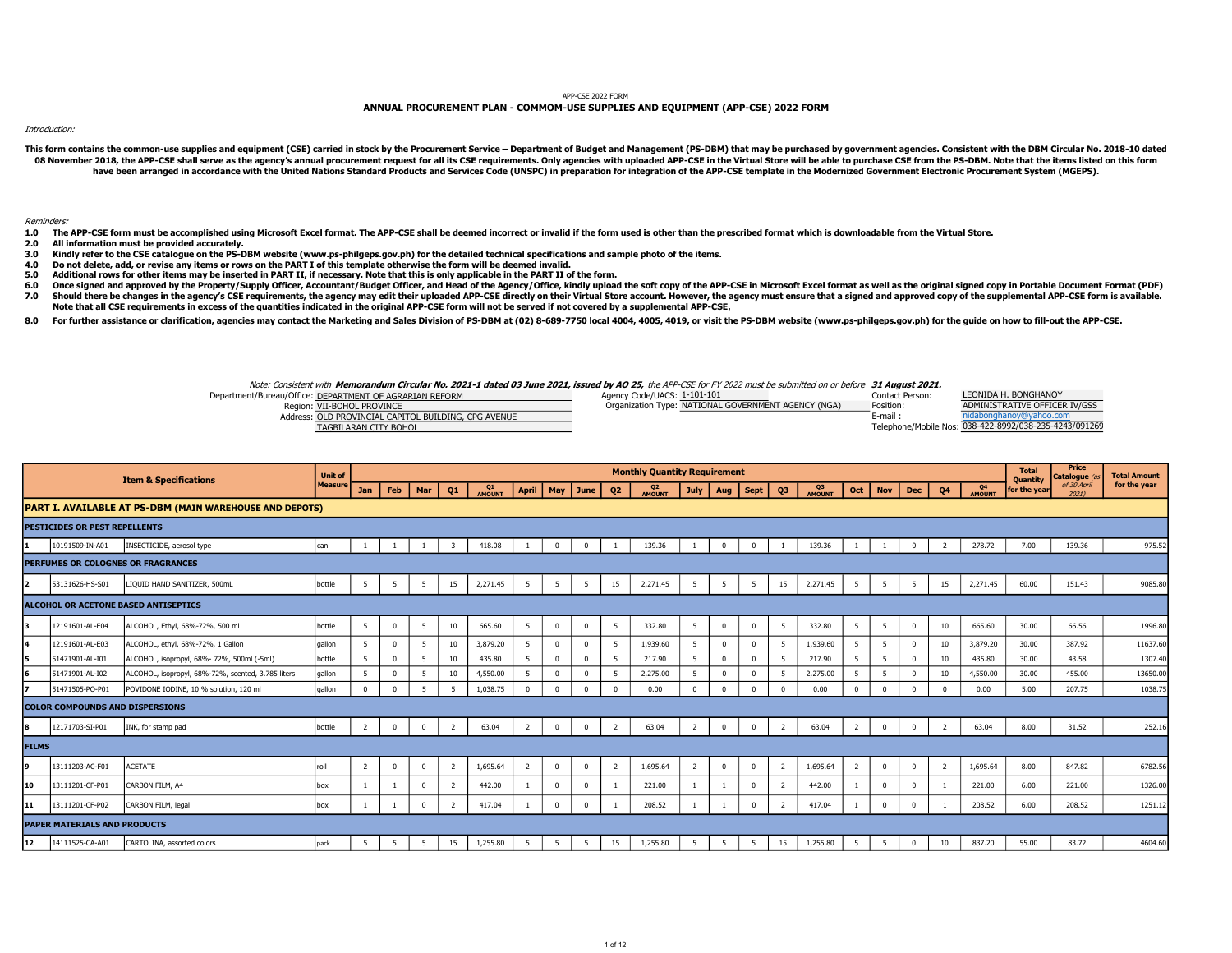|    |                                     |                                                   | <b>Unit of</b> |                |                |                 |                |              |                |                         |                |                         | <b>Monthly Quantity Requirement</b> |                 |                         |                |                |                          |                |                |                          |                |              | <b>Total</b>           | Price<br>atalogue   | <b>Total Amount</b> |
|----|-------------------------------------|---------------------------------------------------|----------------|----------------|----------------|-----------------|----------------|--------------|----------------|-------------------------|----------------|-------------------------|-------------------------------------|-----------------|-------------------------|----------------|----------------|--------------------------|----------------|----------------|--------------------------|----------------|--------------|------------------------|---------------------|---------------------|
|    |                                     | <b>Item &amp; Specifications</b>                  | Measur         | Jan            | Feb            | Mar             | Q1             | Q1<br>AMOUNT | <b>April</b>   | May                     | June           | Q <sub>2</sub>          | Q <sub>2</sub><br>AMOUNT            | July            | Aug                     | <b>Sept</b>    | Q <sub>3</sub> | Q <sub>3</sub><br>AMOUNT | Oct            | <b>Nov</b>     | <b>Dec</b>               | Q <sub>4</sub> | Q4<br>AMOUNT | Quantity<br>or the yea | of 30 April<br>2021 | for the year        |
| 13 | 14111506-CF-L11                     | COMPUTER CONTINUOUS FORM, 1 ply, 280 X 241mm      | box            | - 5            | -5             | 5               | 15             | 13,238.25    | -5             | $\overline{0}$          | $\overline{0}$ | 5                       | 4,412.75                            | 5               | $\mathbf 0$             | $\mathbf 0$    | -5             | 4,412.75                 | 5              | $\overline{0}$ | $\mathbf 0$              | -5             | 4,412.75     | 30.00                  | 882.55              | 26476.50            |
| 14 | 14111506-CF-L12                     | COMPUTER CONTINUOUS FORM, 1 ply, 280 X 378mm      | box            | $\overline{2}$ | $\overline{2}$ | $\overline{2}$  | -6             | 6,177.60     | <sup>2</sup>   | $\mathbf 0$             | $\mathbf 0$    | $\overline{2}$          | 2,059.20                            | 5               | $\mathbf 0$             | $\mathbf 0$    | -5             | 5,148.00                 | 5              | $\mathbf 0$    | $\mathbf 0$              | -5             | 5,148.00     | 18.00                  | 1029.60             | 18532.80            |
| 15 | 14111506-CF-L22                     | COMPUTER CONTINUOUS FORM, 2 ply, 280 X 378mm      | box            | $\mathbf 0$    | $\mathbf 0$    | $\mathbf 0$     | $\mathbf 0$    | 0.00         | $\mathbf 0$    | $\mathbf 0$             | $\mathbf 0$    | $\mathbf 0$             | 0.00                                | $^{\circ}$      | $\mathbf 0$             | $\mathbf 0$    | $^{\circ}$     | 0.00                     | $\mathbf 0$    | $\mathbf 0$    | $\Omega$                 | $\Omega$       | 0.00         | 0.00                   | 1528.80             | 0.00                |
| 16 | 14111506-CF-L21                     | COMPUTER CONTINUOUS FORM, 2 ply, 280 X 241mm      | box            | $\mathbf 0$    | $^{\circ}$     | $\mathbf 0$     | $\overline{0}$ | 0.00         | 0              | $\mathbf 0$             | $\bf{0}$       | $\mathbf 0$             | 0.00                                | $\mathbf 0$     | $\mathbf 0$             | $\mathbf 0$    | 0              | 0.00                     | 0              | $\mathbf 0$    | $\mathbf 0$              | $^{\circ}$     | 0.00         | 0.00                   | 906.36              | 0.00                |
| 17 | 14111506-CF-L31                     | COMPUTER CONTINUOUS FORM, 3 ply, 280 X 241mm      | box            | $\mathbf 0$    | $\Omega$       | $\overline{0}$  | $\Omega$       | 0.00         | $\Omega$       | $\Omega$                | $\Omega$       | $\Omega$                | 0.00                                | $\Omega$        | $\overline{0}$          | $\mathbf{0}$   | $\Omega$       | 0.00                     | $\Omega$       | $\mathbf{0}$   | $\Omega$                 | $\Omega$       | 0.00         | 0.00                   | 884.00              | 0.00                |
| 18 | 14111506-CF-L32                     | COMPUTER CONTINUOUS FORM, 3 ply, 280 X 378mm      | box            | $\mathbf 0$    | $\mathbf 0$    | $\mathbf 0$     | $\mathbf 0$    | 0.00         | $\mathbf 0$    | $\mathbf 0$             | $\mathbf 0$    | $\overline{0}$          | 0.00                                | $\mathbf 0$     | $\mathbf 0$             | $\mathbf 0$    | $^{\circ}$     | 0.00                     | $\mathbf 0$    | $\mathbf 0$    | $\mathbf 0$              | $^{\circ}$     | 0.00         | 0.00                   | 1508.00             | 0.00                |
| 19 | 14111609-LL-C01                     | LOOSELEAF COVER, legal                            | bundle         | $\overline{0}$ | $^{\circ}$     | $\mathbf 0$     | $\Omega$       | 0.00         | 0              | $\mathbf 0$             | $\mathbf 0$    | $\overline{0}$          | 0.00                                | $^{\circ}$      | $\mathbf 0$             | $\mathbf 0$    | $\Omega$       | 0.00                     | $\mathbf 0$    | $\mathbf 0$    | $\Omega$                 | $\Omega$       | 0.00         | 0.00                   | 794.96              | 0.00                |
| 20 | 14111514-NP-S02                     | NOTE PAD, stick on, 50mm x 76mm (2" x 3") min     | bad            | $\overline{2}$ | $\overline{2}$ | $\overline{2}$  | 6              | 222.36       | $\overline{2}$ | $\overline{2}$          | $\overline{2}$ | 6                       | 222.36                              | $\overline{2}$  | $\overline{2}$          | $\overline{2}$ |                | 222.36                   | $\overline{2}$ | $\overline{2}$ | $\overline{z}$           |                | 222.36       | 24.00                  | 37.06               | 889.44              |
| 21 | 14111514-NP-S04                     | NOTE PAD, stick on, 76mm x 100mm (3" x 4") min    | pad            | $\overline{2}$ | $\overline{2}$ | $\overline{2}$  | -6             | 355.68       | $\overline{2}$ | $\overline{2}$          | $\overline{2}$ | 6                       | 355.68                              | $\overline{2}$  | $\overline{2}$          | $\overline{2}$ | -6             | 355.68                   | $\overline{2}$ | $\overline{2}$ | $\overline{\phantom{a}}$ | 6              | 355.68       | 24.00                  | 59.28               | 1422.72             |
| 22 | 14111514-NP-S03                     | NOTE PAD, stick on, 3" x 3"                       | pad            | - 5            | $\mathbf 0$    | $\mathbf 0$     | 5              | 270.40       | -5             | $\mathbf 0$             | $\mathbf 0$    | 5                       | 270.40                              | 5               | $\mathbf 0$             | $\mathbf 0$    | 5              | 270.40                   | 5              | $\mathbf{0}$   | $\mathbf 0$              | -5             | 270.40       | 20.00                  | 54.08               | 1081.60             |
| 23 | 14111514-NB-S01                     | NOTEBOOK, stenographer                            | piece          | - 5            | $\mathbf 0$    | $\mathbf 0$     | -5             | 60.20        | 5              | $\mathbf 0$             | $\mathbf 0$    | 5                       | 60.20                               | 5               | $\mathbf 0$             | $\mathbf 0$    | -5             | 60.20                    | 5              | $\mathbf 0$    | $\mathbf 0$              | 5              | 60.20        | 20.00                  | 12.04               | 240.80              |
| 24 | 14111507-PP-M01                     | PAPER, MULTICOPY, A4, 80 gsm                      | reams          | 8              | 8              | $\mathbf 0$     | 16             | 2,186.56     | 8              | 8                       | 10             | 26                      | 3,553.16                            | 10              | 8                       | $\mathbf 0$    | 18             | 2,459.88                 | 8              | 8              | $\mathbf 0$              | 16             | 2,186.56     | 76.00                  | 136.66              | 10386.1             |
| 25 | 14111507-PP-M02                     | PAPER, MULTICOPY, Legal, 80gsm                    | reams          | 10             | 10             | 10              | 30             | 3,831.30     | 10             | 10                      | 10             | 30                      | 3,831.30                            | 10              | 10                      | 10             | 30             | 3,831.30                 | 10             | 10             | 10                       | 30             | 3,831.30     | 120.00                 | 127.71              | 15325.2             |
| 26 | 14111507-PP-C01                     | PAPER, Multi-Purpose, A4, 70 gsm                  | reams          | 10             | -5             | 5               | 20             | 1,965.20     | $\mathbf 0$    | $\mathbf 0$             | $\Omega$       | $\overline{0}$          | 0.00                                | $\Omega$        | $\overline{0}$          | $\mathbf{0}$   | $\Omega$       | 0.00                     | $\Omega$       | $\mathbf{0}$   | $\Omega$                 | $\Omega$       | 0.00         | 20.00                  | 98.26               | 1965.2              |
| 27 | 14111507-PP-C02                     | PAPER, multi-purpose, legal, 70gsm                | reams          | 10             | 10             | 10              | 30             | 3,553.80     | 10             | 10                      | 10             | 30                      | 3,553.80                            | 10              | 10                      | 10             | 30             | 3,553.80                 | 10             | 10             | 10                       | 30             | 3,553.80     | 120.00                 | 118.46              | 14215.2             |
| 28 | 14111531-PP-R01                     | PAD PAPER, ruled                                  | pad            | - 5            | 5              | 5               | 15             | 436.80       | 5              | 5                       | 5              | 15                      | 436.80                              | 5               | 5                       | 5              | 15             | 436.80                   | 5              | 5              | 5                        | 15             | 436.80       | 60.00                  | 29.12               | 1747.20             |
| 29 | 14111503-PA-P01                     | PAPER, parchment                                  | box            | $\mathbf 0$    | $\Omega$       | 0               | $\Omega$       | 0.00         | 0              | $\mathbf 0$             | $\mathbf 0$    | $\Omega$                | 0.00                                | $^{\circ}$      | $\mathbf 0$             | $\overline{0}$ | $\Omega$       | 0.00                     | $\mathbf{0}$   | $\mathbf 0$    | $\Omega$                 | $\Omega$       | 0.00         | 0.00                   | 98.05               | 0.00                |
| 30 | 14111818-TH-P02                     | Thermal Paper, 55GSM (-5%) ,1/2 Core, 216mm x 30m | roll           | $\overline{2}$ | $\overline{2}$ | $\overline{2}$  | 6              | 333.84       | <sup>2</sup>   | $\overline{2}$          | $\overline{2}$ | 6                       | 333.84                              | $\overline{2}$  | $\overline{2}$          | $\overline{2}$ | 6              | 333.84                   | $\overline{2}$ | $\overline{2}$ | $\overline{z}$           | 6              | 333.84       | 24.00                  | 55.64               | 1335.36             |
| 31 | 14111531-RE-B01                     | RECORD BOOK, 300 PAGES, size: 214mm x 278mm min   | book           | 10             | 10             | 10              | 30             | 2,121.60     | 20             | 20                      | 20             | 60                      | 4,243.20                            | 20              | 20                      | 20             | 60             | 4,243.20                 | 20             | 20             | 20                       | 60             | 4,243.20     | 210.00                 | 70.72               | 14851.20            |
| 32 | 14111531-RE-B02                     | RECORD BOOK, 500 PAGES, size: 214mm x 278mm min   | book           | 10             | 10             | 10              | 30             | 3,057.60     | 10             | 10                      | 10             | 30                      | 3,057.60                            | 10              | 10                      | 10             | 30             | 3,057.60                 | 10             | 10             | 10                       | 30             | 3,057.60     | 120.00                 | 101.92              | 12230.40            |
| 33 | 14111704-TT-P02                     | TOILET TISSUE PAPER, 2-ply, 100% recycled         | pack           | - 5            | -5             | 5               | 15             | 1,302.60     | 5              | - 5                     | 5              | 15                      | 1,302.60                            | 5               | 5                       | 5              | 15             | 1,302.60                 | 5              | -5             | 5                        | 15             | 1,302.60     | 60.00                  | 86.84               | 5210.40             |
| 34 | 14111704-IFPT01                     | TISSUE, interfolded paper towel                   | pack           | $\mathbf 0$    | $^{\circ}$     | $\pmb{0}$       | $\overline{0}$ | 0.00         | 0              | $\mathbf 0$             | $\bf{0}$       | $\overline{\mathbf{0}}$ | 0.00                                | $^{\circ}$      | $\overline{\mathbf{0}}$ | $\overline{0}$ | $\Omega$       | 0.00                     | $\mathbf 0$    | $\mathbf{0}$   | $\Omega$                 | $\Omega$       | 0.00         | 0.00                   | 34.84               | 0.00                |
| 35 | 14111704-TT-P04                     | TOILET TISSUE PAPER, Interfolded Paper Towel      | pack           | 5              | 5              | $5\overline{5}$ | 15             | 507.00       | 5              | 5                       | 5              | 15                      | 507.00                              | 5               | $5^{\circ}$             | 5              | 15             | 507.00                   | 5              | 5              | 5                        | 15             | 507.00       | 60.00                  | 33.80               | 2028.00             |
|    | BATTERIES AND CELLS AND ACCESSORIES |                                                   |                |                |                |                 |                |              |                |                         |                |                         |                                     |                 |                         |                |                |                          |                |                |                          |                |              |                        |                     |                     |
| 36 | 26111702-BT-A02                     | BATTERY, dry Cell, size AA                        | pack           | - 5            | $\mathbf 0$    | $\mathbf 0$     | 5              | 181.50       | 5              | $\mathbf 0$             | $\bf{0}$       | 5                       | 181.50                              | $5\overline{5}$ | $\mathbf 0$             | $\mathbf 0$    | -5             | 181.50                   | 5              | $\pmb{0}$      | $\Omega$                 | -5             | 181.50       | 20.00                  | 36.30               | 726.00              |
| 37 | 26111702-BT-A01                     | BATTERY, dry Cell, size AAA                       | pack           | - 5            | $\Omega$       | $\mathbf 0$     | -5             | 98.65        | 5              | $\Omega$                | $\Omega$       | 5                       | 98.65                               | -5              | $\mathbf 0$             | $\mathbf 0$    | -5             | 98.65                    | 5              | $\mathbf 0$    | $\Omega$                 | 5              | 98.65        | 20.00                  | 19.73               | 394.60              |
| 38 | 26111702-BT-A03                     | BATTERY, dry Cell, size D                         | pack           | 5              | $\mathbf 0$    | $\mathbf 0$     | 5              | 481.00       | 0              | $\pmb{0}$               | $\mathbf 0$    | $\mathbf 0$             | 0.00                                | $^{\circ}$      | $\mathbf 0$             | $\mathbf 0$    | $\mathbf{0}$   | 0.00                     | $\bf{0}$       | $\mathbf 0$    | $\mathbf 0$              | $^{\circ}$     | 0.00         | 5.00                   | 96.20               | 481.00              |
|    |                                     | MANUFACTURING COMPONENTS AND SUPPLIES             |                |                |                |                 |                |              |                |                         |                |                         |                                     |                 |                         |                |                |                          |                |                |                          |                |              |                        |                     |                     |
| 39 | 31201610-GL-J01                     | GLUE, all purpose                                 |                | $\overline{2}$ | $\overline{2}$ | $\overline{2}$  | -6             | 429.00       | $\overline{2}$ | $\overline{2}$          | $\mathbf 0$    | $\overline{4}$          | 286.00                              | $\overline{2}$  | $\overline{2}$          | $\mathbf 0$    |                | 286.00                   | $\overline{2}$ | -2             | $\Omega$                 |                | 286.00       | 18.00                  | 71.50               | 1287.0              |
| 40 | 31151804-SW-H01                     | STAPLE WIRE, heavy duty, binder type, 23/13       | box            | - 5            | 5              | 5               | 15             | 296.40       | 5              | 5                       | 5              | 15                      | 296.40                              | 5               | 5                       | 5              | 15             | 296.40                   | 5              | - 5            | 5                        | 15             | 296.40       | 60.00                  | 19.76               | 1185.60             |
| 41 | 31151804-SW-S01                     | STAPLE WIRE, standard                             | box            | 10             | 10             | 10              | 30             | 672.30       | 10             | 10                      | 10             | 30                      | 672.30                              | 10              | 10                      | $\mathbf 0$    | 20             | 448.20                   | 10             | 10             | 10                       | 30             | 672.30       | 110.00                 | 22.41               | 2465.1              |
| 42 | 31201502-TA-E01                     | TAPE, electrical                                  | roll           | $\overline{2}$ | $\overline{2}$ | $\mathbf{0}$    | $\overline{4}$ | 74.68        | $\overline{2}$ | $\overline{2}$          | $\mathbf{0}$   | $\overline{4}$          | 74.68                               | $\overline{2}$  | $\overline{2}$          | $\mathbf{0}$   | $\overline{4}$ | 74.68                    | $\overline{2}$ | $\overline{2}$ | $\Omega$                 | $\overline{4}$ | 74.68        | 16.00                  | 18.67               | 298.7               |
| 43 | 31201503-TA-M01                     | TAPE, masking, 24mm                               | roll           | 5              | -5             | 5               | 15             | 819.00       | 5              | 5                       | 5              | 15                      | 819.00                              | 5               | 5                       | $\mathbf 0$    | 10             | 546.00                   | 5              | 5              | 5                        | 15             | 819.00       | 55.00                  | 54.60               | 3003.00             |
| 44 | 31201503-TA-M02                     | TAPE, MASKING, 48mm                               | roll           | 5              | -5             | $\mathbf 0$     | 10             | 1,066.00     | - 5            | 5                       | $\mathbf 0$    | 10                      | 1,066.00                            | 5               | 5                       | $\mathbf 0$    | 10             | 1,066.00                 | 5              | - 5            | $^{\circ}$               | 10             | 1,066.00     | 40.00                  | 106.60              | 4264.00             |
| 45 | 31201517-TA-P01                     | TAPE, packaging, 48mm                             | roll           | - 5            | -5             | $\Omega$        | 10             | 223.60       | - 5            | 5                       | $\Omega$       | 10                      | 223.60                              | 5               | 5                       | $\Omega$       | 10             | 223.60                   | - 5            | $\Omega$       | $\Omega$                 | -5             | 111.80       | 35.00                  | 22.36               | 782.6               |
| 46 | 31201512-TA-T01                     | TAPE, transparent, 24mm                           | roll           | 10             | 10             | 10              | 30             | 302.70       | 10             | 10                      | 10             | 30                      | 302.70                              | 10              | 10                      | $\mathbf 0$    | 20             | 201.80                   | 10             | 10             | 10                       | 30             | 302.70       | 110.00                 | 10.09               | 1109.90             |
| 47 | 31201512-TA-T02                     | TAPE, transparent, 48mm                           | roll           | $\overline{0}$ | $\mathbf 0$    | $\mathbf 0$     | 0              | 0.00         | 0              | $\mathbf 0$             | $\mathbf 0$    | $\mathbf 0$             | 0.00                                | $^{\circ}$      | $\mathbf 0$             | $\mathbf 0$    | $\Omega$       | 0.00                     | $\mathbf 0$    | $\overline{0}$ | $\Omega$                 | $\Omega$       | 0.00         | 0.00                   | 19.97               | 0.00                |
| 48 | 31151507-TW-P01                     | TWINE, plastic                                    | roll           | 3              | 3              | 3               |                | 524.16       | 3              | $\overline{\mathbf{3}}$ | 3              | -9                      | 524.16                              | 3               | 3                       | $\Omega$       | -6             | 349.44                   | 3              | 3              |                          | -9             | 524.16       | 33.00                  | 58.24               | 1921.92             |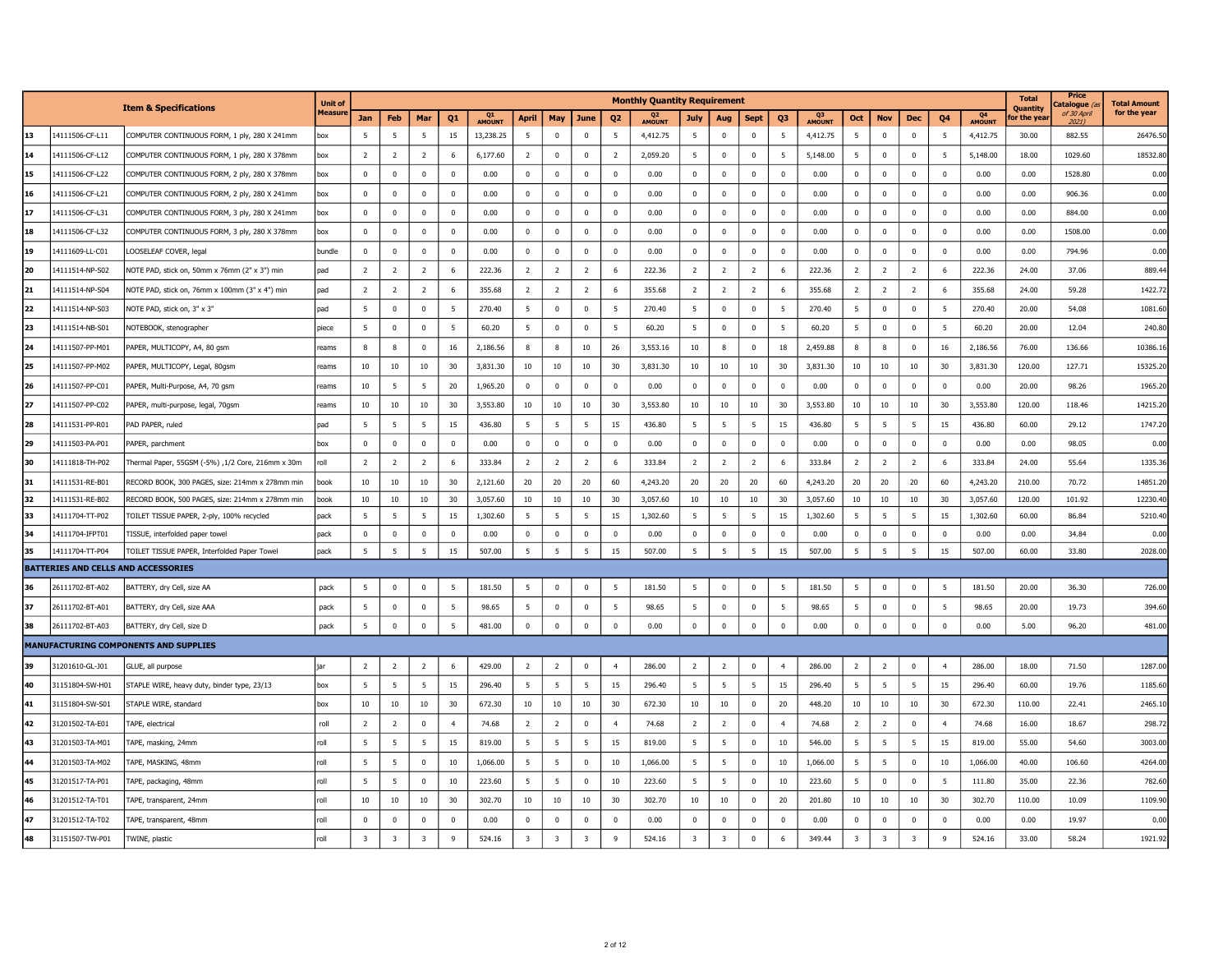|    |                                        |                                                                                      | <b>Unit of</b> |                |                         |                |                         |              |                |                 |                |                | <b>Monthly Quantity Requirement</b> |                |                         |                |                |                          |                 |                |              |                |                          | <b>Total</b><br><b>Ouantity</b> | Price<br>atalogue (     | <b>Total Amount</b> |
|----|----------------------------------------|--------------------------------------------------------------------------------------|----------------|----------------|-------------------------|----------------|-------------------------|--------------|----------------|-----------------|----------------|----------------|-------------------------------------|----------------|-------------------------|----------------|----------------|--------------------------|-----------------|----------------|--------------|----------------|--------------------------|---------------------------------|-------------------------|---------------------|
|    |                                        | <b>Item &amp; Specifications</b>                                                     | <b>Measure</b> | Jan            | Feb                     | Mar            | Q1                      | Q1<br>AMOUNT | April          | May             | June           | Q <sub>2</sub> | Q <sub>2</sub><br>AMOUNT            | July           | <b>Aug</b>              | <b>Sept</b>    | Q3             | Q <sub>3</sub><br>AMOUNT | Oct             | <b>Nov</b>     | <b>Dec</b>   | Q4             | Q <sub>4</sub><br>AMOUNT | for the yea                     | of 30 April<br>$2021$ ) | for the year        |
|    |                                        | <b>HEATING AND VENTILATION AND AIR CIRCULATION</b>                                   |                |                |                         |                |                         |              |                |                 |                |                |                                     |                |                         |                |                |                          |                 |                |              |                |                          |                                 |                         |                     |
| 49 | 40101604-EF-G01                        | ELECTRIC FAN, industrial, ground type                                                | unit           | $\overline{1}$ | $\mathbf 0$             | $\mathbf 0$    | $\overline{1}$          | 1,109.68     | $\mathbf{1}$   | $\mathbf 0$     | $\mathbf 0$    | $\overline{1}$ | 1,109.68                            | $\mathbf{1}$   | $\mathbf 0$             | $\Omega$       | $\overline{1}$ | 1,109.68                 | $\overline{1}$  | $\Omega$       | $\mathbf 0$  | $\overline{1}$ | 1,109.68                 | 4.00                            | 1109.68                 | 4438.7              |
| 50 | 40101604-EF-C01                        | ELECTRIC FAN, ceiling mount, orbit type                                              | unit           | $\mathbf{1}$   | $\mathbf{0}$            | $\mathbf 0$    | $\mathbf{1}$            | 1,369.68     | -1             | $\mathbf 0$     | $\mathbf 0$    | $\mathbf{1}$   | 1,369.68                            | $\mathbf{1}$   | $\overline{\mathbf{0}}$ | $\mathbf 0$    | 1              | 1,369.68                 | $\overline{1}$  | $\mathbf 0$    | $\mathbf 0$  | <sup>1</sup>   | 1,369.68                 | 4.00                            | 1369.68                 | 5478.72             |
| 51 | 40101604-EF-S01                        | ELECTRIC FAN, stand type                                                             | unit           | $\mathbf{1}$   | $\mathbf{1}$            | $\mathbf 0$    | $\overline{2}$          | 1,713.72     | -1             | $\mathbf{1}$    | $\mathbf 0$    | $\overline{2}$ | 1,713.72                            | $\mathbf{1}$   | -1                      | $\pmb{0}$      | $\overline{2}$ | 1,713.72                 | $\mathbf{1}$    | -1             | $\mathbf{0}$ | $\overline{2}$ | 1,713.72                 | 8.00                            | 856.86                  | 6854.88             |
| 52 | 40101604-EF-W01                        | ELECTRIC FAN, wall mount, plastic blade                                              | unit           | 1              | $\mathbf 0$             | $\pmb{0}$      |                         | 674.96       | $\overline{2}$ | $^{\circ}$      | $\mathbf 0$    | $\overline{2}$ | 1,349.92                            | $\mathbf{1}$   | $\mathbf 0$             | 0              | $\mathbf{1}$   | 674.96                   | <sup>1</sup>    | $\mathbf 0$    | $^{\circ}$   |                | 674.96                   | 5.00                            | 674.96                  | 3374.80             |
|    |                                        | MEDICAL THERMOMETERS AND ACCESSORIES                                                 |                |                |                         |                |                         |              |                |                 |                |                |                                     |                |                         |                |                |                          |                 |                |              |                |                          |                                 |                         |                     |
| 53 | 41112224-TG-T02                        | THERMOGUN                                                                            | piece          | 0              | $\mathbf 0$             | $\pmb{0}$      | 0                       | 0.00         | $\mathbf 0$    | $\mathbf 0$     | $\mathbf 0$    | $\mathbf 0$    | 0.00                                | $\mathbf 0$    | $\pmb{0}$               | $\mathbf 0$    | $\mathbf 0$    | 0.00                     | $\mathbf{1}$    | $\pmb{0}$      | 0            |                | 2,532.40                 | 1.00                            | 2532.40                 | 2532.40             |
|    |                                        | LIGHTING AND FIXTURES AND ACCESSORIES                                                |                |                |                         |                |                         |              |                |                 |                |                |                                     |                |                         |                |                |                          |                 |                |              |                |                          |                                 |                         |                     |
| 54 | 39101628-LT-L01                        | LINEAR TUBE, Light Emitting Diode (LED), 18 watts                                    | piece          | $\overline{2}$ | $\overline{2}$          | $\overline{2}$ | -6                      | 1,234.92     | $\overline{2}$ | $\overline{2}$  | $\overline{2}$ | 6              | 1,234.92                            | $\overline{2}$ | $\overline{2}$          | $\mathbf 0$    | $\overline{4}$ | 823.28                   | $\overline{0}$  | $\mathbf 0$    | $\mathbf 0$  | $\Omega$       | 0.00                     | 16.00                           | 205.82                  | 3293.1              |
| 55 | 39101628-LB-L01                        | LIGHT BULB, Light Emitting Diode (LED)                                               | piece          | $\overline{2}$ | $\overline{2}$          | $\overline{2}$ | 6                       | 492.96       | $\overline{2}$ | $\overline{2}$  | $\overline{2}$ | 6              | 492.96                              | $\overline{2}$ | $\overline{0}$          | $\mathbf 0$    | $\overline{2}$ | 164.32                   | $\mathbf 0$     | $\mathbf 0$    | $\mathbf 0$  | $\mathbf 0$    | 0.00                     | 14.00                           | 82.16                   | 1150.2              |
|    |                                        | MEASURING AND OBSERVING AND TESTING EQUIPMENT                                        |                |                |                         |                |                         |              |                |                 |                |                |                                     |                |                         |                |                |                          |                 |                |              |                |                          |                                 |                         |                     |
| 56 | 41111604-RU-P02                        | RULER, plastic, 450mm                                                                | piece          | 5              | 5                       | $\overline{5}$ | 15                      | 265.20       | 5              | $5\overline{5}$ | 5              | 15             | 265.20                              | 5              | 5                       | $\pmb{0}$      | 10             | 176.80                   | $5\overline{5}$ | $\pmb{0}$      | 5            | 10             | 176.80                   | 50.00                           | 17.68                   | 884.00              |
|    | <b>CLEANING EQUIPMENT AND SUPPLIES</b> |                                                                                      |                |                |                         |                |                         |              |                |                 |                |                |                                     |                |                         |                |                |                          |                 |                |              |                |                          |                                 |                         |                     |
| 57 | 47131812-AF-A01                        | AIR FRESHENER, aerosol type                                                          | can            | $\overline{4}$ | $\overline{4}$          | $\overline{4}$ | 12                      | 1,082.64     | $\overline{4}$ | $\overline{4}$  | $\overline{4}$ | 12             | 1,082.64                            | $\overline{4}$ | $\overline{4}$          | $\overline{4}$ | 12             | 1,082.64                 | $\overline{4}$  | $\overline{4}$ | $\mathbf 0$  | 8              | 721.76                   | 44.00                           | 90.22                   | 3969.68             |
| 58 | 47131604-BR-S01                        | BROOM, soft, tambo                                                                   | piece          | $\overline{2}$ | $\overline{2}$          | $\overline{2}$ | 6                       | 817.44       | $\overline{2}$ | $\overline{2}$  | $\overline{2}$ | 6              | 817.44                              | $\overline{2}$ | $\overline{2}$          | $\overline{0}$ | $\overline{4}$ | 544.96                   | $\overline{2}$  | 2              | $\mathbf{0}$ | $\overline{4}$ | 544.96                   | 20.00                           | 136.24                  | 2724.80             |
| 59 | 47131604-BR-T01                        | BROOM, stick, ting-ting                                                              | niece          | $\overline{2}$ | $\overline{2}$          | $\overline{2}$ | -6                      | 109.20       | $\overline{2}$ | $\overline{2}$  | $\overline{2}$ | -6             | 109.20                              | $\overline{2}$ | $\overline{2}$          | $\Omega$       | $\overline{a}$ | 72.80                    | $\overline{2}$  | $\overline{z}$ | $\Omega$     | $\overline{a}$ | 72.80                    | 20.00                           | 18.20                   | 364.00              |
| 60 | 47131829-TB-C01                        | CLEANER, toilet and urinal                                                           | bottle         | $\overline{2}$ | $\overline{2}$          | $\mathbf 0$    | $\overline{4}$          | 166.40       | $\overline{2}$ | $\overline{2}$  | $\mathbf 0$    | $\overline{4}$ | 166.40                              | $\overline{2}$ | $\overline{2}$          | $\mathbf 0$    | $\overline{4}$ | 166.40                   | $\overline{2}$  | $\overline{2}$ | $\mathbf 0$  | $\overline{4}$ | 166.40                   | 16.00                           | 41.60                   | 665.60              |
| 61 | 47131805-CL-P01                        | CLEANSER, scouring powder                                                            | can            | $\Omega$       | $\overline{\mathbf{0}}$ | $\Omega$       | $\Omega$                | 0.00         | $\mathbf 0$    | $\Omega$        | $\mathbf 0$    | $\mathbf 0$    | 0.00                                | $\Omega$       | $\overline{0}$          | $\mathbf 0$    | $\mathbf 0$    | 0.00                     | $\Omega$        | $\Omega$       | $\Omega$     | $\Omega$       | 0.00                     | 0.00                            | 23.92                   | 0.00                |
| 62 | 47131811-DE-B02                        | DETERGENT BAR, 140g                                                                  | piece          | $\overline{2}$ | $\overline{2}$          | $^{\circ}$     | $\overline{4}$          | 33.20        | $\overline{2}$ | $\overline{2}$  | $\mathbf 0$    | $\overline{4}$ | 33.20                               | $\overline{2}$ | $\overline{2}$          | $^{\circ}$     | $\overline{4}$ | 33.20                    | $\overline{2}$  | 2              | $^{\circ}$   | $\overline{4}$ | 33.20                    | 16.00                           | 8.30                    | 132.80              |
| 63 | 47131811-DE-P03                        | DETERGENT POWDER, all-purpose, 1kg                                                   | pack           | - 5            | 5                       | $\mathbf 0$    | 10                      | 540.80       | 5              | - 5             | $\mathbf 0$    | 10             | 540.80                              | 5              | 5                       | $^{\circ}$     | 10             | 540.80                   | 5               | -5             | $\mathbf 0$  | 10             | 540.80                   | 40.00                           | 54.08                   | 2163.20             |
| 64 | 47131803-DS-A01                        | DISINFECTANT SPRAY, aerosol type                                                     | can            | 5              | 5                       | $\Omega$       | 10                      | 1,289.60     | 5              | -5              | $\mathbf 0$    | 10             | 1,289.60                            | 5              | 5                       | $\Omega$       | 10             | 1,289.60                 | 5               | -5             | $\Omega$     | 10             | 1,289.60                 | 40.00                           | 128.96                  | 5158.4              |
| 65 | 47131601-DU-P01                        | DUST PAN, non-rigid plastic                                                          | piece          | 5              | $5\overline{5}$         | $\mathbf 0$    | 10                      | 248.30       | - 5            | 5               | $\mathbf 0$    | 10             | 248.30                              | 5              | 5                       | $^{\circ}$     | 10             | 248.30                   | 5               | -5             | $^{\circ}$   | 10             | 248.30                   | 40.00                           | 24.83                   | 993.20              |
| 66 | 51241552-SH-S01                        | SODIUM HYPOCHLORITE, 3.785 liters                                                    | qallon         | $\mathbf 0$    | $\mathbf 0$             | $\mathbf 0$    | $\Omega$                | 0.00         | $\mathbf 0$    | $\mathbf 0$     | $\mathbf 0$    | $\overline{0}$ | 0.00                                | $\mathbf 0$    | $\mathbf 0$             | $\overline{0}$ | $\Omega$       | 0.00                     | $\mathbf{0}$    | $\mathbf 0$    | $\Omega$     | $\Omega$       | 0.00                     | 0.00                            | 131.25                  | 0.00                |
| 67 | 73101612-HS-L01                        | LIQUID HAND SOAP, 500mL                                                              | bottle         | - 5            | 5                       | -5             | 15                      | 1,544.40     | 5              | 5               | 5              | 15             | 1,544.40                            | 5              | 5                       | $\overline{0}$ | 10             | 1,029.60                 | -5              | -5             | $^{\circ}$   | 10             | 1,029.60                 | 50.00                           | 102.96                  | 5148.00             |
| 68 | 47131802-FW-P02                        | FLOOR WAX, paste type, red                                                           | can            | $\mathbf{1}$   | $\mathbf{1}$            | $\mathbf 0$    | $\overline{2}$          | 619.52       | -1             | $\mathbf 0$     | $\mathbf 0$    | $\overline{1}$ | 309.76                              | 1              | $\mathbf{1}$            | $\mathbf 0$    | $\overline{2}$ | 619.52                   | $\mathbf 0$     | $\mathbf 0$    | $\mathbf 0$  | $\mathbf{0}$   | 0.00                     | 5.00                            | 309.76                  | 1548.80             |
| 69 | 47131830-FC-A01                        | FURNITURE CLEANER, aerosol type                                                      | can            | $\overline{0}$ | $\overline{0}$          | $\overline{0}$ | $\mathbf 0$             | 0.00         | $\mathbf{0}$   | $\mathbf 0$     | $\mathbf 0$    | $\mathbf 0$    | 0.00                                | $\mathbf 0$    | $\mathbf 0$             | $\mathbf 0$    | $\mathbf 0$    | 0.00                     | $\mathbf 0$     | $^{\circ}$     | $^{\circ}$   | $^{\circ}$     | 0.00                     | 0.00                            | 120.12                  | 0.00                |
| 70 | 47121804-MP-B01                        | MOP BUCKET, heavy duty, hard plastic                                                 | unit           | $\overline{1}$ | $\blacksquare$          | $\mathbf{0}$   | $\overline{z}$          | 4,576.00     | $\overline{1}$ | $\mathbf{1}$    | $\mathbf{0}$   | $\overline{2}$ | 4,576.00                            | $\mathbf 0$    | $\overline{0}$          | $\mathbf 0$    | $\mathbf 0$    | 0.00                     | $\Omega$        | $\mathbf{0}$   | $\Omega$     | $\Omega$       | 0.00                     | 4.00                            | 2288.00                 | 9152.00             |
| 71 | 47131613-MP-H02                        | MOPHANDLE, heavy duty, screw type                                                    | piece          | $\overline{2}$ | $\overline{2}$          | $\mathbf 0$    | $\overline{4}$          | 499.20       | $\overline{2}$ | $\overline{2}$  | $\mathbf 0$    | $\overline{4}$ | 499.20                              | $\overline{2}$ | $\overline{2}$          | $\mathbf 0$    | $\overline{4}$ | 499.20                   | $\pmb{0}$       | $^{\circ}$     | $\mathbf 0$  | $\mathbf{0}$   | 0.00                     | 12.00                           | 124.80                  | 1497.60             |
| 72 | 47131619-MP-R01                        | MOPHEAD, made of rayon                                                               | piece          | $\mathbf 0$    | $\mathbf 0$             | $\mathbf 0$    | $\mathbf 0$             | 0.00         | $\mathbf 0$    | $\mathbf 0$     | $\mathbf 0$    | $\mathbf 0$    | 0.00                                | $\mathbf 0$    | $\overline{0}$          | $\mathbf 0$    | $\mathbf 0$    | 0.00                     | $\mathbf 0$     | $\mathbf 0$    | $\mathbf 0$  | $\mathbf 0$    | 0.00                     | 0.00                            | 123.76                  | 0.00                |
| 73 | 47131501-RG-C01                        | RAGS, all cotton                                                                     | bundle         | $\overline{2}$ | $\overline{2}$          | $\mathbf 0$    | $\overline{4}$          | 215.28       | $\overline{2}$ | $\overline{2}$  | $\pmb{0}$      | $\overline{4}$ | 215.28                              | $\mathbf 0$    | 0                       | $\mathbf 0$    | $\mathbf 0$    | 0.00                     | $\mathbf 0$     | $\mathbf 0$    | $\mathbf 0$  | $\mathbf 0$    | 0.00                     | 8.00                            | 53.82                   | 430.56              |
| 74 | 47131602-SC-N01                        | SCOURING PAD                                                                         | pack           | $\mathbf 0$    | $\mathbf 0$             | $\mathbf 0$    | $^{\circ}$              | 0.00         | $\mathbf 0$    | $\mathbf 0$     | $\mathbf 0$    | $\overline{0}$ | 0.00                                | $\mathbf 0$    | $\overline{0}$          | $\mathbf 0$    | $^{\circ}$     | 0.00                     | $\mathbf{0}$    | $\mathbf 0$    | $^{\circ}$   | $\mathbf{0}$   | 0.00                     | 0.00                            | 112.32                  | 0.00                |
| 75 | 47121701-TB-P04                        | TRASHBAG, GPP specs, black, 940mmx1016mm                                             | pack           | $\overline{2}$ | $\overline{2}$          | $\mathbf 0$    |                         | 538.72       | $\overline{2}$ | $\overline{2}$  | $\overline{0}$ | $\overline{4}$ | 538.72                              | $\overline{2}$ | $\overline{2}$          | $\overline{0}$ | $\overline{4}$ | 538.72                   | $\mathbf 0$     | $\mathbf 0$    | 0            | $^{\circ}$     | 0.00                     | 12.00                           | 134.68                  | 1616.16             |
| 76 | 47121702-WB-P01                        | WASTEBASKET, non-rigid plastic                                                       | piece          | $\overline{2}$ | $\overline{z}$          | $\mathbf{0}$   |                         | 111.84       | $\overline{2}$ | $\overline{2}$  | $\mathbf 0$    | $\overline{4}$ | 111.84                              | $\overline{2}$ | $\overline{2}$          | $\mathbf 0$    | $\overline{4}$ | 111.84                   | $\mathbf 0$     | $\mathbf{0}$   | $\mathbf 0$  | $\mathbf 0$    | 0.00                     | 12.00                           | 27.96                   | 335.52              |
|    |                                        | INFORMATION AND COMMUNICATION TECHNOLOGY (ICT) EQUIPMENT AND DEVICES AND ACCESSORIES |                |                |                         |                |                         |              |                |                 |                |                |                                     |                |                         |                |                |                          |                 |                |              |                |                          |                                 |                         |                     |
| 77 | 43211507-DSK001                        | DESKTOP FOR BASIC USERS                                                              | unit           | $\overline{1}$ | $\overline{z}$          | $\Omega$       | $\overline{3}$          | 74,380.80    | $\overline{2}$ | $\overline{2}$  | $\mathbf{0}$   | $\overline{4}$ | 99,174.40                           | $\overline{2}$ | $\overline{2}$          | $\Omega$       | $\overline{4}$ | 99,174.40                | $\overline{0}$  | $\Omega$       | $\Omega$     | $\Omega$       | 0.00                     | 11.00                           | 24,793.60               | 272729.60           |
| 78 | 43211507-DSK002                        | DESKTOP FOR MID-RANGE USERS                                                          | unit           | $\overline{2}$ | $\overline{2}$          | $\mathbf{0}$   |                         | 169,561.60   | $\mathbf 0$    | $\mathbf 0$     | $\mathbf 0$    | $\Omega$       | 0.00                                | $\Omega$       | $\Omega$                | $\Omega$       | $\Omega$       | 0.00                     | $\mathbf 0$     | $\Omega$       | $\Omega$     | $\Omega$       | 0.00                     | 4.00                            | 42,390.40               | 169561.60           |
| 79 | 43211503-LAP001                        | LAPTOP FOR MID-RANGE USERS                                                           | unit           | $\overline{2}$ | $\mathbf{1}$            | $\mathbf 0$    | $\overline{\mathbf{3}}$ | 124,176.00   | $\mathbf{1}$   | $\mathbf{1}$    | $\mathbf 0$    | $\overline{2}$ | 82,784.00                           | $\mathbf{1}$   | $\mathbf{1}$            | $\mathbf 0$    | $\overline{2}$ | 82,784.00                | $\mathbf{1}$    | $\overline{1}$ | $\mathbf 0$  | $\overline{2}$ | 82,784.00                | 9.00                            | 41,392.00               | 372528.00           |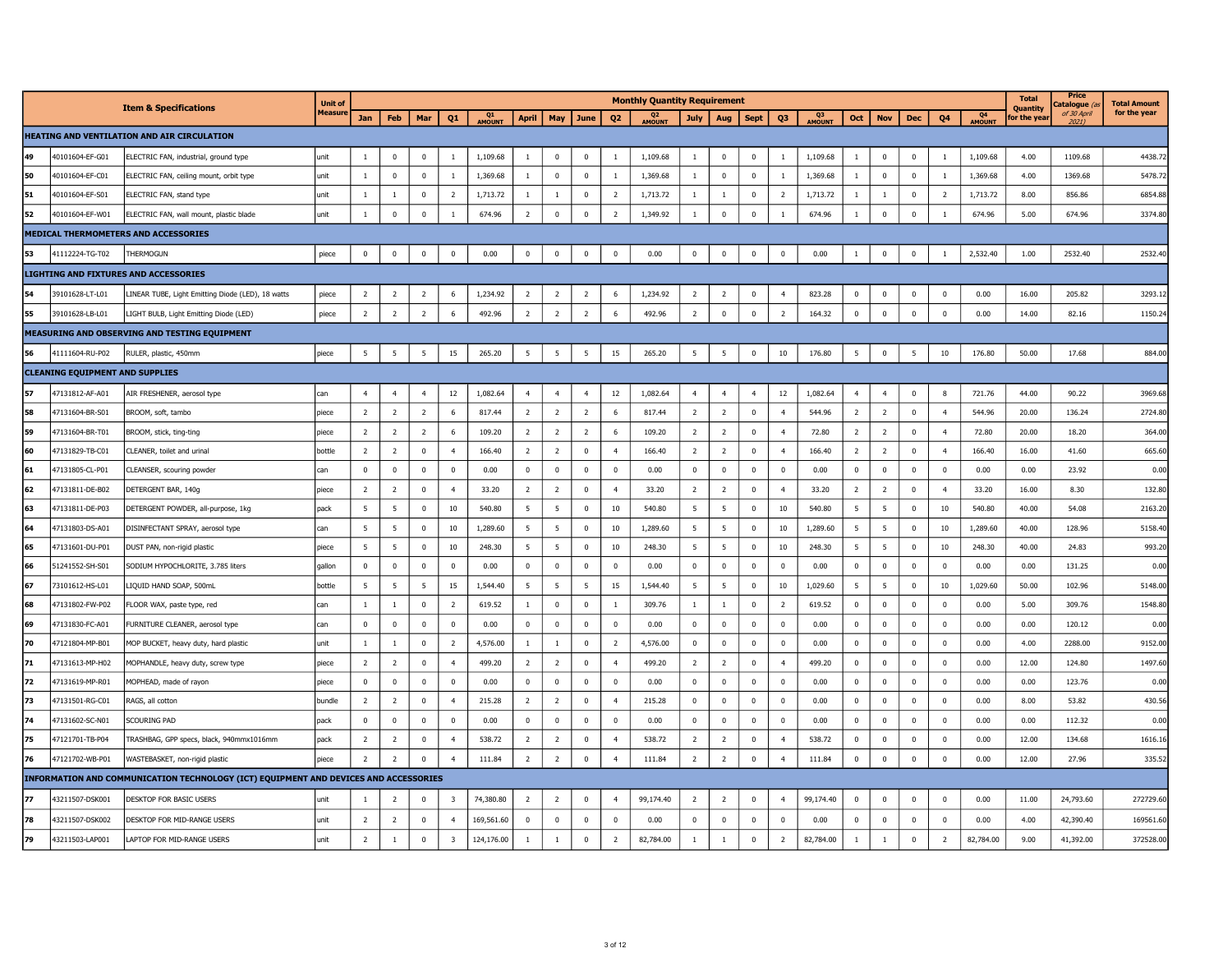|     |                 |                                                   | Unit of        |                |                |                |                |                     |                |                |             |                | <b>Monthly Quantity Requirement</b> |                |                         |                |                |                     |                |                 |                |                |                                 | <b>Total</b><br><b>Ouantity</b> | Price<br>atalogue (a | <b>Total Amount</b> |
|-----|-----------------|---------------------------------------------------|----------------|----------------|----------------|----------------|----------------|---------------------|----------------|----------------|-------------|----------------|-------------------------------------|----------------|-------------------------|----------------|----------------|---------------------|----------------|-----------------|----------------|----------------|---------------------------------|---------------------------------|----------------------|---------------------|
|     |                 | <b>Item &amp; Specifications</b>                  | <b>Measure</b> | Jan            | Feb            | Mar            | Q1             | Q1<br><b>AMOUNT</b> | <b>April</b>   | May            | June        | Q <sub>2</sub> | Q <sub>2</sub><br>AMOUNT            | July           | Aug                     | <b>Sept</b>    | Q <sub>3</sub> | Q3<br><b>AMOUNT</b> | Oct            | <b>Nov</b>      | Dec            | Q4             | Q <sub>4</sub><br><b>AMOUNT</b> | or the yea                      | of 30 April<br>2021) | for the year        |
| 80  | 43201827-HD-X02 | EXTERNAL HARD DRIVE, 1 TB                         | piece          | $\overline{2}$ | $\overline{2}$ | $\mathbf 0$    | $\overline{4}$ | 10,395.36           | $\overline{2}$ | $\overline{2}$ | $\Omega$    | $\overline{4}$ | 10,395.36                           | $\overline{2}$ | $\overline{2}$          | $\mathbf 0$    | $\overline{4}$ | 10,395.36           | $\overline{2}$ | $\overline{2}$  | $\Omega$       | $\overline{4}$ | 10,395.36                       | 16.00                           | 2598.84              | 41581.4             |
| 81  | 43202010-FD-U01 | FLASH DRIVE, 16 GB                                | piece          | 5              | 5              | - 5            | 15             | 2,511.60            | $\overline{2}$ | $\mathbf 0$    | $\mathbf 0$ | $\overline{2}$ | 334.88                              | -5             | 5                       | $\overline{0}$ | 10             | 1,674.40            | 5              | 5               | $\mathbf 0$    | 10             | 1,674.40                        | 37.00                           | 167.44               | 6195.2              |
| 82  | 43211708-MO-O01 | MOUSE, OPTICAL, USB connection type               | unit           | $\overline{2}$ | $\overline{2}$ | $\mathbf 0$    |                | 445.20              | $\overline{2}$ | $\overline{2}$ | $\mathbf 0$ | $\overline{4}$ | 445.20                              | $\overline{2}$ | $\overline{2}$          | $\overline{0}$ | $\overline{4}$ | 445.20              | 5              | 5               | $\Omega$       | 10             | 1,113.00                        | 22.00                           | 111.30               | 2448.6              |
| 83  | 43211708-MO-O02 | MOUSE, WIRELESS, USB                              | unit           | 5              | 5              | $\mathbf 0$    | 10             | 1,540.00            | 5              | 5              | $\mathbf 0$ | 10             | 1,540.00                            | 5              | 5                       | $\overline{0}$ | 10             | 1,540.00            | 5              | $5\phantom{.0}$ | $^{\circ}$     | 10             | 1,540.00                        | 40.00                           | 154.00               | 6160.0              |
| 84  | 43212102-PR-D02 | PRINTER, impact, dot matrix, 24 pins, 136 columns | unit           | $\mathbf 0$    | $\mathbf{1}$   | $\mathbf 0$    | $\overline{1}$ | 38,100.97           | $\mathbf{0}$   | $\mathbf 0$    | $\mathbf 0$ | $\mathbf 0$    | 0.00                                | $\mathbf{1}$   | $\mathbf 0$             | $\overline{0}$ | $\overline{1}$ | 38,100.97           | $\overline{0}$ | $\mathbf 0$     | $\mathbf 0$    | $\mathbf{0}$   | 0.00                            | 2.00                            | 38100.97             | 76201.9             |
| 85  | 43212102-PR-D01 | PRINTER, impact, dot matrix, 9 pins, 80 columns   | unit           | $\mathbf{1}$   | $\mathbf{1}$   | $\overline{0}$ | $\overline{2}$ | 18,383.04           | 1              | $\mathbf 0$    | 0           | $\overline{1}$ | 9,191.52                            | $\mathbf{1}$   | $\mathbf 0$             | $\overline{0}$ | 1              | 9,191.52            | $\mathbf 0$    | $\pmb{0}$       | $\overline{0}$ | $\Omega$       | 0.00                            | 4.00                            | 9191.52              | 36766.08            |
| 86  | 43212105-PR-L01 | PRINTER, laser, monochrome                        | unit           | $\mathbf{1}$   | $\mathbf{1}$   | $\overline{0}$ | $\overline{2}$ | 1,449.76            | -1             | $\mathbf 0$    | $\mathbf 0$ | $\overline{1}$ | 724.88                              | <sup>1</sup>   | $\overline{0}$          | $\mathbf 0$    | $\overline{1}$ | 724.88              | $\mathbf 0$    | $\mathbf 0$     | $\Omega$       | $\Omega$       | 0.00                            | 4.00                            | 724.88               | 2899.5              |
| 87  | 43212105-PR-L02 | PRINTER, laser, colored                           | unit           | $1\,$          | $\,1\,$        | $\mathbf 0$    | $\overline{2}$ | 15,798.00           | $\mathbf{1}$   | $\mathbf 0$    | $\mathbf 0$ | $\mathbf{1}$   | 7,899.00                            | $\mathbf{1}$   | $\mathbb O$             | $\mathbf 0$    | $\mathbf{1}$   | 7,899.00            | $\mathbf 0$    | $\pmb{0}$       | $\mathbf 0$    | $\mathbf 0$    | 0.00                            | 4.00                            | 7899.00              | 31596.00            |
|     |                 | OFFICE EQUIPMENT AND ACCESSORIES AND SUPPLIES     |                |                |                |                |                |                     |                |                |             |                |                                     |                |                         |                |                |                     |                |                 |                |                |                                 |                                 |                      |                     |
| 88  | 44121710-CH-W01 | CHALK, white enamel                               | box            | $\mathbf 0$    | $\mathbf 0$    | $\overline{0}$ | $\Omega$       | 0.00                | $\mathbf 0$    | $\Omega$       | $\mathbf 0$ | $\mathbf 0$    | 0.00                                | $\mathbf 0$    | $\mathbf 0$             | $\mathbf 0$    | $\mathbf 0$    | 0.00                | $\mathbf 0$    | $\mathbf 0$     | $\overline{0}$ | $\Omega$       | 0.00                            | 0.00                            | 29.64                | 0.00                |
| 89  | 44122105-BF-C01 | CLIP, backfold, 19mm                              | box            | $\mathbf 0$    | $\mathbf 0$    | $\mathbf 0$    | $^{\circ}$     | 0.00                | $\pmb{0}$      | $\mathbf 0$    | $\bf{0}$    | $\mathbf 0$    | 0.00                                | $\overline{0}$ | $\mathbf 0$             | $\mathbf 0$    | $\overline{0}$ | 0.00                | $\mathbf 0$    | $\mathbf 0$     | $\mathbf{0}$   | $\mathbf{0}$   | 0.00                            | 0.00                            | 8.76                 | 0.00                |
| 90  | 44122105-BF-C02 | CLIP, backfold, 25mm                              | box            | $\mathbf 0$    | $\mathbf 0$    | $\mathbf 0$    | $\Omega$       | 0.00                | $\mathbf 0$    | $\mathbf 0$    | $\mathbf 0$ | $\mathbf 0$    | 0.00                                | $\mathbf 0$    | $\mathbf 0$             | $\mathbf 0$    | $\Omega$       | 0.00                | $\overline{0}$ | $\mathbf 0$     | $\Omega$       | $\Omega$       | 0.00                            | 0.00                            | 15.22                | 0.00                |
| 91  | 44122105-BF-C03 | CLIP, backfold, 32mm                              | box            | $\mathbf 0$    | $^{\circ}$     | $\mathbf 0$    | $^{\circ}$     | 0.00                | $\mathbf{0}$   | $\overline{0}$ | $\mathbf 0$ | $\mathbf 0$    | 0.00                                | $\overline{0}$ | $\overline{\mathbf{0}}$ | $\mathbf 0$    | $\overline{0}$ | 0.00                | $\overline{0}$ | $\mathbf 0$     | $\mathbf 0$    | $\mathbf{0}$   | 0.00                            | 0.00                            | 22.36                | 0.00                |
| 92  | 44122105-BF-C04 | CLIP, backfold, 50mm                              | box            | 5              | $\mathbf 0$    | $\mathbf 0$    | 5              | 273.00              | $\mathbf{0}$   | $\mathbf 0$    | $\mathbf 0$ | $\mathbf 0$    | 0.00                                | $\mathbf 0$    | $\mathbf 0$             | $\mathbf 0$    | $\Omega$       | 0.00                | $\mathbf 0$    | $\mathbf 0$     | $\mathbf 0$    | $\mathbf 0$    | 0.00                            | 5.00                            | 54.60                | 273.0               |
| 93  | 44121801-CT-R02 | CORRECTION TAPE, 8m                               | piece          | - 5            | 5              | $\mathbf 0$    | $10\,$         | 116.80              | $\mathbf 0$    | $\mathbf 0$    | 0           | $\mathbf 0$    | 0.00                                | $\mathbf 0$    | $\mathbf 0$             | $\overline{0}$ | $^{\circ}$     | 0.00                | $\mathbf 0$    | $\pmb{0}$       | $\Omega$       | $\Omega$       | 0.00                            | 10.00                           | 11.68                | 116.8               |
| 94  | 44111515-DF-B01 | DATA FILE BOX                                     | piece          | 5              | 5              | $\mathbf 0$    | 10             | 772.00              | $\mathbf 0$    | $\mathbf 0$    | $\mathbf 0$ | $\mathbf 0$    | 0.00                                | $\mathbf 0$    | $\mathbf 0$             | $\mathbf 0$    | $\mathbf 0$    | 0.00                | $\mathbf 0$    | $\mathbf 0$     | $\Omega$       | $\Omega$       | 0.00                            | 10.00                           | 77.20                | 772.00              |
| 95  | 44122011-DF-F01 | DATA FOLDER                                       | piece          | 5              | 5              | $\mathbf 0$    | $10\,$         | 686.40              | $^{\circ}$     | $\mathbf 0$    | $\bf{0}$    | $\mathbf 0$    | 0.00                                | $\pmb{0}$      | $\mathbb O$             | $\mathbf 0$    | $\mathbf 0$    | 0.00                | $\pmb{0}$      | $\mathbf 0$     | $\mathbf 0$    | $\mathbf 0$    | 0.00                            | 10.00                           | 68.64                | 686.4               |
| 96  | 44121506-EN-D01 | ENVELOPE, documentary, A4                         | box            | 5              | 5              | $\mathbf{0}$   | 10             | 6,730.90            | $\mathbf 0$    | $\mathbf 0$    | $\mathbf 0$ | $\mathbf 0$    | 0.00                                | $\mathbf 0$    | $\mathbf 0$             | $\mathbf 0$    | $\mathbf 0$    | 0.00                | $\mathbf 0$    | $\mathbf 0$     | $\mathbf 0$    | $\mathbf 0$    | 0.00                            | 10.00                           | 673.09               | 6730.9              |
| 97  | 44121506-EN-D02 | ENVELOPE, DOCUMENTARY, for legal size document    | box            | 5              | 5              | $\mathbf 0$    | 10             | 9,271.60            | $\mathbf 0$    | $\mathbf 0$    | $\mathbf 0$ | $\mathbf 0$    | 0.00                                | 0              | $\mathbf 0$             | $\mathbf 0$    | $\mathbf 0$    | 0.00                | $\mathbf 0$    | $\pmb{0}$       | $\overline{0}$ | $\mathbf{0}$   | 0.00                            | 10.00                           | 927.16               | 9271.6              |
| 98  | 44121506-EN-X01 | ENVELOPE, expanding, kraft, legal                 | box            | 5              | 5              | $\mathbf 0$    | 10             | 7,384.00            | $\overline{0}$ | $\mathbf 0$    | $\mathbf 0$ | $\mathbf 0$    | 0.00                                | $\mathbf 0$    | $\overline{0}$          | $\overline{0}$ | $\mathbf 0$    | 0.00                | $\mathbf 0$    | $\mathbf 0$     | $\Omega$       | $\mathbf 0$    | 0.00                            | 10.00                           | 738.40               | 7384.0              |
| 99  | 44121506-EN-X02 | ENVELOPE, expanding, plastic                      | piece          | 10             | 10             | $\mathbf{0}$   | 20             | 609.80              | 5              | 5              | 5           | 15             | 457.35                              | 5              | 5                       | 5              | 15             | 457.35              | 5              | 5               | 5              | 15             | 457.35                          | 65.00                           | 30.49                | 1981.8              |
| 100 | 44121506-EN-M02 | ENVELOPE, mailing                                 | box            | $10\,$         | 10             | $\overline{0}$ | 20             | 7,564.00            | 5              | 5              | 5           | 15             | 5,673.00                            | -5             | $\mathbf 0$             | 5              | 10             | 3,782.00            | 5              | 5               | 5              | 15             | 5,673.00                        | 60.00                           | 378.20               | 22692.0             |
| 101 | 44121504-EN-W02 | ENVELOPE, mailing, with window                    | box            | 10             | 10             | $\mathbf 0$    | 20             | 8,673.60            | 5              | 5              | 5           | 15             | 6,505.20                            | -5             | 5                       | 5              | 15             | 6,505.20            | 5              | 5               | $\Omega$       | 10             | 4,336.80                        | 60.00                           | 433.68               | 26020.8             |
| 102 | 44111912-ER-B01 | ERASER, FELT, for blackboard/whiteboard           | piece          | 10             | 10             | $\mathbf 0$    | 20             | 206.00              | $\mathbf{0}$   | $\mathbf 0$    | $\mathbf 0$ | $\mathbf 0$    | 0.00                                | $^{\circ}$     | $\mathbf 0$             | $\mathbf 0$    | $^{\circ}$     | 0.00                | $\mathbf 0$    | $\mathbf 0$     | $\mathbf 0$    | $\mathbf 0$    | 0.00                            | 20.00                           | 10.30                | 206.00              |
| 103 | 44122118-FA-P01 | FASTENER, metal, non-sharp edges                  | box            | 10             | 10             | $\mathbf{0}$   | 20             | 1,668.20            | 5              | $\overline{0}$ | $\mathbf 0$ | 5              | 417.05                              | -5             | 5                       | $\mathbf 0$    | 10             | 834.10              | $\overline{0}$ | $\pmb{0}$       | $\mathbf 0$    | $\mathbf 0$    | 0.00                            | 35.00                           | 83.41                | 2919.3              |
| 104 | 44111515-FO-X01 | FILE ORGANIZER, expanding, plastic, legal         | piece          | $10\,$         | $\mathbf 0$    | $\bf{0}$       | 10             | 860.40              | -5             | -5             | $\mathbf 0$ | $10\,$         | 860.40                              | - 5            | $\mathbf 0$             | $\mathbf 0$    | - 5            | 430.20              | $\pmb{0}$      | $\pmb{0}$       | $^{\circ}$     | $\mathbf{0}$   | 0.00                            | 25.00                           | 86.04                | 2151.0              |
| 105 | 44122018-FT-D01 | FILE TAB DIVIDER, bristol board, for A4           | set            | $\overline{2}$ | $\overline{2}$ | $\overline{2}$ | 6              | 66.78               | $\mathbf 0$    | $\Omega$       | $\mathbf 0$ | $\mathbf{0}$   | 0.00                                | $\Omega$       | $\mathbf 0$             | $\mathbf 0$    | $\Omega$       | 0.00                | $\mathbf 0$    | $\pmb{0}$       | $\Omega$       | $\Omega$       | 0.00                            | 6.00                            | 11.13                | 66.7                |
| 106 | 44122018-FT-D02 | FILE TAB DIVIDER, legal                           | set            | $\overline{2}$ | $\overline{2}$ | $\overline{2}$ | -6             | 85.38               | $\pmb{0}$      | $\mathbf 0$    | $\bf{0}$    | $\mathbf 0$    | 0.00                                | $\Omega$       | $\mathbb O$             | $\mathbf 0$    | $\Omega$       | 0.00                | $\mathbf 0$    | $\pmb{0}$       | $\Omega$       | $\Omega$       | 0.00                            | 6.00                            | 14.23                | 85.3                |
| 107 | 44122011-FO-F01 | FOLDER, fancy, with slide, A4                     | bundle         | $\pmb{0}$      | $\mathbf 0$    | $\overline{0}$ | $\Omega$       | 0.00                | $\pmb{0}$      | $\mathbf 0$    | $\mathbf 0$ | $\Omega$       | 0.00                                | $\mathbf 0$    | $\mathbf 0$             | $\mathbf 0$    | $\Omega$       | 0.00                | $\pmb{0}$      | $\mathbf{0}$    | $\Omega$       | $\Omega$       | 0.00                            | 0.00                            | 270.40               | 0.00                |
| 108 | 44122011-FO-F02 | FOLDER, fancy, with slide, legal                  | bundle         | $\pmb{0}$      | $\Omega$       | $\mathbf{0}$   | $\Omega$       | 0.00                | $\pmb{0}$      | $\mathbf 0$    | $\mathbf 0$ | $\mathbf 0$    | 0.00                                | $\pmb{0}$      | $\mathbf 0$             | $\mathbf 0$    | $\Omega$       | 0.00                | $\mathbf 0$    | $\mathbf 0$     | $\Omega$       | $\Omega$       | 0.00                            | 0.00                            | 311.88               | 0.00                |
| 109 | 44122011-FO-L01 | FOLDER, L-type, A4                                | pack           | $\mathbf 0$    | $\Omega$       | $\Omega$       | $\Omega$       | 0.00                | $\mathbf 0$    | $\mathbf 0$    | $\mathbf 0$ | $\mathbf 0$    | 0.00                                | $\mathbf 0$    | $\mathbf 0$             | $\mathbf 0$    | $\Omega$       | 0.00                | $\mathbf 0$    | $\mathbf 0$     | $\Omega$       | $\Omega$       | 0.00                            | 0.00                            | 171.43               | 0.00                |
| 110 | 44122011-FO-L02 | FOLDER, L-type, legal                             | pack           | $10\,$         | 10             | $10\,$         | 30             | 7,297.20            | 10             | $10\,$         | $\mathbf 0$ | $20\,$         | 4,864.80                            | $\mathbf 0$    | $\mathbf 0$             | $\mathbf 0$    | $\mathbf 0$    | 0.00                | $\mathbf 0$    | $\mathbf 0$     | $\Omega$       | $\Omega$       | 0.00                            | 50.00                           | 243.24               | 12162.00            |
| 111 | 44122027-FO-P01 | FOLDER, pressboard                                | box            | $\mathbf 0$    | $\mathbf 0$    | $\mathbf 0$    | $\Omega$       | 0.00                | $\mathbf 0$    | $\mathbf 0$    | $\mathbf 0$ | $\mathbf 0$    | 0.00                                | $\mathbf 0$    | $\mathbf 0$             | $\mathbf 0$    | $\mathbf 0$    | 0.00                | $\mathbf 0$    | $\mathbf 0$     | $\Omega$       | $\mathbf 0$    | 0.00                            | 0.00                            | 952.64               | 0.00                |
| 112 | 44122011-FO-T03 | FOLDER, with tab, A4                              | pack           | $\mathbf 0$    | $\mathbf 0$    | $\mathbf 0$    | $\Omega$       | 0.00                | $\mathbf 0$    | $\mathbf 0$    | $\mathbf 0$ | $\mathbf 0$    | 0.00                                | $\mathbf 0$    | $\mathbf 0$             | $\overline{0}$ | $\overline{0}$ | 0.00                | $\mathbf 0$    | $\mathbf 0$     | $\Omega$       | $\mathbf{0}$   | 0.00                            | 0.00                            | 279.00               | 0.00                |
| 113 | 44122011-FO-T04 | FOLDER, with tab, legal                           | pack           | $\mathbf 0$    | $\mathbf 0$    | $\Omega$       | $\Omega$       | 0.00                | $\mathbf 0$    | $\mathbf 0$    | $\mathbf 0$ | $\mathbf 0$    | 0.00                                | $\mathbf 0$    | $\overline{0}$          | $\mathbf 0$    | $\Omega$       | 0.00                | $\mathbf 0$    | $\mathbf 0$     | $\Omega$       | $\Omega$       | 0.00                            | 0.00                            | 321.36               | 0.00                |
| 114 | 44122008-IT-T01 | INDEX TAB, self-adhesive, transparent             | box            | 5              | 5              | 5              | 15             | 850.20              | 5              | 5              | $\mathbf 0$ | 10             | 566.80                              | 5              | 5                       | $\overline{0}$ | 10             | 566.80              | 5              | 5               | $\mathbf 0$    | 10             | 566.80                          | 45.00                           | 56.68                | 2550.6              |
| 115 | 44111515-MF-B02 | MAGAZINE FILE BOX, large                          | piece          | - 5            | 5              | 5              | 15             | 624.00              | -5             | 5              | $\mathbf 0$ | 10             | 416.00                              | -5             | 5                       | $\mathbf 0$    | 10             | 416.00              | 5              | 5               | $\Omega$       | 10             | 416.00                          | 45.00                           | 41.60                | 1872.00             |
| 116 | 44121716-MA-F01 | MARKER, fluorescent                               | set            | 5              | $\Omega$       | $\Omega$       | 5              | 183.30              | $\mathbf 0$    | $\mathbf 0$    | $\mathbf 0$ | $\mathbf 0$    | 0.00                                | $\mathbf 0$    | $\mathbf 0$             | $\mathbf 0$    | $\Omega$       | 0.00                | $\mathbf 0$    | $\overline{0}$  | $\Omega$       | $\Omega$       | 0.00                            | 5.00                            | 36.66                | 183.30              |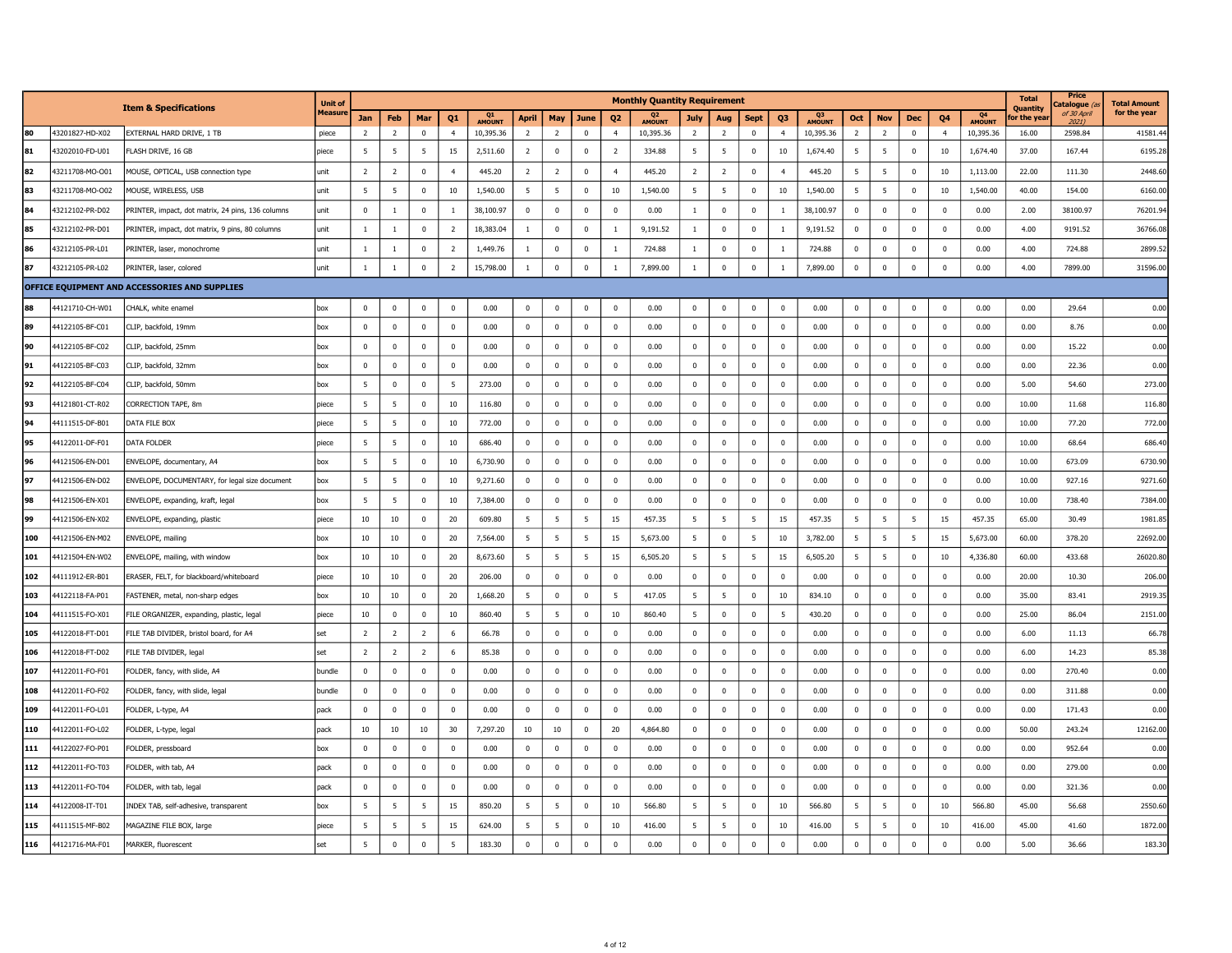|     |                 | <b>Item &amp; Specifications</b>                        | <b>Unit of</b> |                |                |                |                |              |                |                |                         |                | <b>Monthly Quantity Requirement</b> |                |                         |                |                |              |                |                |              |                |                          | <b>Total</b><br><b>Quantity</b> | Price<br>atalogue <i>(</i> | <b>Total Amount</b> |
|-----|-----------------|---------------------------------------------------------|----------------|----------------|----------------|----------------|----------------|--------------|----------------|----------------|-------------------------|----------------|-------------------------------------|----------------|-------------------------|----------------|----------------|--------------|----------------|----------------|--------------|----------------|--------------------------|---------------------------------|----------------------------|---------------------|
|     |                 |                                                         | Measur         | Jan            | Feb            | Mar            | Q <sub>1</sub> | Q1<br>AMOUNT | April          | May            | June                    | Q <sub>2</sub> | Q <sub>2</sub><br>AMOUNT            | <b>July</b>    | Aug                     | <b>Sept</b>    | Q3             | Q3<br>AMOUNT | Oct            | <b>Nov</b>     | Dec          | Q4             | Q <sub>4</sub><br>AMOUNT | or the yea'                     | of 30 April<br>2021)       | for the year        |
| 117 | 44121708-MW-B01 | MARKER, whiteboard, black                               | piece          | 5              | $\mathbf 0$    | $^{\circ}$     | 5              | 66.90        | $\mathbf 0$    | $^{\circ}$     | $\overline{\mathbf{0}}$ | $\mathbf 0$    | 0.00                                | $\mathbf 0$    | $\overline{0}$          | $\bf{0}$       | $\mathbf 0$    | 0.00         | $^{\circ}$     | $^{\circ}$     | $\mathbf 0$  | $^{\circ}$     | 0.00                     | 5.00                            | 13.38                      | 66.90               |
| 118 | 44121708-MW-B02 | MARKER, whiteboard, blue                                | piece          | -5             | $\mathbf 0$    | $^{\circ}$     | 5              | 66.90        | $\mathbf{0}$   | $\mathbf 0$    | $\overline{0}$          | $^{\circ}$     | 0.00                                | $\mathbf 0$    | $\mathbf 0$             | $\mathbf 0$    | $\mathbf{0}$   | 0.00         | $^{\circ}$     | $^{\circ}$     | $^{\circ}$   | $^{\circ}$     | 0.00                     | 5.00                            | 13.38                      | 66.90               |
| 119 | 44121708-MW-B03 | MARKER, whiteboard, red                                 | piece          | -5             | $^{\circ}$     | $\mathbf 0$    | 5              | 66.90        | $\mathbf 0$    | $\mathbf 0$    | $\overline{\mathbf{0}}$ | $\mathbf 0$    | 0.00                                | $\mathbf 0$    | $\mathbf 0$             | $\overline{0}$ | $\mathbf 0$    | 0.00         | $\mathbf 0$    | $\mathbf 0$    | 0            | $\mathbf 0$    | 0.00                     | 5.00                            | 13.38                      | 66.9                |
| 120 | 44121708-MP-B01 | MARKER, permanent, black, bullet type                   | piece          | 5              | $\Omega$       | $\Omega$       | 5              | 44.90        | $\mathbf 0$    | $\mathbf 0$    | $\overline{0}$          | $\Omega$       | 0.00                                | $\mathbf 0$    | $\mathbf 0$             | $\mathbf 0$    | $\mathbf 0$    | 0.00         | $\mathbf 0$    | $\Omega$       | $\mathbf 0$  | $\mathbf 0$    | 0.00                     | 5.00                            | 8.98                       | 44.90               |
| 121 | 44121708-MP-B02 | MARKER, permanent, blue, bullet type                    | piece          | 5              | $\mathbf 0$    | $^{\circ}$     | 5              | 44.90        | $\mathbf{0}$   | $\mathbf 0$    | $\overline{0}$          | $\mathbf 0$    | 0.00                                | $\pmb{0}$      | $\mathbf 0$             | $\overline{0}$ | $^{\circ}$     | 0.00         | $\pmb{0}$      | $^{\circ}$     | $^{\circ}$   | $^{\circ}$     | 0.00                     | 5.00                            | 8.98                       | 44.90               |
| 122 | 44121708-MP-B03 | MARKER, permanent, red, bullet type                     | piece          | 5              | $\mathbf 0$    | $\Omega$       | 5              | 44.90        | $\mathbf{0}$   | $\mathbf 0$    | $\overline{0}$          | $\Omega$       | 0.00                                | $\mathbf 0$    | $\mathbf 0$             | $\Omega$       | $\Omega$       | 0.00         | $\mathbf 0$    | $\Omega$       | $\Omega$     | $^{\circ}$     | 0.00                     | 5.00                            | 8.98                       | 44.90               |
| 123 | 44122104-PC-G01 | PAPER CLIP, vinyl/plastic coated, 33mm                  | box            | 5              | $\mathbf 0$    | $\Omega$       | 5              | 38.80        | $\mathbf 0$    | $\mathbf 0$    | $\overline{\mathbf{0}}$ | $\mathbf 0$    | 0.00                                | $\mathbf 0$    | $\mathbf 0$             | $\mathbf 0$    | $\mathbf 0$    | 0.00         | $\mathbf 0$    | $\Omega$       | $\Omega$     | $^{\circ}$     | 0.00                     | 5.00                            | 7.76                       | 38.80               |
| 124 | 44122104-PC-J02 | PAPER CLIP, vinyl/plastic coated, 50mm                  | box            | 5              | $\mathbf 0$    | $\mathbf 0$    | 5              | 68.90        | $\mathbf 0$    | $\mathbf 0$    | $\overline{0}$          | $\mathbf 0$    | 0.00                                | $\mathbf 0$    | $\mathbf 0$             | $\mathbf 0$    | $\mathbf 0$    | 0.00         | $\mathbf 0$    | $\mathbf 0$    | $\mathbf 0$  | $\bf{0}$       | 0.00                     | 5.00                            | 13.78                      | 68.90               |
| 125 | 44121706-PE-L01 | PENCIL, lead, with eraser                               | hox            | -5             | $\mathbf{0}$   | $\Omega$       | -5             | 103.95       | $\Omega$       | $\Omega$       | $\mathbf 0$             | $\Omega$       | 0.00                                | $\overline{0}$ | $\mathbf{0}$            | $\Omega$       | $\Omega$       | 0.00         | $\Omega$       | $\Omega$       | $\Omega$     | $\Omega$       | 0.00                     | 5.00                            | 20.79                      | 103.95              |
| 126 | 44122037-RB-P10 | RING BINDER, plastic, 32mm                              | bundle         | 5              | $\pmb{0}$      | $\mathbf 0$    | 5              | 1,198.95     | $\overline{0}$ | $\mathbf 0$    | $\mathbf 0$             | $\mathbf 0$    | 0.00                                | $\overline{0}$ | $\mathbf 0$             | $\mathbf 0$    | $\mathbf 0$    | 0.00         | $\pmb{0}$      | $\pmb{0}$      | $\mathbf 0$  | $\mathbf 0$    | 0.00                     | 5.00                            | 239.79                     | 1198.9              |
| 127 | 44122101-RU-B01 | RUBBER BAND, No. 18                                     | hox            | 5              | $\mathbf 0$    | $\Omega$       | -5             | 500.25       | $\Omega$       | $\mathbf 0$    | $\mathbf 0$             | $\Omega$       | 0.00                                | $\mathbf 0$    | $\mathbf 0$             | $\Omega$       | $\mathbf 0$    | 0.00         | $\mathbf 0$    | $\Omega$       | $\Omega$     | $\Omega$       | 0.00                     | 5.00                            | 100.05                     | 500.2               |
| 128 | 44121905-SP-F01 | STAMP PAD, felt                                         | piece          | 5              | $^{\circ}$     | $^{\circ}$     | 5              | 174.75       | $\mathbf 0$    | $\mathbf 0$    | $\overline{\mathbf{0}}$ | 0              | 0.00                                | $\mathbf 0$    | $\mathbf 0$             | $\mathbf 0$    | $\mathbf 0$    | 0.00         | $\mathbf{0}$   | $\mathbf 0$    | $\mathbf 0$  | $\mathbf 0$    | 0.00                     | 5.00                            | 34.95                      | 174.7               |
| 129 | 44121612-BL-H01 | BLADE, for general purpose cutter / utility knife       | piece          | 5              | 5              | $^{\circ}$     | 10             | 148.20       | $\mathbf{0}$   | $\mathbf 0$    | $\overline{\mathbf{0}}$ | $\mathbf{0}$   | 0.00                                | $\mathbf 0$    | $\mathbf 0$             | $\overline{0}$ | $^{\circ}$     | 0.00         | $\mathbf{0}$   | $^{\circ}$     | $^{\circ}$   | $^{\circ}$     | 0.00                     | 10.00                           | 14.82                      | 148.20              |
| 130 | 44121612-CU-H01 | CUTTER/UTILITY KNIFE, for general purpose               | piece          | 5              | 5              | $\mathbf 0$    | 10             | 334.30       | $\overline{0}$ | $\mathbf 0$    | 0                       | $\mathbf{0}$   | 0.00                                | $\overline{0}$ | $\overline{\mathbf{0}}$ | $\overline{0}$ | 0              | 0.00         | $\mathbf 0$    | $\mathbf 0$    | $\mathbf 0$  | $\mathbf 0$    | 0.00                     | 10.00                           | 33.43                      | 334.3               |
| 131 | 44103202-DS-M01 | DATING AND STAMPING MACHINE                             | piece          | $\overline{2}$ | $\mathbf 0$    | $\Omega$       | $\overline{2}$ | 907.92       | $\mathbf 0$    | $\overline{2}$ | $\overline{0}$          | $\overline{2}$ | 907.92                              | $\mathbf 0$    | $\mathbf 0$             | $\mathbf 0$    | $\mathbf 0$    | 0.00         | $\mathbf 0$    | $\Omega$       | $\mathbf 0$  | $\mathbf 0$    | 0.00                     | 4.00                            | 453.96                     | 1815.84             |
| 132 | 44121619-PS-M01 | PENCIL SHARPENER, manual, single cutter head            | piece          | $\overline{2}$ | $\overline{2}$ | $\overline{2}$ | 6              | 1,216.02     | $\overline{2}$ | $\overline{2}$ | $\mathbf 0$             | $\overline{4}$ | 810.68                              | $\overline{2}$ | $\mathbf 0$             | $\mathbf 0$    | $\overline{2}$ | 405.34       | $\overline{2}$ | $\mathbf 0$    | $\mathbf{0}$ | $\overline{2}$ | 405.34                   | 14.00                           | 202.67                     | 2837.38             |
| 133 | 44101602-PU-P01 | PUNCHER, paper, heavy duty                              | piece          | $\overline{2}$ | $\overline{2}$ | $\overline{2}$ | 6              | 904.80       | $\overline{2}$ | $\overline{2}$ | $\overline{0}$          | $\overline{4}$ | 603.20                              | $\overline{2}$ | $\mathbf 0$             | $\mathbf 0$    | $\overline{2}$ | 301.60       | $\overline{2}$ | $\mathbf 0$    | $\mathbf{0}$ | $\overline{2}$ | 301.60                   | 14.00                           | 150.80                     | 2111.20             |
| 134 | 44121618-SS-S01 | SCISSORS, symmetrical                                   | pair           | $\overline{2}$ | $\overline{2}$ | $\mathbf 0$    | $\overline{4}$ | 162.24       | $\overline{2}$ | $\overline{2}$ | $\mathbf 0$             | $\overline{4}$ | 162.24                              | $\overline{2}$ | $\overline{2}$          | $\overline{2}$ | 6              | 243.36       | $\overline{2}$ | 2              | 2            | 6              | 243.36                   | 20.00                           | 40.56                      | 811.2               |
| 135 | 44121615-ST-S01 | STAPLER, standard type                                  | piece          | 5              | 5              | -5             | 15             | 2,106.00     | -5             | 5              | 5                       | 15             | 2,106.00                            | 5              | - 5                     | $\Omega$       | 10             | 1,404.00     | 5              | -5             | $\mathbf 0$  | 10             | 1,404.00                 | 50.00                           | 140.40                     | 7020.00             |
| 136 | 44121615-ST-B01 | STAPLER, heavy duty, binder type                        | unit           | $\overline{2}$ | $\overline{2}$ | 2              | 6              | 5,485.32     | $\overline{2}$ | $\overline{2}$ | $\overline{2}$          | 6              | 5,485.32                            | $\overline{2}$ | $\overline{2}$          | $\mathbf{0}$   | $\overline{4}$ | 3,656.88     | $\overline{2}$ | $\overline{2}$ | $^{\circ}$   | $\overline{4}$ | 3,656.88                 | 20.00                           | 914.22                     | 18284.40            |
| 137 | 44121613-SR-P01 | STAPLE REMOVER, plier type                              | piece          | $\overline{2}$ | $\mathbf 0$    | $\Omega$       | $\overline{2}$ | 49.80        | $\overline{2}$ | $\mathbf 0$    | $\overline{0}$          | $\overline{2}$ | 49.80                               | $\overline{2}$ | $\overline{2}$          | $\Omega$       | $\overline{4}$ | 99.60        | $\pmb{0}$      | $\overline{2}$ | $\Omega$     | $\overline{2}$ | 49.80                    | 10.00                           | 24.90                      | 249.00              |
| 138 | 44121605-TD-T01 | TAPE DISPENSER, table top                               | piece          | $\mathbf{1}$   | $\overline{1}$ | $\Omega$       | $\overline{2}$ | 128.40       | $\mathbf 0$    | $\mathbf{1}$   | $\pmb{0}$               | $\mathbf{1}$   | 64.20                               | $\mathbf{1}$   | 1                       | $\Omega$       | $\overline{2}$ | 128.40       | $\mathbf 0$    | $\Omega$       | $\Omega$     | $\Omega$       | 0.00                     | 5.00                            | 64.20                      | 321.00              |
| 139 | 44101602-PB-M01 | BINDING AND PUNCHING MACHINE, 50mm binding capacit unit |                | $\mathbf{1}$   | $\mathbf 0$    | $\mathbf 0$    | 1              | 9,534.72     | $\mathbf{0}$   | $\mathbf 0$    | $\overline{0}$          | $\mathbf 0$    | 0.00                                | $\mathbf{1}$   | $\overline{0}$          | $\mathbf 0$    | 1              | 9,534.72     | $\mathbf 0$    | $\mathbf{0}$   | $\mathbf 0$  | $^{\circ}$     | 0.00                     | 2.00                            | 9534.72                    | 19069.44            |
| 140 | 44101807-CA-C01 | CALCULATOR, compact                                     | unit           | $\mathbf{1}$   | $\overline{0}$ | $\mathbf 0$    | $\mathbf{1}$   | 346.85       | $\mathbf{0}$   | $\mathbf 0$    | $\mathbf 0$             | $\mathbf{0}$   | 0.00                                | $\overline{0}$ | $\mathbf 0$             | $\mathbf{0}$   | $\mathbf 0$    | 0.00         | $\mathbf{0}$   | $\mathbf 0$    | $^{\circ}$   | $^{\circ}$     | 0.00                     | 1.00                            | 346.85                     | 346.85              |
| 141 | 44101714-FX-M01 | FACSIMILE MACHINE                                       | unit           | 1              | $\mathbf 0$    | $\mathbf 0$    |                | 5,642.00     | $\mathbf{0}$   | $\mathbf 0$    | $\overline{0}$          | $\mathbf 0$    | 0.00                                | $\pmb{0}$      | $\mathbf 0$             | $\overline{0}$ | 0              | 0.00         | $^{\circ}$     | $\mathbf 0$    | 0            | $^{\circ}$     | 0.00                     | 1.00                            | 5642.00                    | 5642.00             |
| 142 | 44101601-PT-M01 | PAPER TRIMMER / CUTTING MACHINE, table top              | lunit          | $\mathbf{1}$   | $\mathbf 0$    | $\Omega$       | $\overline{1}$ | 9,297.60     | $\mathbf 0$    | $\mathbf 0$    | $\overline{\mathbf{0}}$ | $\Omega$       | 0.00                                | $\mathbf 0$    | $\mathbf 0$             | $\Omega$       | $\mathbf 0$    | 0.00         | $\mathbf 0$    | $\mathbf 0$    | $\mathbf 0$  | $\mathbf 0$    | 0.00                     | 1.00                            | 9297.60                    | 9297.6              |
| 143 | 44101603-PS-M01 | PAPER SHREDDER                                          | unit           | $\mathbf{1}$   | $\mathbf 0$    | $\mathbf 0$    | $\mathbf{1}$   | 5,699.20     | 1              | $\mathbf 0$    | $\mathbf 0$             | $\mathbf{1}$   | 5,699.20                            | $\mathbf 0$    | $\mathbf 0$             | $\mathbf 0$    | $\mathbf 0$    | 0.00         | $\mathbf 0$    | $\mathbf 0$    | $\mathbf 0$  | $\mathbf 0$    | 0.00                     | 2.00                            | 5699.20                    | 11398.40            |
|     |                 | PRINTER OR FACSIMILE OR PHOTOCOPIER SUPPLIES            |                |                |                |                |                |              |                |                |                         |                |                                     |                |                         |                |                |              |                |                |              |                |                          |                                 |                            |                     |
| 144 | 44103109-BR-D05 | DRUM CART, BROTHER DR-3455, Black                       | Cart           | $\mathbf{1}$   | $\mathbf 0$    | $\Omega$       | $\mathbf{1}$   | 6,947.20     | $\mathbf{1}$   | $\mathbf 0$    | $\overline{0}$          | $\overline{1}$ | 6,947.20                            | $\mathbf 0$    | $\mathbf 0$             | $\Omega$       | $\mathbf 0$    | 0.00         | $\mathbf 0$    | $\mathbf 0$    | $\mathbf 0$  | $\mathbf 0$    | 0.00                     | 2.00                            | 6947.20                    | 13894.4             |
| 145 | 44103105-BR-B04 | INK CART, BROTHER LC67B, Black                          | Cart           | $\mathbf{1}$   | $\pmb{0}$      | $\Omega$       |                | 910.00       | $\overline{0}$ | $\mathbf 0$    | $\overline{0}$          | $\mathbf 0$    | 0.00                                | $\mathbf 0$    | $\mathbf 0$             | $\mathbf 0$    | $\overline{0}$ | 0.00         | $\pmb{0}$      | $\overline{0}$ | 0            | $\mathbf 0$    | 0.00                     | 1.00                            | 910.00                     | 910.00              |
| 146 | 44103105-BR-B05 | INK CART, BROTHER LC67HYBK, Black                       | Cart           | $\mathbf{1}$   | $\mathbf 0$    | $\Omega$       | $\mathbf{1}$   | 1,601.60     | $\Omega$       | $\mathbf 0$    | $\mathbf 0$             | $\Omega$       | 0.00                                | $\mathbf 0$    | $\mathbf 0$             | $\Omega$       | $\mathbf 0$    | 0.00         | $\mathbf 0$    | $\Omega$       | $\Omega$     | $\Omega$       | 0.00                     | 1.00                            | 1601.60                    | 1601.60             |
| 147 | 44103109-BR-D06 | Drum Cart, Brother DR-451CL, high yield 30000 pages     | Cart           | $\mathbf{1}$   | $\mathbf 0$    | $^{\circ}$     | -1             | 6,760.00     | $\mathbf 0$    | $\mathbf 0$    | 0                       | 0              | 0.00                                | $\bf{0}$       | $\mathbf 0$             | $\mathbf 0$    | $\mathbf 0$    | 0.00         | $\mathbf 0$    | $\mathbf 0$    | 0            | $\bf{0}$       | 0.00                     | 1.00                            | 6760.00                    | 6760.00             |
| 148 | 44103103-BR-B16 | Toner Cart, Brother TN-456 BLACK, high yield 6500       | Cart           | $\mathbf{1}$   | $\mathbf 0$    | $\mathbf 0$    | -1             | 5,080.40     | $\mathbf{0}$   | $\mathbf 0$    | $\overline{0}$          | $\mathbf 0$    | 0.00                                | $\mathbf{0}$   | $\mathbf 0$             | $\mathbf 0$    | $\mathbf 0$    | 0.00         | $\mathbf 0$    | $\mathbf 0$    | $^{\circ}$   | $\bf{0}$       | 0.00                     | 1.00                            | 5080.40                    | 5080.40             |
| 149 | 44103103-BR-C03 | Toner Cart, Brother TN-456 CYAN, high yield 6500        | Cart           | 1              | $\mathbf 0$    | $\mathbf 0$    |                | 8,569.60     | $\mathbf 0$    | $\mathbf 0$    | 0                       | 0              | 0.00                                | $\mathbf{0}$   | $\mathbf 0$             | $\mathbf 0$    | 0              | 0.00         | $\mathbf 0$    | $\mathbf 0$    | 0            | $\mathbf 0$    | 0.00                     | 1.00                            | 8569.60                    | 8569.6              |
| 150 | 44103103-BR-M03 | Toner Cart, Brother TN-456 MAGENTA, high yield          | Cart           | $\mathbf{1}$   | $\overline{0}$ | $\Omega$       | $\overline{1}$ | 8,569.60     | $\mathbf{0}$   | $\mathbf 0$    | $\overline{0}$          | $\mathbf 0$    | 0.00                                | $\mathbf 0$    | $\mathbf 0$             | $\mathbf 0$    | $\mathbf 0$    | 0.00         | $\mathbf 0$    | $\Omega$       | $^{\circ}$   | $\mathbf 0$    | 0.00                     | 1.00                            | 8569.60                    | 8569.60             |
| 151 | 44103103-BR-Y03 | Toner Cart, Brother TN-456 YELLOW, high yield 6500      | Cart           | 1              | $^{\circ}$     | $^{\circ}$     | $\mathbf{1}$   | 8,569.60     | $\mathbf 0$    | $\mathbf 0$    | 0                       | $\mathbf 0$    | 0.00                                | $\pmb{0}$      | $\mathbf 0$             | $\overline{0}$ | 0              | 0.00         | $\mathbf 0$    | $^{\circ}$     | 0            | $^{\circ}$     | 0.00                     | 1.00                            | 8569.60                    | 8569.60             |
| 152 | 44103103-SA-B03 | TONER CART, SAMSUNG ML-D2850B, Black                    | Cart           | $^{\circ}$     | $\mathbf 0$    | $\Omega$       | $\Omega$       | 0.00         | $\mathbf 0$    | $\mathbf 0$    | $\mathbf 0$             | $\Omega$       | 0.00                                | $\mathbf 0$    | $\mathbf 0$             | $\Omega$       | $\mathbf 0$    | 0.00         | $\mathbf 0$    | $\Omega$       | $\Omega$     | $^{\circ}$     | 0.00                     | 0.00                            | 5116.80                    | 0.00                |
| 153 | 44103105-CA-C04 | INK CART, CANON CL-741, Colored                         | cart           | 5              | $\overline{z}$ | $\overline{z}$ | 9              | 8,901.36     | $\overline{2}$ | $\overline{2}$ | $\overline{2}$          | 6              | 5,934.24                            | $\overline{2}$ | $\overline{2}$          | $\Omega$       | $\overline{4}$ | 3,956.16     | $\overline{2}$ | $\overline{z}$ | $\Omega$     | $\overline{4}$ | 3,956.16                 | 23.00                           | 989.04                     | 22747.92            |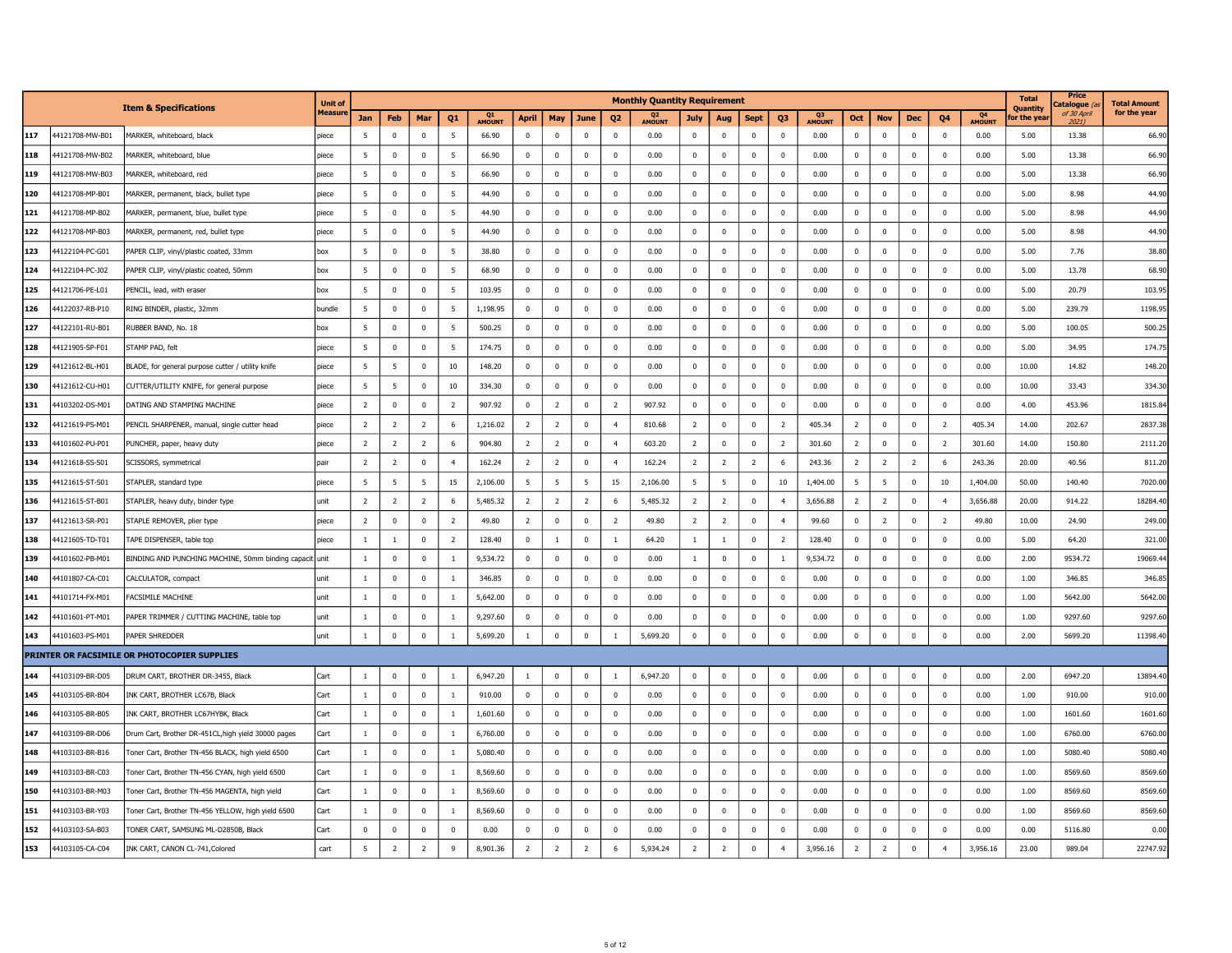|     |                 |                                                   | Unit of |             |                |                |                |              |                |                |                         |                | <b>Monthly Quantity Requirement</b> |                |                |                |                |              |                |              |              |                |              | <b>Total</b><br>Quantity | Price<br>، atalogue  | <b>Total Amount</b> |
|-----|-----------------|---------------------------------------------------|---------|-------------|----------------|----------------|----------------|--------------|----------------|----------------|-------------------------|----------------|-------------------------------------|----------------|----------------|----------------|----------------|--------------|----------------|--------------|--------------|----------------|--------------|--------------------------|----------------------|---------------------|
|     |                 | <b>Item &amp; Specifications</b>                  | Measun  | <b>Jan</b>  | Feb            | Mar            | Q <sub>1</sub> | Q1<br>AMOUNT | April          | May            | June                    | Q <sub>2</sub> | Q <sub>2</sub><br>AMOUNT            | <b>July</b>    | Aug            | <b>Sept</b>    | Q3             | Q3<br>AMOUNT | Oct            | <b>Nov</b>   | <b>Dec</b>   | Q <sub>4</sub> | Q4<br>AMOUNT | or the yea               | of 30 April<br>20211 | for the year        |
| 154 | 44103105-CA-C02 | INK CART, CANON CL-811, Colored                   | cart    | -5          | $\overline{2}$ | 2              | 9              | 9,266.40     | $\overline{2}$ | $\overline{2}$ | $\overline{0}$          | $\overline{4}$ | 4,118.40                            | $\overline{2}$ | $\overline{2}$ | $\overline{0}$ | $\overline{4}$ | 4,118.40     | $\mathbf 0$    | $\mathbf 0$  | $^{\circ}$   | $\mathbf{0}$   | 0.00         | 17.00                    | 1029.60              | 17503.20            |
| 155 | 44103105-CA-B04 | INK CART, CANON PG-740, Black                     | cart    | 5           | $\mathbf 0$    | $\mathbf 0$    | -5             | 3,770.00     | $\mathbf 0$    | $\mathbf 0$    | $\mathbf 0$             | $\mathbf{0}$   | 0.00                                | 5              | $\mathbf 0$    | $\overline{0}$ | 5              | 3,770.00     | 5              | $\mathbf 0$  | $^{\circ}$   | 5              | 3,770.00     | 15.00                    | 754.00               | 11310.00            |
| 156 | 44103105-CA-B02 | INK CART, CANON PG-810, Black                     | cart    | -5          | 5              | $^{\circ}$     | 10             | 7,800.00     | -5             | $^{\circ}$     | $\mathbf 0$             | - 5            | 3,900.00                            | $\mathbf 0$    | $\mathbf 0$    | $\overline{0}$ | $\mathbf 0$    | 0.00         | $\overline{4}$ | $\mathbf 0$  | $^{\circ}$   | $\overline{4}$ | 3,120.00     | 19.00                    | 780.00               | 14820.00            |
| 157 | 44103105-EP-B17 | INK CART, EPSON C13T664100 (T6641), Black         | cart    | -5          | 5              | $\mathbf{0}$   | 10             | 2,496.00     | -5             | $\mathbf 0$    | $\mathbf 0$             | - 5            | 1,248.00                            | $\mathbf 0$    | $\mathbf 0$    | $\overline{0}$ | $\mathbf 0$    | 0.00         | $\overline{4}$ | $^{\circ}$   | $^{\circ}$   | $\overline{4}$ | 998.40       | 19.00                    | 249.60               | 4742.4              |
| 158 | 44103105-EP-C17 | INK CART, EPSON C13T664200 (T6642), Cyan          | cart    | -5          | 5              | $\mathbf 0$    | 10             | 2,496.00     | 5              | $\mathbf 0$    | $\mathbf 0$             | - 5            | 1,248.00                            | $\mathbf 0$    | $\overline{0}$ | $\mathbf 0$    | $\mathbf 0$    | 0.00         | $\overline{4}$ | $\mathbf 0$  | $^{\circ}$   | $\overline{4}$ | 998.40       | 19.00                    | 249.60               | 4742.40             |
| 159 | 44103105-EP-M17 | INK CART, EPSON C13T664300 (T6643), Magenta       | cart    | 5           | 5              | $\Omega$       | 10             | 2,496.00     | -5             | $\mathbf 0$    | $\mathbf 0$             | - 5            | 1,248.00                            | $\mathbf 0$    | $\overline{0}$ | $\mathbf 0$    | $\Omega$       | 0.00         | $\overline{4}$ | $\mathbf 0$  | $\Omega$     | $\overline{4}$ | 998.40       | 19.00                    | 249.60               | 4742.40             |
| 160 | 44103105-EP-Y17 | INK CART, EPSON C13T664400 (T6644), Yellow        | cart    | 5           | 5              | $\mathbf 0$    | 10             | 2,496.00     | -5             | $\mathbf 0$    | $\overline{0}$          | 5              | 1,248.00                            | $\mathbf 0$    | $\mathbf 0$    | $\mathbf 0$    | $\mathbf 0$    | 0.00         | $\overline{4}$ | $\mathbf 0$  | $^{\circ}$   | $\overline{4}$ | 998.40       | 19.00                    | 249.60               | 4742.40             |
| 161 | 44103105-HP-B40 | Ink Cartridge, HP C2P04AA (HP62) Black            | cart    | $\Omega$    | $\mathbf{0}$   | $\Omega$       | $\Omega$       | 0.00         | $\mathbf 0$    | $\mathbf 0$    | $\mathbf 0$             | $\overline{0}$ | 0.00                                | $\mathbf 0$    | $\mathbf 0$    | $\mathbf 0$    | $\mathbf 0$    | 0.00         | $\mathbf 0$    | $\Omega$     | $\Omega$     | $\mathbf 0$    | 0.00         | 0.00                     | 773.76               | 0.00                |
| 162 | 44103105-HP-T40 | Ink Cartridge, HP C2P06AA (HP62) Tri-color        | cart    | $\mathbf 0$ | $\mathbf 0$    | $\mathbf 0$    | $^{\circ}$     | 0.00         | $\mathbf 0$    | $\mathbf 0$    | $\mathbf 0$             | $\mathbf 0$    | 0.00                                | $\mathbf 0$    | $\overline{0}$ | $\mathbf 0$    | $\mathbf 0$    | 0.00         | $\mathbf 0$    | $\mathbf 0$  | $^{\circ}$   | $\mathbf 0$    | 0.00         | 0.00                     | 950.56               | 0.00                |
| 163 | 44103105-HP-B09 | INK CART, HP C9351AA, (HP21), Black               | cart    | $\mathbf 0$ | $\mathbf 0$    | $\mathbf 0$    | $\mathbf 0$    | 0.00         | $\mathbf 0$    | $\mathbf 0$    | $\mathbf 0$             | $\mathbf 0$    | 0.00                                | $\mathbf 0$    | $\mathbf 0$    | $\mathbf 0$    | $\mathbf 0$    | 0.00         | $\mathbf 0$    | $\mathbf 0$  | $\mathbf 0$  | $\mathbf 0$    | 0.00         | 0.00                     | 795.60               | 0.00                |
| 164 | 44103105-HP-T10 | INK CART, HP C9352AA, (HP22), Tri-color           | cart    | $\mathbf 0$ | $\mathbf 0$    | $\overline{0}$ | $^{\circ}$     | 0.00         | $\bf{0}$       | $\mathbf 0$    | $\overline{0}$          | $\overline{0}$ | 0.00                                | $\mathbf 0$    | $\overline{0}$ | $\overline{0}$ | $\mathbf 0$    | 0.00         | $\mathbf 0$    | $^{\circ}$   | $^{\circ}$   | $\mathbf{0}$   | 0.00         | 0.00                     | 920.40               | 0.00                |
| 165 | 44103105-HP-P48 | Ink Cartridge, HP C9397A (HP72) 69ml Photo Black  | cart    | $\Omega$    | $\Omega$       | $\Omega$       | $\Omega$       | 0.00         | $\pmb{0}$      | $\mathbf 0$    | $\mathbf 0$             | $\Omega$       | 0.00                                | $\mathbf 0$    | $\mathbf 0$    | $\Omega$       | $\mathbf 0$    | 0.00         | $\pmb{0}$      | $\Omega$     | $\Omega$     | $\Omega$       | 0.00         | 0.00                     | 1996.80              | 0.00                |
| 166 | 44103105-HP-C48 | Ink Cartridge, HP C9398A (HP72) 69ml Cyan         | cart    | $^{\circ}$  | $\mathbf 0$    | $\Omega$       | $\Omega$       | 0.00         | $^{\circ}$     | $\mathbf 0$    | $\mathbf 0$             | $^{\circ}$     | 0.00                                | $\mathbf 0$    | $\mathbf 0$    | $^{\circ}$     | $^{\circ}$     | 0.00         | $\mathbf 0$    | $\pmb{0}$    | $^{\circ}$   | $^{\circ}$     | 0.00         | 0.00                     | 1996.80              | 0.00                |
| 167 | 44103105-HP-M48 | Ink Cartridge, HP C9399A (HP72) 69ml Magenta      | cart    | $\Omega$    | $\mathbf 0$    | $\Omega$       | $\Omega$       | 0.00         | $\mathbf 0$    | $\mathbf 0$    | 0                       | $\Omega$       | 0.00                                | $\mathbf 0$    | $\Omega$       | $\Omega$       | $\Omega$       | 0.00         | $\mathbf 0$    | $\Omega$     | $\Omega$     | $\Omega$       | 0.00         | 0.00                     | 1996.80              | 0.00                |
| 168 | 44103105-HP-Y48 | Ink Cartridge, HP C9400A (HP72) 69ml Yellow       | cart    | $\mathbf 0$ | $\mathbf 0$    | $\overline{0}$ | $^{\circ}$     | 0.00         | $\mathbf 0$    | $\mathbf 0$    | $\mathbf 0$             | $\mathbf 0$    | 0.00                                | $\mathbf 0$    | $\mathbf 0$    | $\overline{0}$ | $^{\circ}$     | 0.00         | $\pmb{0}$      | $\mathbf{0}$ | $^{\circ}$   | $^{\circ}$     | 0.00         | 0.00                     | 1996.80              | 0.00                |
| 169 | 44103105-HP-G48 | Ink Cartridge, HP C9401A (HP72) 69ml Gray         | cart    | $\mathbf 0$ | $\mathbf 0$    | $\mathbf 0$    | $^{\circ}$     | 0.00         | $^{\circ}$     | $\mathbf 0$    | $\mathbf 0$             | $\overline{0}$ | 0.00                                | $\mathbf 0$    | $\mathbf 0$    | $\mathbf 0$    | $\mathbf 0$    | 0.00         | $\mathbf 0$    | $\mathbf 0$  | $^{\circ}$   | $^{\circ}$     | 0.00         | 0.00                     | 1996.80              | 0.00                |
| 170 | 44103105-HP-B48 | Ink Cartridge, HP C9403A (HP72) 130ml Matte Black | cart    | $\mathbf 0$ | $\mathbf 0$    | $\mathbf 0$    | $^{\circ}$     | 0.00         | $\mathbf 0$    | $\mathbf 0$    | $\mathbf 0$             | $\overline{0}$ | 0.00                                | $\mathbf 0$    | $\mathbf 0$    | $\mathbf 0$    | $\mathbf 0$    | 0.00         | $\mathbf 0$    | $\mathbf 0$  | $\mathbf{0}$ | $\mathbf 0$    | 0.00         | 0.00                     | 3016.00              | 0.00                |
| 171 | 44103105-HP-B17 | INK CART, HP CC640WA, (HP60), Black               | cart    | $^{\circ}$  | $\mathbf 0$    | $^{\circ}$     | $^{\circ}$     | 0.00         | $^{\circ}$     | $^{\circ}$     | $\mathbf 0$             | $\overline{0}$ | 0.00                                | $\mathbf 0$    | $\mathbf 0$    | $\overline{0}$ | $\mathbf 0$    | 0.00         | $^{\circ}$     | $^{\circ}$   | $^{\circ}$   | $^{\circ}$     | 0.00         | 0.00                     | 769.60               | 0.00                |
| 172 | 44103105-HP-T17 | INK CART, HP CC643WA, (HP60), Tri-color           | cart    | $\mathbf 0$ | $\mathbf 0$    | $\Omega$       | $^{\circ}$     | 0.00         | $\pmb{0}$      | $\mathbf 0$    | $\mathbf 0$             | $\overline{0}$ | 0.00                                | $\mathbf 0$    | $\overline{0}$ | $\mathbf 0$    | $\mathbf 0$    | 0.00         | $\mathbf 0$    | $\mathbf{0}$ | $^{\circ}$   | $^{\circ}$     | 0.00         | 0.00                     | 915.20               | 0.00                |
| 173 | 44103105-HP-B35 | INK CART, HP CD887AA, (HP703), Black              | cart    | $\mathbf 0$ | $\mathbf 0$    | $^{\circ}$     | $^{\circ}$     | 0.00         | $\mathbf 0$    | $\mathbf 0$    | $\mathbf 0$             | $\mathbf 0$    | 0.00                                | $\mathbf 0$    | $\overline{0}$ | $\mathbf 0$    | $\mathbf 0$    | 0.00         | $\mathbf 0$    | $\mathbf 0$  | $^{\circ}$   | $^{\circ}$     | 0.00         | 0.00                     | 366.08               | 0.00                |
| 174 | 44103105-HP-T35 | INK CART, HP CD888AA, (HP703), Tri-color          | cart    | $\mathbf 0$ | $\Omega$       | $\Omega$       | $\Omega$       | 0.00         | $\mathbf{0}$   | $\mathbf 0$    | $\mathbf 0$             | $\overline{0}$ | 0.00                                | $\Omega$       | $\overline{0}$ | $\mathbf 0$    | $\Omega$       | 0.00         | $\mathbf{0}$   | $\Omega$     | $\Omega$     | $\Omega$       | 0.00         | 0.00                     | 366.08               | 0.00                |
| 175 | 44103105-HX-C40 | INK CART, HP CD972AA, (HP 920XL), Cyan            | cart    | $\mathbf 0$ | $\mathbf 0$    | $\mathbf 0$    | $\mathbf 0$    | 0.00         | $^{\circ}$     | $\mathbf 0$    | $\overline{0}$          | $\overline{0}$ | 0.00                                | $\mathbf 0$    | $\mathbf 0$    | $\overline{0}$ | $\mathbf 0$    | 0.00         | $\mathbf 0$    | $\mathbf{0}$ | $\mathbf 0$  | $^{\circ}$     | 0.00         | 0.00                     | 641.68               | 0.00                |
| 176 | 44103105-HX-M40 | INK CART, HP CD973AA, (HP 920XL), Magenta         | cart    | $\Omega$    | $\Omega$       | $\Omega$       | $\Omega$       | 0.00         | $\mathbf 0$    | $\mathbf 0$    | $\mathbf 0$             | $\Omega$       | 0.00                                | $\mathbf 0$    | $\mathbf 0$    | $\Omega$       | $\Omega$       | 0.00         | $\mathbf 0$    | $\Omega$     | $\Omega$     | $\Omega$       | 0.00         | 0.00                     | 641.68               | 0.00                |
| 177 | 44103105-HX-Y40 | INK CART, HP CD974AA, (HP 920XL), Yellow,         | cart    | $\mathbf 0$ | $\mathbf 0$    | $\mathbf 0$    | $\mathbf 0$    | 0.00         | $\mathbf 0$    | $\mathbf 0$    | $\mathbf 0$             | $\mathbf 0$    | 0.00                                | $\mathbf 0$    | $\mathbf 0$    | $\mathbf 0$    | $\mathbf 0$    | 0.00         | $\mathbf 0$    | $\mathbf 0$  | $\mathbf 0$  | $\mathbf 0$    | 0.00         | 0.00                     | 641.68               | 0.00                |
| 178 | 44103105-HX-B40 | INK CART, HP CD975AA, (HP 920XL), Black           | cart    | $\Omega$    | $\mathbf 0$    | $\Omega$       | $\Omega$       | 0.00         | $\Omega$       | $\Omega$       | $\mathbf{0}$            | $\Omega$       | 0.00                                | $\mathbf{0}$   | $\mathbf 0$    | $\mathbf 0$    | $\mathbf 0$    | 0.00         | $\mathbf{0}$   | $\Omega$     | $\Omega$     | $\Omega$       | 0.00         | 0.00                     | 1346.80              | 0.00                |
| 179 | 44103105-HP-B20 | INK CART, HP CH561WA, (HP61), Black               | cart    | $\mathbf 0$ | $\mathbf 0$    | $\mathbf 0$    | $\mathbf 0$    | 0.00         | $\mathbf 0$    | $\mathbf 0$    | $\mathbf 0$             | $\mathbf 0$    | 0.00                                | $\mathbf 0$    | $\mathbf 0$    | $\mathbf 0$    | $\mathbf 0$    | 0.00         | $\mathbf 0$    | $\mathbf 0$  | $^{\circ}$   | $\mathbf 0$    | 0.00         | 0.00                     | 756.08               | 0.00                |
| 180 | 44103105-HP-T20 | INK CART, HP CH562WA, (HP61), Tricolor            | cart    | $\Omega$    | $\mathbf 0$    | $\Omega$       | $\Omega$       | 0.00         | $\Omega$       | $\Omega$       | $\mathbf{0}$            | $\Omega$       | 0.00                                | $\Omega$       | $\overline{0}$ | $\Omega$       | $\Omega$       | 0.00         | $\Omega$       | $\Omega$     | $\Omega$     | $\Omega$       | 0.00         | 0.00                     | 931.84               | 0.00                |
| 181 | 44103105-HP-B49 | Ink Cartridge, HP CH565A (HP82) Black             | cart    | $\mathbf 0$ | $\mathbf 0$    | $\Omega$       | $\mathbf 0$    | 0.00         | $\pmb{0}$      | $\mathbf 0$    | $\mathbf 0$             | $\mathbf 0$    | 0.00                                | $\pmb{0}$      | $\mathbf 0$    | $\mathbf 0$    | $\mathbf 0$    | 0.00         | $\pmb{0}$      | $\pmb{0}$    | $\mathbf 0$  | $\mathbf 0$    | 0.00         | 0.00                     | 1944.80              | 0.00                |
| 182 | 44103105-HP-C49 | Ink Cartridge, HP CH566A (HP82) Cyan              | cart    | $\Omega$    | $\mathbf 0$    | $\Omega$       | $\Omega$       | 0.00         | $\Omega$       | $\Omega$       | $\mathbf 0$             | $\Omega$       | 0.00                                | $\Omega$       | $\Omega$       | $\Omega$       | $\Omega$       | 0.00         | $\Omega$       | $\Omega$     | $\Omega$     | $\Omega$       | 0.00         | 0.00                     | 1539.20              | 0.00                |
| 183 | 44103105-HP-M49 | Ink Cartridge, HP CH567A (HP82) Magenta           | cart    | 0           | $\mathbf 0$    | $^{\circ}$     | $^{\circ}$     | 0.00         | $\mathbf 0$    | $\mathbf 0$    | $\overline{\mathbf{0}}$ | $\overline{0}$ | 0.00                                | 0              | $\mathbf 0$    | $\overline{0}$ | 0              | 0.00         | $\mathbf 0$    | $\mathbf{0}$ | $\mathbf 0$  | 0              | 0.00         | 0.00                     | 1539.20              | 0.00                |
| 184 | 44103105-HP-Y49 | Ink Cartridge, HP CH568A (HP82) Yellow            | cart    | $\mathbf 0$ | $\mathbf 0$    | $\mathbf 0$    | $^{\circ}$     | 0.00         | $\mathbf{0}$   | $\mathbf 0$    | $\mathbf 0$             | $\overline{0}$ | 0.00                                | $\mathbf 0$    | $\mathbf 0$    | $\mathbf 0$    | $\mathbf 0$    | 0.00         | $\mathbf 0$    | $\mathbf 0$  | $^{\circ}$   | $\mathbf{0}$   | 0.00         | 0.00                     | 1539.20              | 0.00                |
| 185 | 44103105-HX-B43 | INK CART, HP CN045AA, (HP950XL), Black            | cart    | $\mathbf 0$ | $\mathbf 0$    | $\mathbf 0$    | $^{\circ}$     | 0.00         | 0              | $\mathbf 0$    | $\mathbf 0$             | $\mathbf 0$    | 0.00                                | $\pmb{0}$      | $\mathbf 0$    | $\mathbf 0$    | $\bf{0}$       | 0.00         | $\pmb{0}$      | $\mathbf 0$  | $^{\circ}$   | $^{\circ}$     | 0.00         | 0.00                     | 1786.72              | 0.00                |
| 186 | 44103105-HX-C43 | INK CART, HP CN046AA, (HP951XL), Cyan             | cart    | $^{\circ}$  | $\mathbf 0$    | $^{\circ}$     | $^{\circ}$     | 0.00         | $^{\circ}$     | $\mathbf 0$    | $\mathbf 0$             | $^{\circ}$     | 0.00                                | $\mathbf 0$    | $\mathbf 0$    | $^{\circ}$     | $\mathbf 0$    | 0.00         | $\mathbf 0$    | $^{\circ}$   | $^{\circ}$   | $^{\circ}$     | 0.00         | 0.00                     | 1326.00              | 0.00                |
| 187 | 44103105-HX-M43 | INK CART, HP CN047AA, (HP951XL), Magenta          | cart    | $^{\circ}$  | $\mathbf 0$    | $\overline{0}$ | $^{\circ}$     | 0.00         | $\mathbf 0$    | $\mathbf 0$    | $\mathbf 0$             | $\overline{0}$ | 0.00                                | $\mathbf 0$    | $\overline{0}$ | $\overline{0}$ | $\mathbf 0$    | 0.00         | $\mathbf 0$    | $\mathbf 0$  | $^{\circ}$   | $\mathbf{0}$   | 0.00         | 0.00                     | 1326.00              | 0.00                |
| 188 | 44103105-HX-Y43 | INK CART, HP CN048AA, (HP951XL). Yellow           | cart    | $^{\circ}$  | $\mathbf 0$    | $^{\circ}$     | $^{\circ}$     | 0.00         | $\mathbf 0$    | $\mathbf 0$    | $\mathbf 0$             | $\overline{0}$ | 0.00                                | $\mathbf 0$    | $\mathbf 0$    | $\overline{0}$ | $\mathbf 0$    | 0.00         | $\mathbf 0$    | $\mathbf{0}$ | $^{\circ}$   | $^{\circ}$     | 0.00         | 0.00                     | 1326.00              | 0.00                |
| 189 | 44103105-HP-B36 | INK CART, HP CN692AA, (HP704), Black              | cart    | $^{\circ}$  | $\mathbf 0$    | $\Omega$       | $\Omega$       | 0.00         | $^{\circ}$     | $\mathbf 0$    | $\mathbf 0$             | $\overline{0}$ | 0.00                                | $\mathbf 0$    | $\overline{0}$ | $^{\circ}$     | $^{\circ}$     | 0.00         | $^{\circ}$     | $^{\circ}$   | $^{\circ}$   | $\mathbf{0}$   | 0.00         | 0.00                     | 366.08               | 0.00                |
| 190 | 44103105-HP-T36 | INK CART, HP CN693AA, (HP704), Tri-color          | cart    | $^{\circ}$  | $\mathbf 0$    | $\mathbf 0$    | $\mathbf 0$    | 0.00         | $\mathbf{0}$   | $\mathbf 0$    | $\mathbf 0$             |                | 0.00                                | $^{\circ}$     | $\overline{0}$ |                | $\mathbf 0$    | 0.00         | $\mathbf 0$    | $\mathbf{0}$ |              | $^{\circ}$     | 0.00         | 0.00                     | 366.08               | 0.00                |
| 191 | 44103105-HP-B33 | INK CART, HP CZ107AA, (HP678), Black              | cart    | 10          | 10             | 10             | 30             | 10,982.40    | $\mathbf 0$    | $\mathbf 0$    | $\overline{0}$          | $\Omega$       | 0.00                                | $\mathbf 0$    | $\mathbf 0$    | $\Omega$       | $\mathbf 0$    | 0.00         | $\mathbf 0$    | $\Omega$     | $\mathbf{0}$ | $\mathbf 0$    | 0.00         | 30.00                    | 366.08               | 10982.40            |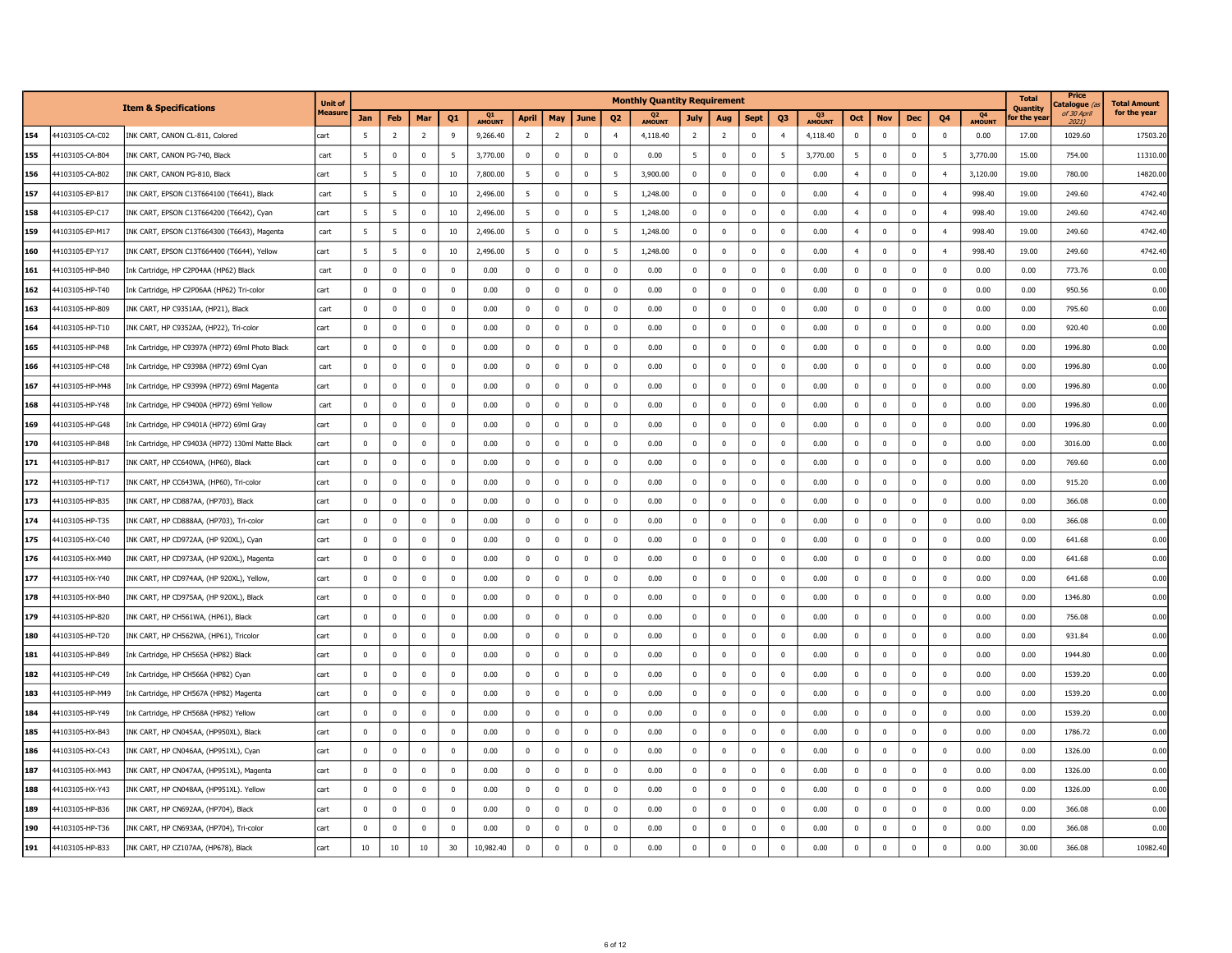|     |                 |                                                | <b>Unit of</b> |              |                         |             |             |                     |              |             |                         |                | <b>Monthly Quantity Requirement</b> |                         |                |                |                |                     |              |                |              |             |                                 | <b>Total</b><br><b>Ouantity</b> | <b>Price</b><br>atalogue | <b>Total Amount</b> |
|-----|-----------------|------------------------------------------------|----------------|--------------|-------------------------|-------------|-------------|---------------------|--------------|-------------|-------------------------|----------------|-------------------------------------|-------------------------|----------------|----------------|----------------|---------------------|--------------|----------------|--------------|-------------|---------------------------------|---------------------------------|--------------------------|---------------------|
|     |                 | <b>Item &amp; Specifications</b>               | <b>Measur</b>  | Jan          | Feb                     | Mar         | Q1          | Q1<br><b>AMOUNT</b> | <b>April</b> | May         | June                    | Q <sub>2</sub> | Q <sub>2</sub><br><b>AMOUNT</b>     | July                    | Aug            | <b>Sept</b>    | Q <sub>3</sub> | Q3<br><b>AMOUNT</b> | Oct          | <b>Nov</b>     | <b>Dec</b>   | Q4          | Q <sub>4</sub><br><b>AMOUNT</b> | or the yea                      | of 30 April<br>20211     | for the year        |
| 192 | 44103105-HP-T33 | INK CART, HP CZ108AA, (HP678), Tricolor        | cart           | 10           | 10                      | 10          | 30          | 10,982.40           | $\Omega$     | $\mathbf 0$ | $\overline{0}$          | $\Omega$       | 0.00                                | 8                       | 8              | $\Omega$       | 16             | 5,857.28            | 8            | 8              | 8            | 24          | 8,785.92                        | 70.00                           | 366.08                   | 25625.60            |
| 193 | 44103105-HP-B42 | INK CART, HP CZ121A (HP685A), Black            | cart           | 10           | 10                      | 10          | 30          | 9,360.00            | 8            | 8           | $\mathbf 0$             | 16             | 4,992.00                            | 8                       | 8              | $\overline{0}$ | 16             | 4,992.00            | 8            | 8              | 8            | 24          | 7,488.00                        | 86.00                           | 312.00                   | 26832.00            |
| 194 | 44103105-HP-C33 | INK CART, HP CZ122A (HP685A), Cyan             | cart           | 10           | 8                       | 8           | 26          | 6,678.88            | 8            | 8           | $\mathbf 0$             | 16             | 4,110.08                            | 8                       | 8              | $\mathbf 0$    | 16             | 4,110.08            | 8            | 8              | 8            | 24          | 6,165.12                        | 82.00                           | 256.88                   | 21064.1             |
| 195 | 44103105-HP-M33 | INK CART, HP CZ123A (HP685A), Magenta          | cart           | 10           | 8                       |             | 26          | 6,678.88            | 8            | 8           | $\overline{0}$          | 16             | 4,110.08                            | 8                       | 8              | $\overline{0}$ | 16             | 4,110.08            | 8            | 8              | 0            | 16          | 4,110.08                        | 74.00                           | 256.88                   | 19009.1             |
| 196 | 44103105-HP-Y33 | INK CART, HP CZ124A (HP685A), Yellow           | cart           | 10           | 8                       |             | 26          | 6,678.88            | $\mathbf{g}$ | 8           | $\overline{0}$          | 16             | 4,110.08                            | 8                       | 8              | $\Omega$       | 16             | 4,110.08            | 8            | $\Omega$       | $\mathbf 0$  | 8           | 2,055.04                        | 66.00                           | 256.88                   | 16954.08            |
| 197 | 44103105-HP-T43 | Ink Cartridge, HP F6V26AA (HP680) Tri-color    | cart           | 10           | -8                      | -8          | 26          | 10,545.60           | 8            | 8           | 8                       | 24             | 9,734.40                            | 8                       | 8              | 0              | 16             | 6,489.60            | $\,$ 8       | -8             | 0            | 16          | 6,489.60                        | 82.00                           | 405.60                   | 33259.20            |
| 198 | 44103105-HP-B43 | Ink Cartridge, HP F6V27AA (HP680) Black        | cart           | 8            | 8                       |             | 24          | 9,734.40            | 8            | 8           | 8                       | 24             | 9,734.40                            | 8                       | $\overline{0}$ | $\overline{0}$ |                | 3,244.80            | $^{\circ}$   |                | 0            | 8           | 3,244.80                        | 64.00                           | 405.60                   | 25958.4             |
| 199 | 44103105-HP-C50 | Ink Cartridge, HP L0S51AA (HP955) Cyan         | cart           | $\mathbf 0$  | $\mathbf 0$             | $\Omega$    | $^{\circ}$  | 0.00                | $\mathbf 0$  | $\mathbf 0$ | $\overline{\mathbf{0}}$ | $\mathbf 0$    | 0.00                                | $\mathbf 0$             | $\mathbf 0$    | $\mathbf 0$    | $\mathbf 0$    | 0.00                | $\mathbf 0$  | $\overline{0}$ | $\mathbf 0$  | $\mathbf 0$ | 0.00                            | 0.00                            | 995.75                   | 0.00                |
| 200 | 44103105-HP-M50 | Ink Cartridge, HP L0S54AA (HP955) Magenta      | cart           | $\bf{0}$     | $\mathbf 0$             | $\mathbf 0$ | $^{\circ}$  | 0.00                | $\mathbf 0$  | $\mathbf 0$ | $\mathbf 0$             | $\mathbf 0$    | 0.00                                | $\pmb{0}$               | $\mathbf 0$    | $\mathbf 0$    | $\mathbf 0$    | 0.00                | $\mathbf 0$  | $^{\circ}$     | 0            | $\mathbf 0$ | 0.00                            | 0.00                            | 995.75                   | 0.00                |
| 201 | 44103105-HP-Y50 | Ink Cartridge, HP L0S57AA (HP955) Yellow       | cart           | $\mathbf 0$  | $\mathbf 0$             | $\mathbf 0$ | $\mathbf 0$ | 0.00                | $\mathbf 0$  | $\mathbf 0$ | $\overline{0}$          | $\mathbf 0$    | 0.00                                | $\mathbf 0$             | $\mathbf 0$    | $\mathbf 0$    | $\mathbf 0$    | 0.00                | $\mathbf 0$  | $\mathbf 0$    | $\mathbf 0$  | $\mathbf 0$ | 0.00                            | 0.00                            | 995.75                   | 0.00                |
| 202 | 44103105-HP-B50 | Ink Cartridge, HP L0S60AA (HP955) Black        | cart           | $\mathbf 0$  | $^{\circ}$              | $\mathbf 0$ | 0           | 0.00                | $\mathbf 0$  | $\mathbf 0$ | $\mathbf 0$             | $\mathbf 0$    | 0.00                                | $\mathbf 0$             | $\mathbf 0$    | $\mathbf 0$    | $\mathbf 0$    | 0.00                | $\mathbf 0$  | $\mathbf 0$    | 0            | $\mathbf 0$ | 0.00                            | 0.00                            | 4956.60                  | 0.00                |
| 203 | 44103105-HX-C48 | Ink Cartridge, HP L0S63AA (HP955XL) Cyan       | cart           | $\mathbf 0$  | $\Omega$                | $\Omega$    | $\mathbf 0$ | 0.00                | $\mathbf 0$  | $\mathbf 0$ | $\overline{0}$          | $\Omega$       | 0.00                                | $\mathbf 0$             | $\mathbf{0}$   | $\Omega$       | $\mathbf 0$    | 0.00                | $\mathbf 0$  | $\Omega$       | $\mathbf 0$  | $\mathbf 0$ | 0.00                            | 0.00                            | 1212.64                  | 0.00                |
| 204 | 44103105-HX-M48 | Ink Cartridge, HP L0S66AA (HP955XL) Magenta    | cart           | $^{\circ}$   | $\Omega$                | $^{\circ}$  | $^{\circ}$  | 0.00                | $\mathbf{0}$ | $^{\circ}$  | $\overline{0}$          | $\mathbf{0}$   | 0.00                                | $\bf{0}$                | $\mathbf 0$    | $\overline{0}$ | $^{\circ}$     | 0.00                | $\mathbf 0$  | $^{\circ}$     | $\mathbf 0$  | $^{\circ}$  | 0.00                            | 0.00                            | 1212.64                  | 0.00                |
| 205 | 44103105-HX-Y48 | Ink Cartridge, HP L0S69AA (HP955XL) Yellow     | cart           | $\mathbf 0$  | $\Omega$                | $\Omega$    | $\Omega$    | 0.00                | $\mathbf 0$  | $\mathbf 0$ | $\overline{0}$          | $\Omega$       | 0.00                                | $\mathbf 0$             | $\mathbf 0$    | $\Omega$       | $\Omega$       | 0.00                | $\mathbf 0$  | $\Omega$       | $\Omega$     | $\mathbf 0$ | 0.00                            | 0.00                            | 1212.64                  | 0.00                |
| 206 | 44103105-HX-B48 | Ink Cartridge, HP L0S72AA (HP955XL) Black      | cart           | $\bf{0}$     | $\mathbf 0$             | $\Omega$    | $^{\circ}$  | 0.00                | $\pmb{0}$    | $\mathbf 0$ | $\mathbf 0$             | $\Omega$       | 0.00                                | $\mathbf 0$             | $\mathbf 0$    | $\Omega$       | $\mathbf 0$    | 0.00                | $\mathbf 0$  | $\Omega$       | $\Omega$     | $\mathbf 0$ | 0.00                            | 0.00                            | 1644.24                  | 0.00                |
| 207 | 44103105-HP-C51 | Ink Cartridge, HP T6L89AA (HP905) Cyan         | cart           | $^{\circ}$   | $\mathbf 0$             | $\mathbf 0$ | $^{\circ}$  | 0.00                | $\mathbf 0$  | $\mathbf 0$ | $\overline{0}$          | $\mathbf 0$    | 0.00                                | $\mathbf 0$             | $\overline{0}$ | $\overline{0}$ | $^{\circ}$     | 0.00                | $\mathbf 0$  | $^{\circ}$     | $\mathbf 0$  | $^{\circ}$  | 0.00                            | 0.00                            | 453.62                   | 0.00                |
| 208 | 44103105-HP-M51 | Ink Cartridge, HP T6L93AA (HP905) Magenta      | cart           | $\mathbf 0$  | $\mathbf 0$             | $\mathbf 0$ | $^{\circ}$  | 0.00                | $\mathbf{0}$ | $^{\circ}$  | $\mathbf 0$             | $\overline{0}$ | 0.00                                | $\mathbf 0$             | $\mathbf 0$    | $\mathbf 0$    | $\pmb{0}$      | 0.00                | $\mathbf{0}$ | $\mathbf 0$    | $\mathbf{0}$ | $^{\circ}$  | 0.00                            | 0.00                            | 453.62                   | 0.00                |
| 209 | 44103105-HP-Y51 | Ink Cartridge, HP T6L97AA (HP905) Yellow       | cart           | $^{\circ}$   | $^{\circ}$              | $\mathbf 0$ | $^{\circ}$  | 0.00                | $\mathbf{0}$ | $\mathbf 0$ | $\overline{0}$          | $\mathbf{0}$   | 0.00                                | $\pmb{0}$               | $\mathbf 0$    | $\overline{0}$ | 0              | 0.00                | $^{\circ}$   | $^{\circ}$     | $\mathbf 0$  | $^{\circ}$  | 0.00                            | 0.00                            | 453.62                   | 0.00                |
| 210 | 44103105-HP-B51 | Ink Cartridge, HP T6M01AA (HP905) Black        | cart           | $\Omega$     | $\Omega$                | $\Omega$    | $^{\circ}$  | 0.00                | $\mathbf 0$  | $\mathbf 0$ | $\overline{\mathbf{0}}$ | $\Omega$       | 0.00                                | $\mathbf 0$             | $\mathbf 0$    | $\Omega$       | $\overline{0}$ | 0.00                | $\mathbf 0$  | $\Omega$       | $^{\circ}$   | $\mathbf 0$ | 0.00                            | 0.00                            | 741.28                   | 0.00                |
| 211 | 44103112-EP-R05 | RIBBON CART, EPSON C13S015516 (#8750), Black   | cart           | $\mathbf 0$  | $\overline{0}$          | $\mathbf 0$ | $^{\circ}$  | 0.00                | $\mathbf 0$  | $\mathbf 0$ | $\overline{0}$          | $\mathbf 0$    | 0.00                                | $\mathbf 0$             | $\mathbf 0$    | $\mathbf 0$    | $\mathbf 0$    | 0.00                | $\mathbf 0$  | $^{\circ}$     | $\mathbf 0$  | $^{\circ}$  | 0.00                            | 0.00                            | 77.43                    | 0.00                |
| 212 | 44103112-EP-R07 | RIBBON CART, EPSON C13S015531 (S015086), Black | cart           | $\mathbf 0$  | $\Omega$                | $\Omega$    | $\Omega$    | 0.00                | $\Omega$     | $\Omega$    | $\Omega$                | $\Omega$       | 0.00                                | $\mathbf 0$             | $\Omega$       | $\Omega$       | $\Omega$       | 0.00                | $\Omega$     | $\Omega$       | $\Omega$     | $\Omega$    | 0.00                            | 0.00                            | 736.32                   | 0.00                |
| 213 | 44103112-EP-R13 | RIBBON CART, EPSON C13S015632, Black           | cart           | $\mathbf 0$  | $\overline{0}$          |             | $\mathbf 0$ | 0.00                | $\mathbf 0$  | $\mathbf 0$ | $\overline{0}$          | $\mathbf 0$    | 0.00                                | $\overline{0}$          | $\mathbf 0$    | $\overline{0}$ | $\overline{0}$ | 0.00                | $\mathbf 0$  | $\Omega$       | $\mathbf 0$  | $^{\circ}$  | 0.00                            | 0.00                            | 77.94                    | 0.00                |
| 214 | 44103103-BR-B03 | TONER CART, BROTHER TN-2025, Black             | cart           | $\mathbf{0}$ | $\overline{0}$          | $\Omega$    | $\Omega$    | 0.00                | $\Omega$     | $\Omega$    | $\overline{0}$          | $\Omega$       | 0.00                                | $\mathbf{0}$            | $\mathbf{0}$   | $\Omega$       | $\Omega$       | 0.00                | $\mathbf 0$  | $\Omega$       | $\Omega$     | $\Omega$    | 0.00                            | 0.00                            | 2685.28                  | 0.00                |
| 215 | 44103103-BR-B04 | TONER CART, BROTHER TN-2130, Black             | cart           | $\bf{0}$     | $\mathbf 0$             | $\Omega$    | $\mathbf 0$ | 0.00                | $\pmb{0}$    | $\mathbf 0$ | $\mathbf 0$             | $\mathbf 0$    | 0.00                                | $\pmb{0}$               | $\mathbf 0$    | $\mathbf 0$    | $\mathbf 0$    | 0.00                | $\pmb{0}$    | $\pmb{0}$      | $\mathbf 0$  | $\mathbf 0$ | 0.00                            | 0.00                            | 1892.80                  | 0.00                |
| 216 | 44103103-BR-B05 | TONER CART, BROTHER TN-2150, Black             | cart           | $^{\circ}$   | $\mathbf 0$             | $^{\circ}$  | $^{\circ}$  | 0.00                | $\mathbf{0}$ | $^{\circ}$  | $\mathbf 0$             | $\mathbf 0$    | 0.00                                | $\mathbf 0$             | $\mathbf 0$    | $\pmb{0}$      | $\mathbf 0$    | 0.00                | $\mathbf 0$  | $^{\circ}$     | 0            | $^{\circ}$  | 0.00                            | 0.00                            | 2685.28                  | 0.00                |
| 217 | 44103103-BR-B09 | TONER CART, BROTHER TN-3320, Black             | cart           | $\mathbf 0$  | $^{\circ}$              | $^{\circ}$  | 0           | 0.00                | $\mathbf 0$  | $\mathbf 0$ | 0                       | 0              | 0.00                                | $\mathbf 0$             | $\mathbf 0$    | $\mathbf 0$    | $\mathbf 0$    | 0.00                | $\mathbf 0$  | $\mathbf 0$    | 0            | $\mathbf 0$ | 0.00                            | 0.00                            | 3567.20                  | 0.00                |
| 218 | 44103103-BR-B11 | TONER CART, BROTHER TN-3350, Black             | cart           | $^{\circ}$   | $\overline{\mathbf{0}}$ | $\Omega$    | $^{\circ}$  | 0.00                | $\mathbf{0}$ | $^{\circ}$  | $\overline{\mathbf{0}}$ | $\mathbf 0$    | 0.00                                | $\mathbf 0$             | $\mathbf 0$    | $\overline{0}$ | $\mathbf 0$    | 0.00                | $\mathbf 0$  | $^{\circ}$     | 0            | $^{\circ}$  | 0.00                            | 0.00                            | 5002.40                  | 0.00                |
| 219 | 44103103-HP-B12 | TONER CART, HP CB435A, Black                   | cart           | $^{\circ}$   | $^{\circ}$              | $^{\circ}$  | $^{\circ}$  | 0.00                | $\mathbf 0$  | $^{\circ}$  | $\overline{\mathbf{0}}$ | $\mathbf 0$    | 0.00                                | $\mathbf 0$             | $\overline{0}$ | $\overline{0}$ | $\mathbf 0$    | 0.00                | $\mathbf{0}$ | $^{\circ}$     | $\mathbf 0$  | $^{\circ}$  | 0.00                            | 0.00                            | 3380.00                  | 0.00                |
| 220 | 44103103-HP-B14 | TONER CART, HP CB540A, Black                   | cart           | $^{\circ}$   | $\mathbf 0$             | $\Omega$    | $\Omega$    | 0.00                | $\mathbf{0}$ | $\mathbf 0$ | $\overline{0}$          | $\mathbf 0$    | 0.00                                | $\mathbf 0$             | $\mathbf 0$    | $\overline{0}$ | $\mathbf 0$    | 0.00                | $\mathbf 0$  | $^{\circ}$     | $\mathbf 0$  | $^{\circ}$  | 0.00                            | 0.00                            | 3337.36                  | 0.00                |
| 221 | 44103103-HP-B18 | TONER CART, HP CE255A, Black                   | cart           | $^{\circ}$   | $\mathbf 0$             | $\Omega$    | $^{\circ}$  | 0.00                | $\mathbf 0$  | $^{\circ}$  | $\overline{\mathbf{0}}$ | $\mathbf 0$    | 0.00                                | $\mathbf 0$             | $\overline{0}$ | $\overline{0}$ | $\overline{0}$ | 0.00                | $\mathbf 0$  | $\Omega$       | $\Omega$     | $^{\circ}$  | 0.00                            | 0.00                            | 7332.00                  | 0.00                |
| 222 | 44103103-HP-B21 | TONER CART, HP CE278A, Black                   | cart           | $\Omega$     | $\mathbf{0}$            | $\Omega$    | $\Omega$    | 0.00                | $\mathbf 0$  | $\mathbf 0$ | $\overline{0}$          | $\Omega$       | 0.00                                | $\mathbf 0$             | $\mathbf 0$    | $\Omega$       | $\mathbf 0$    | 0.00                | $\mathbf 0$  | $\Omega$       | $\Omega$     | $\Omega$    | 0.00                            | 0.00                            | 3952.00                  | 0.00                |
| 223 | 44103103-HP-B22 | TONER CART, HP CE285A (HP85A), Black           | cart           | $\mathbf 0$  | $\mathbf 0$             | $\Omega$    | $\Omega$    | 0.00                | $\pmb{0}$    | $\mathbf 0$ | $\overline{0}$          | $\mathbf 0$    | 0.00                                | $\mathbf 0$             | $\mathbf 0$    | $\pmb{0}$      | $\pmb{0}$      | 0.00                | $\mathbf 0$  | $\Omega$       | $\Omega$     | $\Omega$    | 0.00                            | 0.00                            | 3432.00                  | 0.00                |
| 224 | 44103103-HP-B23 | TONER CART, HP CE310A, Black                   | cart           | $\bf{0}$     | $\overline{0}$          | $\mathbf 0$ | $^{\circ}$  | 0.00                | $\mathbf 0$  | $\mathbf 0$ | $\mathbf 0$             | $\mathbf 0$    | 0.00                                | $\overline{0}$          | $\mathbf 0$    | $\overline{0}$ | $\mathbf 0$    | 0.00                | $\pmb{0}$    | $^{\circ}$     | 0            | $^{\circ}$  | 0.00                            | 0.00                            | 2614.56                  | 0.00                |
| 225 | 44103103-HP-C23 | TONER CART, HP CE311A, Cyan                    | cart           | $\Omega$     | $\Omega$                | $\Omega$    | $\Omega$    | 0.00                | $\Omega$     | $\mathbf 0$ | $\mathbf 0$             | $\Omega$       | 0.00                                | $\mathbf 0$             | $\mathbf 0$    | $\Omega$       | $\mathbf 0$    | 0.00                | $\mathbf 0$  | $\Omega$       | $\Omega$     | $\Omega$    | 0.00                            | 0.00                            | 2542.80                  | 0.00                |
| 226 | 44103103-HP-Y23 | TONER CART, HP CE312A, Yellow                  | cart           | $\mathbf 0$  | $^{\circ}$              | $\mathbf 0$ | 0           | 0.00                | $\mathbf 0$  | $\mathbf 0$ | 0                       | 0              | 0.00                                | $\bf{0}$                | $\mathbf 0$    | $\mathbf 0$    | 0              | 0.00                | $\mathbf 0$  | $\mathbf 0$    | 0            | $\mathbf 0$ | 0.00                            | 0.00                            | 2542.80                  | 0.00                |
| 227 | 44103103-HP-M23 | TONER CART, HP CE313A, Magenta                 | cart           | $^{\circ}$   | $\mathbf 0$             | $\mathbf 0$ | $^{\circ}$  | 0.00                | $\mathbf{0}$ | $\mathbf 0$ | $\overline{0}$          | $\mathbf 0$    | 0.00                                | $\mathbf 0$             | $\mathbf 0$    | $\overline{0}$ | $\mathbf 0$    | 0.00                | $\mathbf 0$  | $\mathbf 0$    | $\mathbf 0$  | $^{\circ}$  | 0.00                            | 0.00                            | 2542.80                  | 0.00                |
| 228 | 44103103-HP-B24 | TONER CART, HP CE320A, Black                   | cart           | $\mathbf 0$  | 0                       |             | 0           | 0.00                | $\mathbf 0$  | $\mathbf 0$ | 0                       | $\mathbf 0$    | 0.00                                | $\overline{\mathbf{0}}$ | 0              | $\overline{0}$ | 0              | 0.00                | $\mathbf 0$  | $^{\circ}$     | 0            | 0           | 0.00                            | 0.00                            | 2916.16                  | 0.00                |
| 229 | 44103103-HP-C24 | TONER CART, HP CE321A, Cyan                    | cart           | $\Omega$     | $\Omega$                | $\Omega$    | $\mathbf 0$ | 0.00                | $\mathbf 0$  | $\mathbf 0$ | $\overline{0}$          | $\Omega$       | 0.00                                | $\overline{0}$          | $\overline{0}$ | $\Omega$       | $\mathbf 0$    | 0.00                | $\mathbf 0$  | $\Omega$       | $\mathbf 0$  | $\mathbf 0$ | 0.00                            | 0.00                            | 3072.16                  | 0.00                |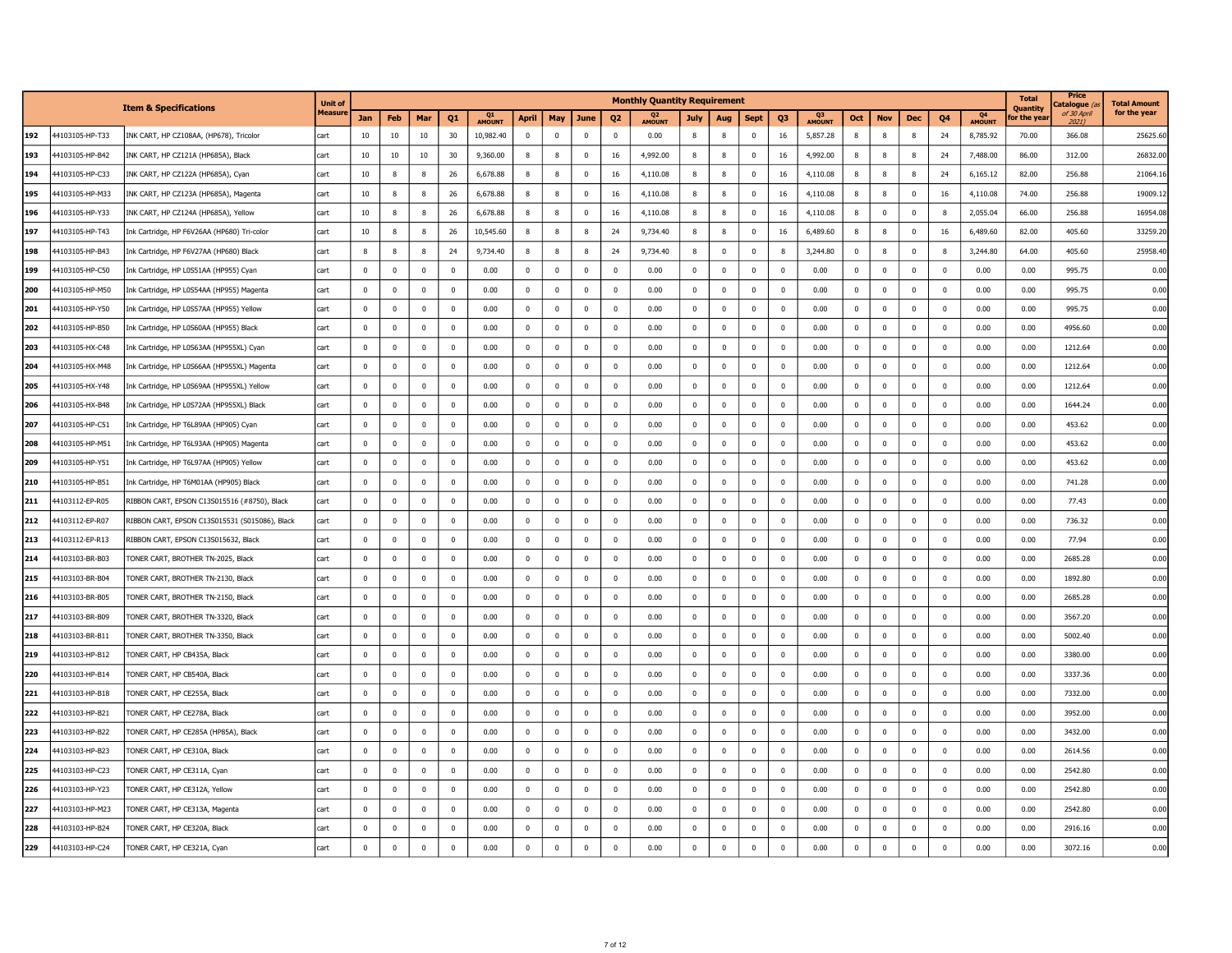|     |                 | <b>Item &amp; Specifications</b>                   | Unit of       |              |             |                         |                |              |                |             |                         |                | <b>Monthly Quantity Requirement</b> |              |                |                |              |              |              |                |                |                |                          | <b>Total</b><br><b>Quantity</b> | Price<br>atalogue <i>(</i> | <b>Total Amount</b> |
|-----|-----------------|----------------------------------------------------|---------------|--------------|-------------|-------------------------|----------------|--------------|----------------|-------------|-------------------------|----------------|-------------------------------------|--------------|----------------|----------------|--------------|--------------|--------------|----------------|----------------|----------------|--------------------------|---------------------------------|----------------------------|---------------------|
|     |                 |                                                    | <b>Measur</b> | Jan          | Feb         | Mar                     | Q <sub>1</sub> | Q1<br>AMOUNT | April          | May         | June                    | Q <sub>2</sub> | Q <sub>2</sub><br>AMOUNT            | July         | Aug            | <b>Sept</b>    | Q3           | Q3<br>AMOUNT | Oct          | <b>Nov</b>     | Dec            | Q <sub>4</sub> | Q <sub>4</sub><br>AMOUNT | or the yea                      | of 30 April<br>2021        | for the year        |
| 230 | 44103103-HP-Y24 | TONER CART, HP CE322A, Yellow                      | cart          | $\mathbf 0$  | $\mathbf 0$ | $\mathbf{0}$            | $^{\circ}$     | 0.00         | 0              | $\mathbf 0$ | $\mathbf 0$             | $\mathbf 0$    | 0.00                                | $\mathbf 0$  | $\mathbf 0$    | $\mathbf 0$    | $\mathbf 0$  | 0.00         | $\bf{0}$     | $\mathbf 0$    | $\overline{0}$ | $\mathbf{0}$   | 0.00                     | 0.00                            | 3072.16                    | 0.00                |
| 231 | 44103103-HP-M24 | TONER CART, HP CE323A, Magenta                     | cart          | $^{\circ}$   | $\mathbf 0$ | $\mathbf{0}$            | $^{\circ}$     | 0.00         | $^{\circ}$     | $\mathbf 0$ | $\mathbf 0$             | $^{\circ}$     | 0.00                                | $\mathbf 0$  | $\overline{0}$ | $\mathbf 0$    | $\mathbf 0$  | 0.00         | $^{\circ}$   | $^{\circ}$     | $\mathbf{0}$   | $^{\circ}$     | 0.00                     | 0.00                            | 3072.16                    | 0.00                |
| 232 | 44103103-HP-B25 | TONER CART, HP CE390A, Black                       | cart          | 0            | 0           | $\mathbf 0$             | 0              | 0.00         | $\mathbf 0$    | $\mathbf 0$ | $\mathbf 0$             | $\mathbf 0$    | 0.00                                | 0            | $\mathbf 0$    | $\mathbf 0$    | 0            | 0.00         | $\mathbf 0$  | $\mathbf 0$    | 0              | 0              | 0.00                     | 0.00                            | 8476.00                    | 0.00                |
| 233 | 44103103-HP-B26 | TONER CART, HP CE400A, Black                       | cart          | $^{\circ}$   | $\mathbf 0$ | $\Omega$                | $^{\circ}$     | 0.00         | $^{\circ}$     | $\mathbf 0$ | $\mathbf 0$             | $\overline{0}$ | 0.00                                | $\mathbf 0$  | $\overline{0}$ | $\overline{0}$ | $\mathbf 0$  | 0.00         | $\mathbf 0$  | $\mathbf 0$    | $^{\circ}$     | $\mathbf{0}$   | 0.00                     | 0.00                            | 6900.40                    | 0.00                |
| 234 | 44103103-HP-C26 | TONER CART, HP CE401A, Cyan                        | cart          | 0            | $\mathbf 0$ | $\mathbf{0}$            | $^{\circ}$     | 0.00         | $\mathbf 0$    | $\mathbf 0$ | $\mathbf 0$             | $\overline{0}$ | 0.00                                | 0            | $\overline{0}$ | $\mathbf 0$    | 0            | 0.00         | $\mathbf 0$  | $^{\circ}$     | 0              | $\mathbf 0$    | 0.00                     | 0.00                            | 10193.04                   | 0.00                |
| 235 | 44103103-HP-Y26 | TONER CART, HP CE402A, Yellow                      | cart          | $^{\circ}$   | $\mathbf 0$ | $\Omega$                | $\Omega$       | 0.00         | $^{\circ}$     | $\mathbf 0$ | $\mathbf 0$             | $\Omega$       | 0.00                                | $^{\circ}$   | $\mathbf 0$    | $\overline{0}$ | $^{\circ}$   | 0.00         | $^{\circ}$   | $^{\circ}$     | $^{\circ}$     | $^{\circ}$     | 0.00                     | 0.00                            | 10193.04                   | 0.00                |
| 236 | 44103103-HP-M26 | TONER CART, HP CE403A, Magenta                     | cart          | $^{\circ}$   | $\mathbf 0$ | $\Omega$                | $\mathbf 0$    | 0.00         | $\mathbf 0$    | $\mathbf 0$ | $\mathbf 0$             | $\overline{0}$ | 0.00                                | $\mathbf 0$  | $\mathbf 0$    | $\overline{0}$ | $^{\circ}$   | 0.00         | $\mathbf 0$  | $\mathbf 0$    | $\mathbf 0$    | $^{\circ}$     | 0.00                     | 0.00                            | 10193.04                   | 0.00                |
| 237 | 44103103-HP-B27 | TONER CART, HP CE410A, (HP305), Black              | cart          | $\mathbf 0$  | $\mathbf 0$ | $\mathbf 0$             | $^{\circ}$     | 0.00         | $\mathbf 0$    | $\mathbf 0$ | $\mathbf 0$             | $\mathbf 0$    | 0.00                                | $\mathbf 0$  | $\mathbf 0$    | $\mathbf 0$    | $\mathbf 0$  | 0.00         | $\mathbf 0$  | $\mathbf 0$    | $^{\circ}$     | $^{\circ}$     | 0.00                     | 0.00                            | 4201.60                    | 0.00                |
| 238 | 44103103-HP-C27 | TONER CART, HP CE411A, (HP305), Cyan               | cart          | $\mathbf{0}$ | $\mathbf 0$ | $\mathbf 0$             | $^{\circ}$     | 0.00         | $^{\circ}$     | $\mathbf 0$ | $\mathbf 0$             | $\overline{0}$ | 0.00                                | $\mathbf 0$  | $\overline{0}$ | $\mathbf 0$    | $\mathbf 0$  | 0.00         | $\mathbf{0}$ | $\mathbf 0$    | $\mathbf{0}$   | $^{\circ}$     | 0.00                     | 0.00                            | 6011.20                    | 0.00                |
| 239 | 44103103-HP-Y27 | TONER CART, HP CE412A, (HP305), Yellow             | cart          | $^{\circ}$   | $\mathbf 0$ | $^{\circ}$              | $^{\circ}$     | 0.00         | $\mathbf 0$    | $\mathbf 0$ | $\mathbf 0$             | $\overline{0}$ | 0.00                                | $\mathbf 0$  | $\mathbf 0$    | $\overline{0}$ | $\mathbf 0$  | 0.00         | $\mathbf 0$  | $\mathbf 0$    | $^{\circ}$     | $^{\circ}$     | 0.00                     | 0.00                            | 6011.20                    | 0.00                |
| 240 | 44103103-HP-M27 | TONER CART, HP CE413A, (HP305), Magenta            | cart          | $\mathbf 0$  | $\mathbf 0$ | $\Omega$                | $^{\circ}$     | 0.00         | $^{\circ}$     | $\mathbf 0$ | $\mathbf 0$             | $\Omega$       | 0.00                                | $\mathbf 0$  | $\overline{0}$ | $\overline{0}$ | $\mathbf 0$  | 0.00         | $\mathbf 0$  | $^{\circ}$     | $^{\circ}$     | $\mathbf{0}$   | 0.00                     | 0.00                            | 6011.20                    | 0.00                |
| 241 | 44103103-HP-B28 | TONER CART, HP CE505A, Black                       | cart          | $^{\circ}$   | $\mathbf 0$ | $^{\circ}$              | $^{\circ}$     | 0.00         | $\mathbf 0$    | $\mathbf 0$ | $\mathbf 0$             | $\mathbf 0$    | 0.00                                | $\mathbf 0$  | $\mathbf 0$    | $\overline{0}$ | $\mathbf 0$  | 0.00         | $\mathbf 0$  | $^{\circ}$     | $^{\circ}$     | $^{\circ}$     | 0.00                     | 0.00                            | 4466.80                    | 0.00                |
| 242 | 44103103-HX-B28 | TONER CART, HP CE505X, Black, high cap             | cart          | $^{\circ}$   | $\mathbf 0$ | $\Omega$                | $\Omega$       | 0.00         | $^{\circ}$     | $\mathbf 0$ | $\mathbf 0$             | $\overline{0}$ | 0.00                                | $\mathbf 0$  | $\overline{0}$ | $^{\circ}$     | $^{\circ}$   | 0.00         | $\mathbf{0}$ | $^{\circ}$     | $^{\circ}$     | $\mathbf{0}$   | 0.00                     | 0.00                            | 7332.00                    | 0.00                |
| 243 | 44103103-HP-B52 | Toner Cartridge, HP CF217A (HP17A) Black Laser Jet | cart          | $^{\circ}$   | $\mathbf 0$ | $\mathbf 0$             | $\mathbf 0$    | 0.00         | $\mathbf{0}$   | $\mathbf 0$ | $\overline{0}$          |                | 0.00                                | $\mathbf 0$  | $\mathbf 0$    | $\overline{0}$ | $\mathbf 0$  | 0.00         | $\mathbf 0$  | $\mathbf{0}$   |                | $^{\circ}$     | 0.00                     | 0.00                            | 3044.08                    | 0.00                |
| 244 | 44103103-HP-B53 | Toner Cartridge, HP CF226A (HP26A) Black LaserJet  | cart          | $\mathbf 0$  | $\mathbf 0$ | $\Omega$                | $\Omega$       | 0.00         | $^{\circ}$     | $\mathbf 0$ | $\mathbf 0$             | $\Omega$       | 0.00                                | $\mathbf 0$  | $\mathbf 0$    | $\mathbf 0$    | $\mathbf 0$  | 0.00         | $\mathbf 0$  | $\Omega$       | $\Omega$       | $\Omega$       | 0.00                     | 0.00                            | 5787.60                    | 0.00                |
| 245 | 44103103-HP-B55 | Toner Cartridge, HP CF280A, LaserJet Pro M401/M425 | cart          | $\mathbf 0$  | $\mathbf 0$ | $\mathbf 0$             | $\mathbf 0$    | 0.00         | $\mathbf 0$    | $\mathbf 0$ | $\mathbf 0$             | $\overline{0}$ | 0.00                                | $\mathbf 0$  | $\mathbf 0$    | $\mathbf 0$    | $\mathbf 0$  | 0.00         | $\mathbf{0}$ | $\mathbf 0$    | $\mathbf 0$    | $\mathbf 0$    | 0.00                     | 0.00                            | 5200.00                    | 0.00                |
| 246 | 44103103-HP-B51 | TONER CART, HP CF280XC, Black                      | cart          | $\Omega$     | $\mathbf 0$ | $\Omega$                | $\Omega$       | 0.00         | $\mathbf 0$    | $\mathbf 0$ | $\mathbf 0$             | $\mathbf 0$    | 0.00                                | $\mathbf 0$  | $\mathbf 0$    | $\mathbf 0$    | $\mathbf 0$  | 0.00         | $\mathbf{0}$ | $\mathbf 0$    | $\mathbf{0}$   | $\mathbf 0$    | 0.00                     | 0.00                            | 9004.32                    | 0.00                |
| 247 | 44103103-HP-B56 | Toner Cartridge, HP CF281A (HP81A) Black LaserJet  | cart          | $\mathbf 0$  | $\mathbf 0$ | $^{\circ}$              | $^{\circ}$     | 0.00         | $\mathbf 0$    | $\mathbf 0$ | $\mathbf 0$             | $\overline{0}$ | 0.00                                | $\mathbf 0$  | $\mathbf 0$    | $\overline{0}$ | $\mathbf 0$  | 0.00         | $\mathbf 0$  | $\mathbf 0$    | $^{\circ}$     | $^{\circ}$     | 0.00                     | 0.00                            | 8606.00                    | 0.00                |
| 248 | 44103103-HP-B57 | Toner Cartridge, HP CF283A (HP83A) LaserJet Black  | cart          | $\Omega$     | $\Omega$    | $\Omega$                | $\Omega$       | 0.00         | $\mathbf 0$    | $\mathbf 0$ | $\mathbf 0$             | $\Omega$       | 0.00                                | $\mathbf 0$  | $\overline{0}$ | $\Omega$       | $\mathbf 0$  | 0.00         | $\mathbf 0$  | $\Omega$       | $\Omega$       | $\Omega$       | 0.00                     | 0.00                            | 3241.70                    | 0.00                |
| 249 | 44103103-HX-B51 | Toner Cartridge, HP CF283XC (HP83X) Black LJ       | cart          | $\mathbf 0$  | $\mathbf 0$ | $\mathbf 0$             | $^{\circ}$     | 0.00         | $\mathbf 0$    | $\mathbf 0$ | $\mathbf 0$             | $\overline{0}$ | 0.00                                | $\mathbf 0$  | $\overline{0}$ | $\mathbf 0$    | $\mathbf 0$  | 0.00         | $\mathbf 0$  | $\mathbf 0$    | $\mathbf 0$    | $\mathbf 0$    | 0.00                     | 0.00                            | 4056.00                    | 0.00                |
| 250 | 44103103-HP-B58 | Toner Cartridge, HP CF287A (HP87) Black            | cart          | $\Omega$     | $\mathbf 0$ | $\Omega$                | $\Omega$       | 0.00         | $\Omega$       | $\Omega$    | $\mathbf{0}$            | $\Omega$       | 0.00                                | $\mathbf{0}$ | $\Omega$       | $\Omega$       | $\Omega$     | 0.00         | $\Omega$     | $\Omega$       | $\Omega$       | $\Omega$       | 0.00                     | 0.00                            | 10051.00                   | 0.00                |
| 251 | 44103103-HX-B52 | Toner Cartridge, HP CF325XC (HP25X) Black LaserJet | cart          | $\mathbf 0$  | $\mathbf 0$ | $\mathbf 0$             | $^{\circ}$     | 0.00         | $\mathbf 0$    | $\mathbf 0$ | $\overline{0}$          | $\overline{0}$ | 0.00                                | $\mathbf 0$  | $\mathbf 0$    | $\mathbf 0$    | $\mathbf 0$  | 0.00         | $\pmb{0}$    | $\overline{0}$ | $\mathbf 0$    | $\mathbf 0$    | 0.00                     | 0.00                            | 13156.00                   | 0.00                |
| 252 | 44103103-HP-B60 | Toner Cartridge, HP CF350A Black LJ                | cart          | $\mathbf 0$  | $\Omega$    | $\Omega$                | $\Omega$       | 0.00         | $\Omega$       | $\mathbf 0$ | $\mathbf 0$             | $\Omega$       | 0.00                                | $\mathbf 0$  | $\Omega$       | $\Omega$       | $\mathbf 0$  | 0.00         | $\mathbf 0$  | $\Omega$       | $\Omega$       | $\Omega$       | 0.00                     | 0.00                            | 2901.60                    | 0.00                |
| 253 | 44103103-HP-C60 | Toner Cartridge, HP CF351A Cyan LJ                 | cart          | $\mathbf 0$  | $\mathbf 0$ | $\mathbf 0$             | 0              | 0.00         | 0              | $\mathbf 0$ | $\mathbf 0$             | $\mathbf 0$    | 0.00                                | $\mathbf 0$  | $\mathbf 0$    | $\mathbf 0$    | $\mathbf 0$  | 0.00         | $\mathbf 0$  | $\mathbf 0$    | $\bf{0}$       | 0              | 0.00                     | 0.00                            | 2953.60                    | 0.00                |
| 254 | 44103103-HP-Y60 | Toner Cartridge, HP CF352A Yellow LJ               | cart          | $\mathbf 0$  | $\mathbf 0$ | $\mathbf 0$             | $^{\circ}$     | 0.00         | $^{\circ}$     | $\mathbf 0$ | $\mathbf 0$             | $\mathbf 0$    | 0.00                                | $\mathbf 0$  | $\overline{0}$ | $\mathbf 0$    | $\mathbf 0$  | 0.00         | $\mathbf{0}$ | $^{\circ}$     | $\mathbf{0}$   | $^{\circ}$     | 0.00                     | 0.00                            | 2953.60                    | 0.00                |
| 255 | 44103103-HP-M60 | Toner Cartridge, HP CF353A Magenta LJ              | cart          | $\mathbf 0$  | 0           | $\mathbf{0}$            | 0              | 0.00         | $\mathbf 0$    | $\mathbf 0$ | $\overline{\mathbf{0}}$ | $\mathbf 0$    | 0.00                                | $\mathbf 0$  | $\mathbf 0$    | $\mathbf 0$    | $\mathbf 0$  | 0.00         | $\mathbf 0$  | $\mathbf 0$    | 0              | 0              | 0.00                     | 0.00                            | 2953.60                    | 0.00                |
| 256 | 44103103-HP-B61 | Toner Cartridge, HP CF360A (HP508A) Black LaserJet | cart          | $^{\circ}$   | $\mathbf 0$ | $\overline{\mathbf{0}}$ | $^{\circ}$     | 0.00         | $^{\circ}$     | $\mathbf 0$ | $\mathbf 0$             | $\mathbf 0$    | 0.00                                | $^{\circ}$   | $\overline{0}$ | $\overline{0}$ | $\mathbf 0$  | 0.00         | $\mathbf 0$  | $\mathbf 0$    | $^{\circ}$     | $\mathbf{0}$   | 0.00                     | 0.00                            | 7056.40                    | 0.00                |
| 257 | 44103103-HP-C61 | Toner Cartridge, HP CF361A (HP508A) Cyan LaserJet  | cart          | 0            | $\mathbf 0$ | $\mathbf{0}$            | $^{\circ}$     | 0.00         | $\mathbf 0$    | $\mathbf 0$ | $\mathbf 0$             | $\overline{0}$ | 0.00                                | $\mathbf 0$  | $\mathbf 0$    | $\mathbf 0$    | $\mathbf 0$  | 0.00         | $\mathbf 0$  | $^{\circ}$     | 0              | 0              | 0.00                     | 0.00                            | 8846.24                    | 0.00                |
| 258 | 44103103-HP-Y61 | Toner Cartridge, HP CF362A (HP508A) Yellow         | cart          | $^{\circ}$   | $\mathbf 0$ | $^{\circ}$              | $^{\circ}$     | 0.00         | $^{\circ}$     | $\mathbf 0$ | $\mathbf 0$             | $^{\circ}$     | 0.00                                | $^{\circ}$   | $\mathbf 0$    | $\overline{0}$ | $\mathbf 0$  | 0.00         | $^{\circ}$   | $^{\circ}$     | $^{\circ}$     | $^{\circ}$     | 0.00                     | 0.00                            | 8846.24                    | 0.00                |
| 259 | 44103103-HP-M61 | Toner Cartridge, HP CF363A (HP508A) Magenta        | cart          | $^{\circ}$   | $\mathbf 0$ | $\mathbf 0$             | $\mathbf 0$    | 0.00         | $\mathbf 0$    | $\mathbf 0$ | $\overline{\mathbf{0}}$ | $\overline{0}$ | 0.00                                | 0            | $\mathbf 0$    | $\overline{0}$ | $\mathbf 0$  | 0.00         | $\mathbf 0$  | $\mathbf 0$    | $\mathbf 0$    | $^{\circ}$     | 0.00                     | 0.00                            | 8846.24                    | 0.00                |
| 260 | 44103103-HP-B62 | Toner Cartridge, HP CF400A (HP201A) Black          | cart          | $\mathbf 0$  | $\mathbf 0$ | $\Omega$                | $\Omega$       | 0.00         | $^{\circ}$     | $\mathbf 0$ | $\mathbf 0$             | $\mathbf 0$    | 0.00                                | $\mathbf 0$  | $\mathbf 0$    | $\mathbf 0$    | $\mathbf 0$  | 0.00         | $\mathbf 0$  | $\mathbf 0$    | $^{\circ}$     | $^{\circ}$     | 0.00                     | 0.00                            | 3429.78                    | 0.00                |
| 261 | 44103103-HP-C62 | Toner Cartridge, HP CF401A (HP201A) Cyan           | cart          | $^{\circ}$   | $\mathbf 0$ | $\mathbf{0}$            | $^{\circ}$     | 0.00         | 0              | $\mathbf 0$ | $\mathbf 0$             | $\mathbf 0$    | 0.00                                | $\mathbf 0$  | $\mathbf 0$    | $\mathbf 0$    | $\mathbf 0$  | 0.00         | $\pmb{0}$    | $^{\circ}$     | $^{\circ}$     | $^{\circ}$     | 0.00                     | 0.00                            | 4043.83                    | 0.00                |
| 262 | 44103103-HP-Y62 | Toner Cartridge, HP CF402A (HP201A) Yellow         | cart          | $^{\circ}$   | $\mathbf 0$ | $^{\circ}$              | $^{\circ}$     | 0.00         | $\mathbf 0$    | $\mathbf 0$ | $\mathbf 0$             | $^{\circ}$     | 0.00                                | $\mathbf 0$  | $\mathbf 0$    | $\overline{0}$ | $\mathbf 0$  | 0.00         | $^{\circ}$   | $\mathbf 0$    | $^{\circ}$     | $^{\circ}$     | 0.00                     | 0.00                            | 4043.83                    | 0.00                |
| 263 | 44103103-HP-M62 | Toner Cartridge, HP CF403A (HP201A) Magenta        | cart          | $^{\circ}$   | $\mathbf 0$ | $\Omega$                | $^{\circ}$     | 0.00         | $\mathbf 0$    | $\mathbf 0$ | $\mathbf 0$             | $\overline{0}$ | 0.00                                | $\mathbf 0$  | $\overline{0}$ | $\overline{0}$ | $\mathbf 0$  | 0.00         | $\mathbf 0$  | $\mathbf 0$    | $^{\circ}$     | $\mathbf{0}$   | 0.00                     | 0.00                            | 4043.83                    | 0.00                |
| 264 | 44103103-HP-B63 | Toner Cartridge, HP CF410A (HP410A) black          | cart          | $^{\circ}$   | $\mathbf 0$ | $^{\circ}$              | $^{\circ}$     | 0.00         | $\mathbf 0$    | $\mathbf 0$ | $\mathbf 0$             | $\overline{0}$ | 0.00                                | $\mathbf 0$  | $\mathbf 0$    | $\overline{0}$ | $\mathbf 0$  | 0.00         | $\mathbf 0$  | $\mathbf 0$    | $^{\circ}$     | $^{\circ}$     | 0.00                     | 0.00                            | 4440.80                    | 0.00                |
| 265 | 44103103-HX-B54 | Toner Cartridge, HP CF410XC (HP410XC) black        | cart          | $^{\circ}$   | $^{\circ}$  | $\Omega$                | $\Omega$       | 0.00         | $\overline{0}$ | $\mathbf 0$ | $\mathbf 0$             | $\mathbf 0$    | 0.00                                | $\mathbf 0$  | $\overline{0}$ | $^{\circ}$     | $^{\circ}$   | 0.00         | $^{\circ}$   | $\Omega$       | $\Omega$       | $^{\circ}$     | 0.00                     | 0.00                            | 7441.20                    | 0.00                |
| 266 | 44103103-HP-C63 | Toner Cartridge, HP CF411A (HP410A) cyan           | cart          | $^{\circ}$   | $\mathbf 0$ |                         | $\mathbf 0$    | 0.00         | $\mathbf{0}$   | $\mathbf 0$ | $\mathbf 0$             |                | 0.00                                | $^{\circ}$   | $\overline{0}$ |                | $^{\circ}$   | 0.00         | $\mathbf 0$  | $\mathbf{0}$   |                | $^{\circ}$     | 0.00                     | 0.00                            | 5616.00                    | 0.00                |
| 267 | 44103103-HX-C54 | Toner Cartridge, HP CF411XC (HP410XC) cyan         | cart          | $\mathbf 0$  | $\Omega$    | $\Omega$                | $\mathbf 0$    | 0.00         | $\mathbf 0$    | $\mathbf 0$ | $\overline{0}$          | $\overline{0}$ | 0.00                                | $\mathbf 0$  | $\mathbf 0$    | $\Omega$       | $\mathbf{0}$ | 0.00         | $\mathbf 0$  | $\Omega$       | $\mathbf 0$    | $\mathbf 0$    | 0.00                     | 0.00                            | 7472.40                    | 0.00                |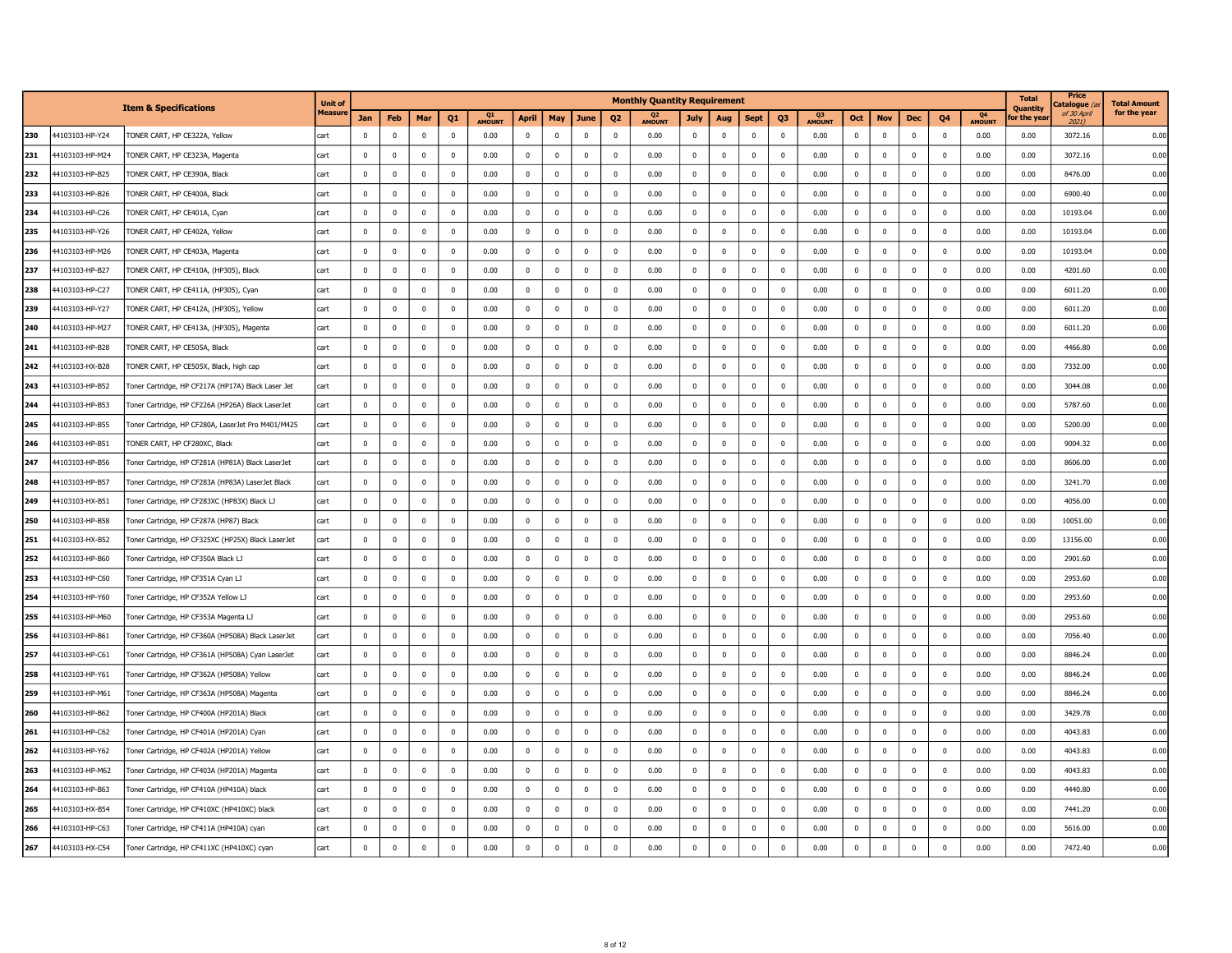|     |                                  | <b>Item &amp; Specifications</b>                       | <b>Unit of</b> |                |                |                |                |              |                |              |                         |                | <b>Monthly Quantity Requirement</b> |                |                         |             |                |              |             |              |                |              |              | <b>Total</b><br>Quantity | Price<br>atalogue <sub>(</sub> | <b>Total Amount</b> |
|-----|----------------------------------|--------------------------------------------------------|----------------|----------------|----------------|----------------|----------------|--------------|----------------|--------------|-------------------------|----------------|-------------------------------------|----------------|-------------------------|-------------|----------------|--------------|-------------|--------------|----------------|--------------|--------------|--------------------------|--------------------------------|---------------------|
|     |                                  |                                                        | <b>Measure</b> | Jan            | Feb            | Mar            | Q1             | Q1<br>AMOUNT | April          | May          | June                    | Q <sub>2</sub> | Q <sub>2</sub><br>AMOUNT            | July           | Aug                     | <b>Sept</b> | Q3             | Q3<br>AMOUNT | Oct         | <b>Nov</b>   | <b>Dec</b>     | Q4           | Q4<br>AMOUNT | or the yea               | of 30 April<br>$2021$ )        | for the year        |
| 268 | 44103103-HP-Y63                  | Toner Cartridge, HP CF412A (HP410A) yellow             | cart           | $\mathbf 0$    | $\mathbf 0$    | $\mathbf 0$    | $\mathbf 0$    | 0.00         | $\mathbf 0$    | $\mathbf 0$  | $\mathbf 0$             | $\mathbf 0$    | 0.00                                | $\mathbf 0$    | $\mathbf 0$             | $\mathbf 0$ | $\mathbf 0$    | 0.00         | $\mathbf 0$ | $\mathbf 0$  | $\mathbf 0$    | $\mathbf 0$  | 0.00         | 0.00                     | 5616.00                        | 0.00                |
| 269 | 44103103-HX-Y54                  | Toner Cartridge, HP CF412XC (HP410XC) yellow           | cart           | $\mathbf{0}$   | $\overline{0}$ | $\mathbf 0$    | $\mathbf{0}$   | 0.00         | $\mathbf 0$    | $\mathbf 0$  | $\mathbf 0$             | $\mathbf 0$    | 0.00                                | $\mathbf 0$    | $\pmb{0}$               | $\pmb{0}$   | $\mathbf 0$    | 0.00         | $\pmb{0}$   | $\mathbf 0$  | $\mathbf 0$    | $\mathbf 0$  | 0.00         | 0.00                     | 7472.40                        | 0.00                |
| 270 | 44103103-HP-M63                  | Toner Cartridge, HP CF413A (HP410A) magenta            | cart           | $\mathbf 0$    | $\mathbf 0$    | $\bf{0}$       | $\bf{0}$       | 0.00         | $\mathbf 0$    | $\mathbf 0$  | $\mathbf 0$             | $\mathbf 0$    | 0.00                                | $\mathbf 0$    | $\mathbf 0$             | $\mathbf 0$ | $\mathbf 0$    | 0.00         | $\bf{0}$    | $\mathbf{0}$ | $\mathbf 0$    | $\bf{0}$     | 0.00         | 0.00                     | 5616.00                        | 0.00                |
| 271 | 44103103-HX-M54                  | Toner Cartridge, HP CF413XC (HP410XC) magenta          | cart           | $\mathbf 0$    | $\mathbf 0$    | $\mathbf 0$    | $\mathbf 0$    | 0.00         | $\mathbf 0$    | $\mathbf 0$  | $\mathbf 0$             | $\mathbf 0$    | 0.00                                | $\mathbf 0$    | $\pmb{0}$               | $\mathbf 0$ | $\mathbf 0$    | 0.00         | $\pmb{0}$   | $\mathbf 0$  | $\mathbf 0$    | $\bf{0}$     | 0.00         | 0.00                     | 7472.40                        | 0.00                |
| 272 | 44103103-HP-B34                  | TONER CART, HP Q2612A, Black                           | cart           | $\mathbf 0$    | $\mathbf 0$    | $\mathbf 0$    | $\mathbf 0$    | 0.00         | $\mathbf 0$    | $\mathbf 0$  | $\mathbf 0$             | $\mathbf 0$    | 0.00                                | $\mathbf 0$    | $\overline{\mathbf{0}}$ | $\mathbf 0$ | $\mathbf 0$    | 0.00         | $\mathbf 0$ | $\mathbf 0$  | $\mathbf 0$    | $\bf{0}$     | 0.00         | 0.00                     | 3900.00                        | 0.00                |
| 273 | 44103103-HP-B48                  | TONER CART, HP Q7553A, Black                           | cart           | $\pmb{0}$      | $\pmb{0}$      | $\mathbf 0$    | $\bf{0}$       | 0.00         | $\mathbf 0$    | $\mathbf 0$  | $\mathbf 0$             | $\mathbf{0}$   | 0.00                                | $\mathbf 0$    | $\overline{\mathbf{0}}$ | $\mathbf 0$ | $\mathbf 0$    | 0.00         | $\pmb{0}$   | $\mathbf 0$  | $\mathbf 0$    | $\bf{0}$     | 0.00         | 0.00                     | 4399.20                        | 0.00                |
| 274 | 44103103-SA-B06                  | TONER CART, SAMSUNG MLT-D101S, Black                   | cart           | $\mathbf 0$    | $\mathbf 0$    | $\Omega$       | $\Omega$       | 0.00         | $\Omega$       | $\mathbf 0$  | $\mathbf 0$             | $\Omega$       | 0.00                                | $\mathbf 0$    | $\overline{\mathbf{0}}$ | $\Omega$    | $\Omega$       | 0.00         | $\mathbf 0$ | $\mathbf 0$  | $\Omega$       | $\Omega$     | 0.00         | 0.00                     | 3406.00                        | 0.00                |
| 275 | 44103103-SA-B07                  | TONER CART, SAMSUNG MLT-D103S, Black                   | cart           | $\mathbf 0$    | $\mathbf 0$    | $\mathbf 0$    | $\mathbf 0$    | 0.00         | $\mathbf 0$    | $\mathbf 0$  | $\mathbf 0$             | $\mathbf 0$    | 0.00                                | $\mathbf 0$    | $\overline{\mathbf{0}}$ | $\mathbf 0$ | $\mathbf 0$    | 0.00         | $\mathbf 0$ | $\mathbf 0$  | $\Omega$       | $\mathbf 0$  | 0.00         | 0.00                     | 2350.40                        | 0.00                |
| 276 | 44103103-SA-B08                  | TONER CART, SAMSUNG MLT-D104S, Black                   | cart           | $\mathbf 0$    | $\mathbf 0$    | $\mathbf 0$    | $\mathbf 0$    | 0.00         | $\mathbf 0$    | $\mathbf 0$  | $\mathbf 0$             | $\mathbf 0$    | 0.00                                | $\mathbf 0$    | $\mathbf 0$             | $\mathbf 0$ | $\mathbf 0$    | 0.00         | $\pmb{0}$   | $\mathbf 0$  | $\mathbf 0$    | $\bf{0}$     | 0.00         | 0.00                     | 2454.40                        | 0.00                |
| 277 | 44103103-SA-B09                  | TONER CART, SAMSUNG MLT-D105L, Black                   | cart           | $\bf{0}$       | $\bf{0}$       | $\pmb{0}$      | $\mathbf 0$    | 0.00         | $\mathbf 0$    | $\mathbf 0$  | $\mathbf 0$             | $\pmb{0}$      | 0.00                                | $\mathbf 0$    | $\mathbf 0$             | $\pmb{0}$   | $\mathbf 0$    | 0.00         | $\pmb{0}$   | $\mathbf 0$  | $\mathbf 0$    | $\bf{0}$     | 0.00         | 0.00                     | 3380.00                        | 0.00                |
| 278 | 44103103-SA-B14                  | TONER CART, Samsung MLT-D108S, Black                   | cart           | $\mathbf{0}$   | $\overline{0}$ | $\mathbf 0$    | $\mathbf 0$    | 0.00         | $\mathbf 0$    | $\mathbf 0$  | $\mathbf{0}$            | $\mathbf 0$    | 0.00                                | $\mathbf 0$    | $\mathbf 0$             | $\mathbf 0$ | $\mathbf 0$    | 0.00         | $\pmb{0}$   | $\mathbf{0}$ | $\mathbf 0$    | $\mathbf 0$  | 0.00         | 0.00                     | 2875.58                        | 0.00                |
| 279 | 44103103-SA-B21                  | TONER CART, Samsung MLT-D203E, Black                   | cart           | $\mathbf 0$    | $\mathbf 0$    | $\mathbf 0$    | $\mathbf 0$    | 0.00         | $\mathbf 0$    | $\mathbf 0$  | $\mathbf 0$             | $\mathbf 0$    | 0.00                                | $\mathbf 0$    | $\overline{\mathbf{0}}$ | $\mathbf 0$ | $\mathbf 0$    | 0.00         | $\mathbf 0$ | $\mathbf 0$  | $\mathbf 0$    | $\bf{0}$     | 0.00         | 0.00                     | 7259.20                        | 0.00                |
| 280 | 44103103-SA-B18                  | TONER CART, Samsung MLT-D203L, Black                   | cart           | $\mathbf 0$    | $\mathbf 0$    | $\mathbf 0$    | $\mathbf 0$    | 0.00         | $\mathbf 0$    | $\mathbf 0$  | $\mathbf 0$             | $\mathbf 0$    | 0.00                                | $\mathbf 0$    | $\mathbf 0$             | $\mathbf 0$ | $\mathbf 0$    | 0.00         | $\mathbf 0$ | $\mathbf 0$  | $\mathbf 0$    | $\mathbf 0$  | 0.00         | 0.00                     | 3458.00                        | 0.00                |
| 281 | 44103103-SA-B20                  | TONER CART, Samsung MLT-D203U, Black                   | cart           | $\mathbf 0$    | $\mathbf 0$    | $\mathbf 0$    | $\mathbf 0$    | 0.00         | $\pmb{0}$      | $\mathbf 0$  | $\mathbf 0$             | $\overline{0}$ | 0.00                                | $\mathbf 0$    | $\overline{\mathbf{0}}$ | $\mathbf 0$ | $\mathbf 0$    | 0.00         | $\pmb{0}$   | $\mathbf 0$  | $\mathbf{0}$   | $^{\circ}$   | 0.00         | 0.00                     | 6442.80                        | 0.00                |
| 282 | 44103103-SA-B12                  | TONER CART, SAMSUNG MLT-D205E, Black                   | cart           | $\bf{0}$       | $\overline{0}$ | $\mathbf{0}$   | $\bf{0}$       | 0.00         | $\mathbf 0$    | $\mathbf 0$  | $\mathbf{0}$            | $\mathbf{0}$   | 0.00                                | $\mathbf 0$    | $\mathbf 0$             | $\mathbf 0$ | $\mathbf 0$    | 0.00         | $\bf{0}$    | $\mathbf 0$  | $\overline{0}$ | $\bf{0}$     | 0.00         | 0.00                     | 7321.14                        | 0.00                |
| 283 | 44103103-SA-B05                  | TONER CART, SAMSUNG MLT-D205L, Black                   | cart           | $\mathbf 0$    | $\mathbf 0$    | $\mathbf 0$    | $\mathbf 0$    | 0.00         | $\mathbf 0$    | $\mathbf 0$  | $\mathbf 0$             | $^{\circ}$     | 0.00                                | $\mathbf 0$    | $\mathbf 0$             | $\mathbf 0$ | $\mathbf 0$    | 0.00         | $\mathbf 0$ | $\mathbf 0$  | $\Omega$       | $^{\circ}$   | 0.00         | 0.00                     | 3962.24                        | 0.00                |
| 284 | 44103103-SA-B10                  | TONER CART, SAMSUNG SCX-D6555A, Black                  | cart           | $\pmb{0}$      | $\mathbf 0$    | $\mathbf 0$    | $\mathbf 0$    | 0.00         | $\pmb{0}$      | $\mathbf 0$  | $\mathbf 0$             | $\mathbf 0$    | 0.00                                | $\pmb{0}$      | $\mathbf 0$             | $\mathbf 0$ | $\mathbf 0$    | 0.00         | $\pmb{0}$   | $\mathbf 0$  | $\mathbf 0$    | $\mathbf 0$  | 0.00         | 0.00                     | 4066.40                        | 0.00                |
| 285 | 44103103-BR-B15                  | TONER CART, BROTHER TN-3478, Black                     | cart           | $\mathbf 0$    | $\mathbf 0$    | $\overline{0}$ | $\mathbf 0$    | 0.00         | $\mathbf 0$    | $\mathbf 0$  | $\overline{0}$          | $\mathbf 0$    | 0.00                                | $\mathbf 0$    | $\mathbf 0$             | $\mathbf 0$ | $\mathbf 0$    | 0.00         | $\mathbf 0$ | $\mathbf 0$  | $\mathbf 0$    | $\mathbf 0$  | 0.00         | 0.00                     | 6370.00                        | 0.00                |
| 286 | 44103103-CA-B00                  | TONER CART, CANON CRG 324 II                           | cart           | $\mathbf 0$    | $\mathbf 0$    | $\pmb{0}$      | $\pmb{0}$      | 0.00         | $\mathbf 0$    | $\mathbf 0$  | $\pmb{0}$               | $\mathbf 0$    | 0.00                                | $\mathbf 0$    | $\mathbf 0$             | $\pmb{0}$   | $\mathbf 0$    | 0.00         | $\mathbf 0$ | $\mathbf 0$  | $\pmb{0}$      | $\bf{0}$     | 0.00         | 0.00                     | 13399.36                       | 0.00                |
|     |                                  | AUDIO AND VISUAL EQUIPMENT AND SUPPLIES                |                |                |                |                |                |              |                |              |                         |                |                                     |                |                         |             |                |              |             |              |                |              |              |                          |                                |                     |
| 287 | 45121517-DO-C02                  | DOCUMENT CAMERA, 8 MP                                  | unit           | $\mathbf 0$    | $\mathbf 0$    | $\mathbf 0$    | $\bf{0}$       | 0.00         | $\mathbf 0$    | $\mathbf 0$  | $\mathbf 0$             | $\mathbf 0$    | 0.00                                | $\mathbf 0$    | $\mathbf 0$             | $\mathbf 0$ | $\mathbf 0$    | 0.00         | $\bf{0}$    | $\mathbf 0$  | $\mathbf 0$    | $\mathbf{0}$ | 0.00         | 0.00                     | 23623.60                       | 0.00                |
| 288 | 45111609-MM-P01                  | MULTIMEDIA PROJECTOR                                   | unit           | $\mathbf 0$    | $\mathbf 0$    | $\mathbf 0$    | $\pmb{0}$      | 0.00         | $\mathbf{1}$   | $\mathbf 0$  | $\mathbf 0$             | 1              | 17,472.00                           | $\mathbf 0$    | $\mathbf 0$             | $\pmb{0}$   | $\mathbf 0$    | 0.00         | $\mathbf 0$ | $\mathbf 0$  | $\pmb{0}$      | $\mathbf 0$  | 0.00         | 1.00                     | 17472.00                       | 17472.00            |
|     | <b>FLAG OR ACCESSORIES</b>       |                                                        |                |                |                |                |                |              |                |              |                         |                |                                     |                |                         |             |                |              |             |              |                |              |              |                          |                                |                     |
| 289 | 55121905-PH-F01                  | PHILIPPINE NATIONAL FLAG                               | piece          | $\mathbf{1}$   | $\mathbf{1}$   | $\mathbf 0$    | $\overline{2}$ | 569.68       | $\mathbf{1}$   | $\mathbf{1}$ | $\overline{\mathbf{0}}$ | $\overline{2}$ | 569.68                              | $1\,$          | 1                       | $\pmb{0}$   | $\overline{2}$ | 569.68       | $\mathbf 0$ | $\mathbf 0$  | $\pmb{0}$      | $\pmb{0}$    | 0.00         | 6.00                     | 284.84                         | 1709.0              |
|     | <b>PRINTED PUBLICATIONS</b>      |                                                        |                |                |                |                |                |              |                |              |                         |                |                                     |                |                         |             |                |              |             |              |                |              |              |                          |                                |                     |
| 290 | 55101524-RA-H01                  | HANDBOOK (RA 9184), 8th edition                        | book           | $\mathbf{1}$   | $\mathbf{1}$   | $\pmb{0}$      | $\overline{2}$ | 74.42        | $\mathbf 0$    | $\mathbf{1}$ | $\mathbf 0$             | 1              | 37.21                               | $\mathbf 0$    | $\mathbf 0$             | $\pmb{0}$   | $\mathbf 0$    | 0.00         | $\pmb{0}$   | $\mathbf 0$  | $\pmb{0}$      | $\mathbf 0$  | 0.00         | 3.00                     | 37.21                          | 111.63              |
|     | FIRE FIGHTING EQUIPMENT          |                                                        |                |                |                |                |                |              |                |              |                         |                |                                     |                |                         |             |                |              |             |              |                |              |              |                          |                                |                     |
| 291 | 46191601-FE-M01                  | FIRE EXTINGUISHER, dry chemical                        | unit           | $\overline{2}$ | $\overline{2}$ | $\mathbf 0$    | $\overline{4}$ | 4,576.00     | $\overline{2}$ | $\mathbf 0$  | $\mathbf 0$             | $\overline{2}$ | 2,288.00                            | $\overline{2}$ | $\mathbf 0$             | $\mathbf 0$ | $\overline{2}$ | 2,288.00     | $\pmb{0}$   | $\mathbf 0$  | $\mathbf 0$    | $\mathbf 0$  | 0.00         | 8.00                     | 1144.00                        | 9152.00             |
| 292 | 46191601-FE-H01                  | FIRE EXTINGUISHER, pure HCFC                           | unit           | $\overline{2}$ | $\overline{2}$ | $\pmb{0}$      | $\overline{4}$ | 22,453.00    | $\overline{2}$ | $\mathbf 0$  | $\mathbf 0$             | $\overline{2}$ | 11,226.50                           | $\overline{2}$ | $\mathbf 0$             | $\mathbf 0$ | $\overline{2}$ | 11,226.50    | $\mathbf 0$ | $\mathbf 0$  | $\pmb{0}$      | 0            | 0.00         | 8.00                     | 5613.25                        | 44906.00            |
|     | <b>CONSUMER ELECTRONICS</b>      |                                                        |                |                |                |                |                |              |                |              |                         |                |                                     |                |                         |             |                |              |             |              |                |              |              |                          |                                |                     |
| 293 | 52161535-DV-R01                  | DIGITAL VOICE RECORDER                                 | unit           | $\pmb{0}$      | $\mathbf 0$    | $\pmb{0}$      | $\pmb{0}$      | 0.00         | $\mathbf 0$    | $\mathbf 0$  | $\mathbf 0$             | $\pmb{0}$      | 0.00                                | $\pmb{0}$      | $\mathbf 0$             | $\pmb{0}$   | $\mathbf 0$    | 0.00         | $\pmb{0}$   | $\mathbf 0$  | $\pmb{0}$      | 0            | 0.00         | 0.00                     | 6415.64                        | 0.00                |
|     | <b>FURNITURE AND FURNISHINGS</b> |                                                        |                |                |                |                |                |              |                |              |                         |                |                                     |                |                         |             |                |              |             |              |                |              |              |                          |                                |                     |
| 294 | 56101504-CM-B01                  | MONOBLOC CHAIR, beige                                  | piece          | -5             | -5             | $\mathbf 0$    | 10             | 3,036.80     | -5             | 5            | $\overline{0}$          | $10\,$         | 3,036.80                            | $\mathbf 0$    | $\mathbf 0$             | $\mathbf 0$ | $\mathbf 0$    | 0.00         | $\mathbf 0$ | $\mathbf 0$  | $\mathbf 0$    | $\mathbf 0$  | 0.00         | 20.00                    | 303.68                         | 6073.60             |
| 295 | 56101504-CM-W01                  | MONOBLOC CHAIR, white                                  | piece          | $\overline{2}$ | 5              | $\mathbf 0$    | $7^{\circ}$    | 2,111.20     | 5              | $\mathbf{0}$ | $\mathbf{0}$            | 5              | 1,508.00                            | $\mathbf 0$    | $\mathbf 0$             | $\mathbf 0$ | $\mathbf 0$    | 0.00         | $\mathbf 0$ | $\mathbf 0$  | $\Omega$       | $\mathbf 0$  | 0.00         | 12.00                    | 301.60                         | 3619.20             |
| 296 | 56101519-TM-S01                  | MONOBLOC TABLE, white                                  | unit           | $\overline{2}$ | $\overline{2}$ | $\mathbf 0$    | $\overline{4}$ | 4,942.08     | $\overline{2}$ | $\mathbf 0$  | $\mathbf 0$             | $\overline{2}$ | 2,471.04                            | $\mathbf 0$    | $\mathbf 0$             | $\mathbf 0$ | $\mathbf 0$    | 0.00         | $\mathbf 0$ | $\mathbf 0$  | $\mathbf 0$    | $\mathbf 0$  | 0.00         | 6.00                     | 1235.52                        | 7413.12             |
| 297 | 56101519-TM-S02                  | MONOBLOC TABLE, beige                                  | unit           | $\overline{2}$ | $\overline{2}$ | $\mathbf 0$    | $\overline{4}$ | 4,355.52     | $\overline{2}$ | $\mathbf 0$  | $\overline{0}$          | $\overline{2}$ | 2,177.76                            | $\mathbf 0$    | $\pmb{0}$               | $\pmb{0}$   | $\mathbf 0$    | 0.00         | $\mathbf 0$ | $\mathbf 0$  | $\mathbf 0$    | $\mathbf 0$  | 0.00         | 6.00                     | 1088.88                        | 6533.28             |
|     |                                  | ARTS AND CRAFTS EQUIPMENT AND ACCESSORIES AND SUPPLIES |                |                |                |                |                |              |                |              |                         |                |                                     |                |                         |             |                |              |             |              |                |              |              |                          |                                |                     |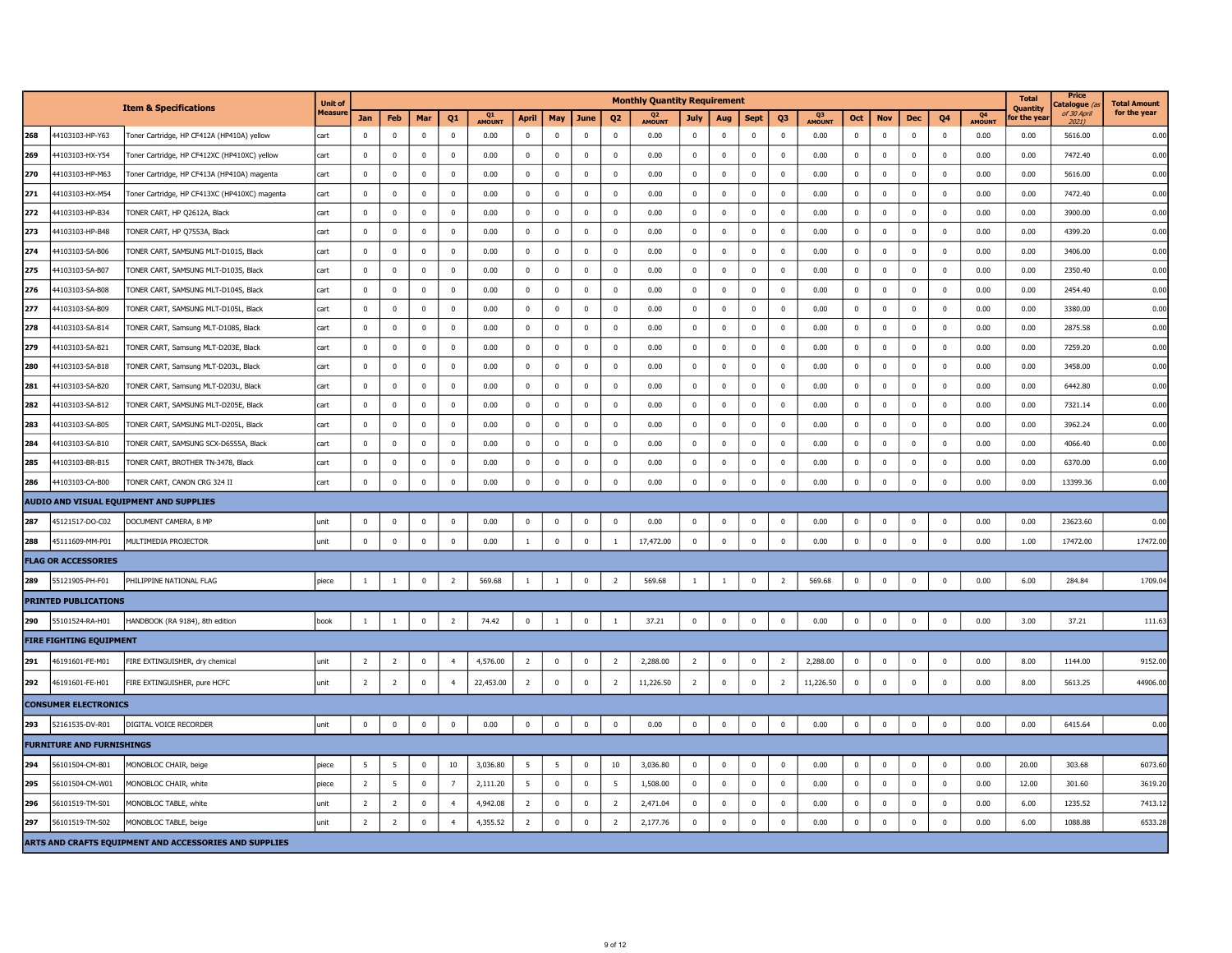|                  |                  |                                                                                                                                   | <b>Unit of</b> |                         |                         |              |                         |              |                |                         |                         |                         | <b>Monthly Quantity Requirement</b> |                  |                         |                |                         |                     |              |                  |              |                |                                 | <b>Total</b><br><b>Ouantity</b> | Price<br>atalogue (a    | <b>Total Amount</b> |
|------------------|------------------|-----------------------------------------------------------------------------------------------------------------------------------|----------------|-------------------------|-------------------------|--------------|-------------------------|--------------|----------------|-------------------------|-------------------------|-------------------------|-------------------------------------|------------------|-------------------------|----------------|-------------------------|---------------------|--------------|------------------|--------------|----------------|---------------------------------|---------------------------------|-------------------------|---------------------|
|                  |                  | <b>Item &amp; Specifications</b>                                                                                                  | Measun         | Jan                     | Feb                     | Mar          | Q1                      | Q1<br>AMOUNT | April          | May                     | June                    | Q <sub>2</sub>          | Q <sub>2</sub><br>AMOUNT            | July             | Aug                     | <b>Sept</b>    | Q <sub>3</sub>          | Q3<br><b>AMOUNT</b> | Oct          | <b>Nov</b>       | Dec          | Q <sub>4</sub> | Q <sub>4</sub><br><b>AMOUNT</b> | or the vea                      | of 30 April<br>$2021$ ) | for the year        |
| 298              | 60121413-CB-P01  | CLEARBOOK, 20 Transparent pockets, A4                                                                                             | piece          | $\mathbf 0$             | $\mathbf 0$             | $\Omega$     | $\mathbf 0$             | 0.00         | $\mathbf 0$    | $\mathbf 0$             | $\mathbf 0$             | $\Omega$                | 0.00                                | $\mathbf 0$      | $\Omega$                | $\Omega$       | $\mathbf 0$             | 0.00                | $\mathbf 0$  | $\mathbf 0$      | $\Omega$     | $\Omega$       | 0.00                            | 0.00                            | 37.04                   | 0.00                |
| 299              | 60121413-CB-P02  | CLEARBOOK, 20 Transparent pockets, Legal                                                                                          | piece          | $\mathbf 0$             | $\mathbf 0$             | $\mathbf 0$  | $\mathbf 0$             | 0.00         | $\mathbf 0$    | $\mathbf 0$             | $\mathbf 0$             | $\mathbf 0$             | 0.00                                | $\mathbf 0$      | $\overline{0}$          | $\mathbf 0$    | $\mathbf 0$             | 0.00                | $\mathbf 0$  | $\mathbf 0$      | $\mathbf 0$  | $\mathbf 0$    | 0.00                            | 0.00                            | 38.41                   | 0.00                |
| 300              | 60121534-ER-P01  | ERASER, plastic/rubber                                                                                                            | piece          | 5                       | 5                       | 5            | 15                      | 65.55        | 5              | 5                       | 5                       | 15                      | 65.55                               | 5                | 5                       | $\mathbf 0$    | 10                      | 43.70               | 5            | 5                | $\mathbf 0$  | 10             | 43.70                           | 50.00                           | 4.37                    | 218.5               |
| 301              | 60121524-SP-G01  | SIGN PEN, black                                                                                                                   | piece          | 5                       | $5\overline{5}$         | 5            | 15                      | 303.90       | 5              | 5                       | 5                       | 15                      | 303.90                              | 5                | 5                       | $\pmb{0}$      | 10                      | 202.60              | 5            | $\mathbf 0$      | $\mathbf 0$  | 5              | 101.30                          | 45.00                           | 20.26                   | 911.7               |
| 302              | 60121524-SP-G02  | SIGN PEN, blue                                                                                                                    | piece          | 5                       | 5                       | 5            | 15                      | 303.90       | -5             | 5                       | 5                       | 15                      | 303.90                              | 5                | 5                       | $\mathbf 0$    | 10                      | 202.60              | 5            | 5                | $\mathbf 0$  | 10             | 202.60                          | 50.00                           | 20.26                   | 1013.0              |
| 303              | 60121524-SP-G03  | SIGN PEN, red                                                                                                                     | piece          | 5                       | 5                       | 0            | 10                      | 202.60       | 5              | 5                       | 5                       | 15                      | 303.90                              | 5                | 5                       | $\mathbf 0$    | $10\,$                  | 202.60              | 0            | $\mathbf 0$      | 0            | $\mathbf 0$    | 0.00                            | 35.00                           | 20.26                   | 709.1               |
| 304              | 60121124-WR-P01  | WRAPPING PAPER, kraft                                                                                                             | pack           | $\mathbf 0$             | $\Omega$                | $\Omega$     | $\mathbf 0$             | 0.00         | $\mathbf 0$    | $\mathbf 0$             | $\overline{0}$          | $\Omega$                | 0.00                                | $\mathbf 0$      | $\overline{0}$          | $\mathbf 0$    | $\mathbf 0$             | 0.00                | $\mathbf 0$  | $\mathbf 0$      | $\Omega$     | $\Omega$       | 0.00                            | 0.00                            | 154.84                  | 0.00                |
| <b>FACE MASK</b> |                  |                                                                                                                                   |                |                         |                         |              |                         |              |                |                         |                         |                         |                                     |                  |                         |                |                         |                     |              |                  |              |                |                                 |                                 |                         |                     |
| 305              | 46182008-KN-M01  | KN95 FACE MASK                                                                                                                    | piece          | 10                      | 10                      | $10\,$       | 30                      | 3,120.00     | 10             | 10                      | 10                      | 30                      | 3,120.00                            | 10 <sub>10</sub> | 10                      | $\overline{0}$ | 20                      | 2,080.00            | 10           | 10 <sub>10</sub> | $\mathbf 0$  | 20             | 2,080.00                        | 100.00                          | 104.00                  | 10400.0             |
| 306              | 42131713-SM-M06  | SURGICAL MASK, 3 ply                                                                                                              | piece          | 20                      | 20                      | $20\,$       | 60                      | 93.00        | 20             | 20                      | 20                      | 60                      | 93.00                               | $\mathbf 0$      | $\mathbf 0$             | $\mathbf 0$    | $\pmb{0}$               | 0.00                | 20           | 20               | 20           | 60             | 93.00                           | 180.00                          | 1.55                    | 279.0               |
| <b>SOFTWARE</b>  |                  |                                                                                                                                   |                |                         |                         |              |                         |              |                |                         |                         |                         |                                     |                  |                         |                |                         |                     |              |                  |              |                |                                 |                                 |                         |                     |
|                  | 43231513-SFT-001 | Business function specific software                                                                                               | license        | $\mathbf 0$             | $\overline{0}$          | $\mathbf 0$  | $\mathbf 0$             | 0.00         | $\mathbf 0$    | $\mathbf 0$             | $\overline{0}$          | $\overline{0}$          | 0.00                                | $\mathbf 0$      | $\overline{\mathbf{0}}$ | $\mathbf 0$    | $\pmb{0}$               | 0.00                | $\mathbf 0$  | $\mathbf 0$      | $\mathbf 0$  | $\mathbf 0$    | 0.00                            | 0.00                            | 0.00                    | 0.00                |
|                  | 43231602-SFT-002 | Finance accounting and enterprise resource planning ERP<br>software                                                               | license        | $\mathbf 0$             | $\mathbf 0$             | $\mathbf 0$  | $\mathbf 0$             | 0.00         | $\mathbf 0$    | $\mathbf 0$             | $\mathbf 0$             | $\mathbf 0$             | 0.00                                | $\mathbf{0}$     | $\overline{0}$          | $\mathbf 0$    | $\mathbf 0$             | 0.00                | $\mathbf 0$  | $\mathbf 0$      | $\mathbf 0$  | $\mathbf 0$    | 0.00                            | 0.00                            | 0.00                    | 0.00                |
|                  | 43232004-SFT-003 | Computer game or entertainment software                                                                                           | license        | $\mathbf 0$             | $\mathbf 0$             | $\mathbf 0$  | $\mathbf 0$             | 0.00         | $\mathbf 0$    | $\mathbf 0$             | $\mathbf 0$             | $\mathbf 0$             | 0.00                                | $\mathbf 0$      | $\overline{\mathbf{0}}$ | $\pmb{0}$      | $\mathbf 0$             | 0.00                | $\mathbf 0$  | $\mathbf 0$      | $\mathbf 0$  | $^{\circ}$     | 0.00                            | 0.00                            | 0.00                    | 0.00                |
|                  | 43232107-SFT-004 | Content authoring and editing software                                                                                            | license        | $\overline{\mathbf{3}}$ | $\overline{0}$          | $\Omega$     | $\overline{\mathbf{3}}$ | 9,000.00     | $\mathbf 0$    | $\mathbf 0$             | $\mathbf 0$             | $\mathbf 0$             | 0.00                                | $\mathbf 0$      | $\overline{0}$          | $\mathbf 0$    | $\mathbf 0$             | 0.00                | $\mathbf{0}$ | $\mathbf 0$      | $\Omega$     | $\Omega$       | 0.00                            | 3.00                            | 3000.00                 | 9000.00             |
|                  | 43232202-SFT-005 | Content management software                                                                                                       | license        | $\mathbf 0$             | $\mathbf 0$             | $\mathbf 0$  | $\mathbf 0$             | 0.00         | $\pmb{0}$      | $\mathbf 0$             | $\overline{\mathbf{0}}$ | $\Omega$                | 0.00                                | $\Omega$         | $\Omega$                | $\Omega$       | $\pmb{0}$               | 0.00                | $\mathbf 0$  | $\mathbf 0$      | $\mathbf 0$  | $\mathbf 0$    | 0.00                            | 0.00                            | 0.00                    | 0.00                |
|                  | 43232304-SFT-006 | Data management and query software                                                                                                | license        | $\mathbf 0$             | $\overline{0}$          | $\mathbf 0$  | $\mathbf 0$             | 0.00         | $\pmb{0}$      | $\mathbf 0$             | $\mathbf 0$             | $\mathbf 0$             | 0.00                                | $\mathbf 0$      | $\pmb{0}$               | $\mathbf 0$    | $\pmb{0}$               | 0.00                | $\mathbf 0$  | $\mathbf 0$      | $\mathbf 0$  | $\mathbf 0$    | 0.00                            | 0.00                            | 0.00                    | 0.00                |
|                  | 43232402-SFT-007 | Development software                                                                                                              | license        | $\mathbf{0}$            | $\bf{0}$                | $\mathbf{0}$ | $\mathbf{0}$            | 0.00         | $\overline{0}$ | $\mathbf{0}$            | $\overline{0}$          | $^{\circ}$              | 0.00                                | $\mathbf{0}$     | $\Omega$                | $\mathbf{0}$   | $\pmb{0}$               | 0.00                | $\mathbf{0}$ | $\mathbf 0$      | $\mathbf{0}$ | $\mathbf{0}$   | 0.00                            | 0.00                            | 0.00                    | 0.00                |
|                  | 43232505-SFT-008 | Educational or reference software                                                                                                 | license        | $\mathbf 0$             | $\mathbf 0$             | $\mathbf 0$  | $\mathbf 0$             | 0.00         | $\pmb{0}$      | $\mathbf 0$             | $\mathbf 0$             | $\overline{0}$          | 0.00                                | $\mathbf 0$      | $\overline{0}$          | $\mathbf 0$    | $\pmb{0}$               | 0.00                | $\bf{0}$     | $\mathbf 0$      | $^{\circ}$   | $\mathbf 0$    | 0.00                            | 0.00                            | 0.00                    | 0.00                |
|                  | 43232603-SFT-009 | Industry specific software                                                                                                        | license        | $\mathbf 0$             | $\overline{0}$          | $\Omega$     | $\mathbf 0$             | 0.00         | $\mathbf 0$    | $\mathbf 0$             | $\overline{0}$          | $\mathbf 0$             | 0.00                                | $\mathbf 0$      | $\overline{0}$          | $\mathbf 0$    | $\mathbf 0$             | 0.00                | $\mathbf 0$  | $\mathbf 0$      | $\Omega$     | $\Omega$       | 0.00                            | 0.00                            | 0.00                    | 0.00                |
| 10               | 43232701-SFT-010 | Network applications software                                                                                                     | license        | $\mathbf 0$             | $\overline{\mathbf{0}}$ | $\mathbf 0$  | $\mathbf 0$             | 0.00         | $\mathbf 0$    | $\mathbf 0$             | $\mathbf 0$             | $\overline{0}$          | 0.00                                | $\mathbf 0$      | $\overline{0}$          | $\mathbf 0$    | $\mathbf 0$             | 0.00                | $\mathbf 0$  | $\mathbf 0$      | $\Omega$     | $\mathbf 0$    | 0.00                            | 0.00                            | 0.00                    | 0.00                |
| 11               | 43232802-SFT-011 | Network management software                                                                                                       | license        | $\mathbf 0$             | $\mathbf 0$             | $\mathbf 0$  | $\mathbf{0}$            | 0.00         | $\mathbf 0$    | $\mathbf 0$             | $\mathbf 0$             | $\mathbf 0$             | 0.00                                | $\mathbf 0$      | $\overline{0}$          | $\mathbf 0$    | $\mathbf 0$             | 0.00                | $\mathbf 0$  | $\mathbf 0$      | $\mathbf 0$  | $\mathbf 0$    | 0.00                            | 0.00                            | 0.00                    | 0.00                |
| 12               | 43232905-SFT-012 | Networking software                                                                                                               | license        | $\mathbf 0$             | $\overline{0}$          | $\mathbf 0$  | $\mathbf 0$             | 0.00         | $\mathbf 0$    | $\mathbf 0$             | $\mathbf 0$             | $\overline{0}$          | 0.00                                | $\mathbf 0$      | $\overline{0}$          | $\mathbf 0$    | $\mathbf 0$             | 0.00                | $\mathbf 0$  | $\mathbf 0$      | $\mathbf 0$  | $\mathbf 0$    | 0.00                            | 0.00                            | 0.00                    | 0.00                |
| 13               | 43233004-SFT-013 | Operating environment software                                                                                                    | license        | $\mathbf 0$             | $\mathbf 0$             | $\Omega$     | $\mathbf 0$             | 0.00         | $\mathbf 0$    | $\mathbf 0$             | $\mathbf 0$             | $\Omega$                | 0.00                                | $\mathbf 0$      | $\overline{0}$          | $\mathbf 0$    | $\mathbf 0$             | 0.00                | $\mathbf 0$  | $\overline{0}$   | $\Omega$     | $\Omega$       | 0.00                            | 0.00                            | 0.00                    | 0.00                |
| 14               | 43233205-SFT-014 | Security and protection software                                                                                                  | icense         | 10                      | $\mathbf 0$             | $^{\circ}$   | 10                      | 40,000.00    | $\mathbf 0$    | $\mathbf 0$             | $\mathbf 0$             | $\overline{0}$          | 0.00                                | $\mathbf 0$      | $\mathbf 0$             | $\overline{0}$ | $\pmb{0}$               | 0.00                | $\mathbf 0$  | $\mathbf 0$      | $\mathbf 0$  | $\mathbf 0$    | 0.00                            | 10.00                           | 4000.00                 | 40000.0             |
| 15               | 43233405-SFT-015 | Utility and device driver software                                                                                                | license        | $\mathbf{0}$            | $\mathbf 0$             | $\Omega$     | $\mathbf 0$             | 0.00         | $\mathbf 0$    | $\mathbf 0$             | $\Omega$                | $\Omega$                | 0.00                                | $\mathbf 0$      | $\Omega$                | $\Omega$       | $\mathbf 0$             | 0.00                | $\mathbf{0}$ | $\mathbf{0}$     | $\Omega$     | $\Omega$       | 0.00                            | 0.00                            | 0.00                    | 0.00                |
| 16               | 43233501-SFT-016 | Information exchange software                                                                                                     | license        | $\mathbf 0$             | $\pmb{0}$               | $\mathbf 0$  | $\mathbf 0$             | 0.00         | $\pmb{0}$      | $\mathbf 0$             | $\mathbf 0$             | $\mathbf 0$             | 0.00                                | $\mathbf 0$      | $\overline{0}$          | $\overline{0}$ | $\pmb{0}$               | 0.00                | $\mathbf 0$  | $\mathbf 0$      | $\mathbf 0$  | $\mathbf 0$    | 0.00                            | 0.00                            | 0.00                    | 0.00                |
|                  |                  | PART II. OTHER ITEMS NOT AVALABLE AT PS-DBM BUT ARE REGULARLY PURCHASED FROM OTHER SOURCES (Note: Please indicate price of items) |                |                         |                         |              |                         |              |                |                         |                         |                         |                                     |                  |                         |                |                         |                     |              |                  |              |                |                                 |                                 |                         |                     |
|                  | 40101701-AC-W01  | Air Conditioning Unit, Window Inverter Type                                                                                       |                |                         | $\mathbf{1}$            |              | 1                       | 50,000.00    |                | $\mathbf{1}$            |                         | $\overline{1}$          | 50,000.00                           |                  | $\mathbf{1}$            |                | $\mathbf{1}$            | 50,000.00           |              |                  |              | $\mathbf 0$    | 0.00                            | 3.00                            | 50000.00                | 150000.0            |
|                  | 40101701-AC-S01  | Air Conditioning Unit, Split Type                                                                                                 |                |                         | $\mathbf{1}$            |              | $\mathbf{1}$            | 80,000.00    |                | $\mathbf{1}$            |                         | $\mathbf{1}$            | 80,000.00                           |                  | $\mathbf{1}$            |                | $\mathbf{1}$            | 80,000.00           |              |                  |              | $\mathbf 0$    | 0.00                            | 3.00                            | 80000.00                | 240000.0            |
|                  | 44111905-WB-N01  | White Board                                                                                                                       |                |                         | $\overline{\mathbf{3}}$ |              | 3                       | 6,000.00     |                | $\overline{\mathbf{3}}$ |                         | $\overline{\mathbf{3}}$ | 6,000.00                            |                  | $\overline{\mathbf{3}}$ |                | $\overline{\mathbf{3}}$ | 6,000.00            |              |                  |              | $\mathbf 0$    | 0.00                            | 9.00                            | 2000.00                 | 18000.00            |
|                  | 44111911-WB-D01  | White Board, Digital                                                                                                              |                |                         |                         |              | $\mathbf 0$             | 0.00         |                |                         |                         | $\mathbf 0$             | 0.00                                |                  |                         |                | $\mathbf 0$             | 0.00                |              |                  |              | $\mathbf 0$    | 0.00                            | 0.00                            | 0.00                    | 0.00                |
|                  | 52161505-TV-S01  | <b>SMART Television</b>                                                                                                           |                |                         | $\overline{1}$          |              | $\mathbf{1}$            | 20,000.00    |                | $\mathbf{1}$            |                         | $\mathbf{1}$            | 20,000.00                           |                  | $\overline{1}$          |                | 1                       | 20,000.00           |              |                  |              | $\mathbf 0$    | 0.00                            | 3.00                            | 20000.00                | 60000.0             |
|                  | 52161520-MC-M01  | Microphone                                                                                                                        |                |                         | $\overline{2}$          |              | $\overline{2}$          | 6,000.00     |                | $\overline{2}$          |                         | $\overline{2}$          | 6,000.00                            |                  |                         |                | $\Omega$                | 0.00                |              |                  |              | $\mathbf{0}$   | 0.00                            | 4.00                            | 3000.00                 | 12000.0             |
|                  | 52161512-SP-K01  | Speakers                                                                                                                          |                |                         | $\mathbf{1}$            |              | $\mathbf{1}$            | 500.00       |                | $\mathbf{1}$            |                         | $\overline{1}$          | 500.00                              |                  | $\overline{1}$          |                | $\overline{1}$          | 500.00              |              | $\mathbf{1}$     |              | 1              | 500.00                          | 4.00                            | 500.00                  | 2000.0              |
|                  | 32101514-AM-P01  | Amplifier                                                                                                                         |                |                         |                         |              | $\mathbf 0$             | 0.00         |                |                         |                         | $\Omega$                | 0.00                                |                  |                         |                | $\mathbf 0$             | 0.00                |              |                  |              | $\Omega$       | 0.00                            | 0.00                            | 0.00                    | 0.00                |
|                  | 52161517-EQ-E01  | Equalizer                                                                                                                         |                |                         |                         |              | $\mathbf 0$             | 0.00         |                |                         |                         | $\Omega$                | 0.00                                |                  |                         |                | $\pmb{0}$               | 0.00                |              |                  |              | $\Omega$       | 0.00                            | 0.00                            | 0.00                    | 0.00                |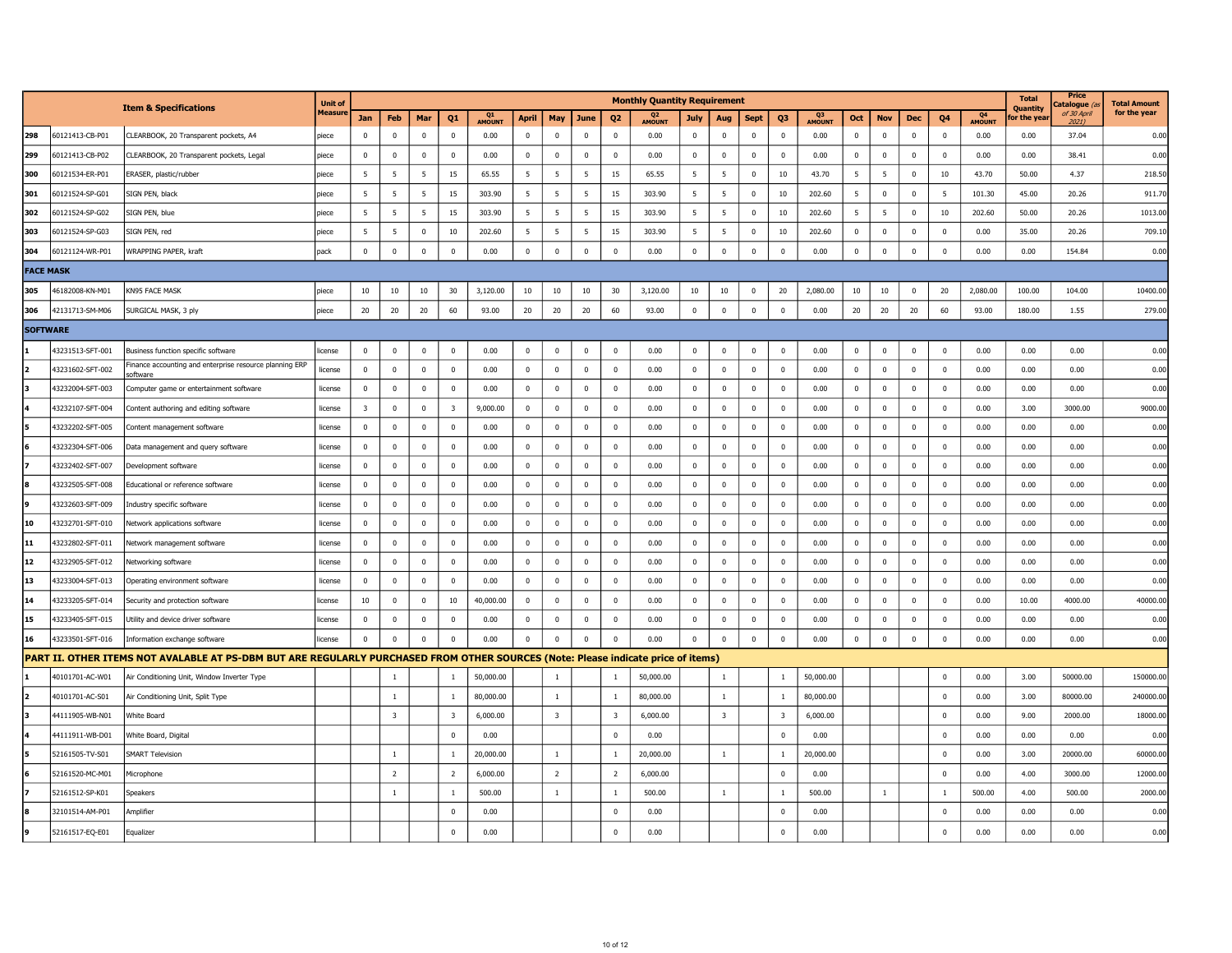|    |                 |                                                                                                                           | <b>Unit of</b> |                |                |                |                         |                     |                |                |                |                         | <b>Monthly Quantity Requirement</b> |                |                |                |                |              |                 |                |                |                         |                                 | <b>Total</b><br>Quantity | Price<br>atalogue (     | <b>Total Amount</b> |
|----|-----------------|---------------------------------------------------------------------------------------------------------------------------|----------------|----------------|----------------|----------------|-------------------------|---------------------|----------------|----------------|----------------|-------------------------|-------------------------------------|----------------|----------------|----------------|----------------|--------------|-----------------|----------------|----------------|-------------------------|---------------------------------|--------------------------|-------------------------|---------------------|
|    |                 | <b>Item &amp; Specifications</b>                                                                                          | <b>Measure</b> | Jan            | Feb            | Mar            | Q1                      | Q1<br><b>AMOUNT</b> | <b>April</b>   | May            | June           | Q <sub>2</sub>          | Q <sub>2</sub><br>AMOUNT            | <b>July</b>    | Aug            | <b>Sept</b>    | Q <sub>3</sub> | Q3<br>AMOUNT | Oct             | <b>Nov</b>     | <b>Dec</b>     | Q4                      | Q <sub>4</sub><br><b>AMOUNT</b> | or the yea               | of 30 April<br>$2021$ ) | for the year        |
| 10 | 46171615-HD-C01 | HD Camera                                                                                                                 |                |                | $\mathbf{1}$   |                | $\overline{1}$          | 25,000.00           |                | $\overline{1}$ |                | $\overline{1}$          | 25,000.00                           |                | $\mathbf{1}$   |                | $\overline{1}$ | 25,000.00    |                 | $\mathbf{1}$   |                | $\overline{1}$          | 25,000.00                       | 4.00                     | 25000.00                | 100000.00           |
| 11 | 45121504-DS-C01 | <b>DSLR Camera</b>                                                                                                        |                |                | $\mathbf{1}$   |                | $\overline{1}$          | 50,000.00           |                |                |                | $\mathbf 0$             | 0.00                                |                |                |                | $\Omega$       | 0.00         |                 |                |                | $\mathbf 0$             | 0.00                            | 1.00                     | 50000.00                | 50000.00            |
| 12 | 45121516-VH-C01 | HD Video Camera                                                                                                           |                |                | $1\,$          |                | $\mathbf{1}$            | 4,000.00            |                | $\overline{1}$ |                | <sup>1</sup>            | 4,000.00                            |                | $\mathbf{1}$   |                | <sup>1</sup>   | 4,000.00     |                 |                |                | $\mathbf 0$             | 0.00                            | 3.00                     | 4000.00                 | 12000.00            |
| 13 | 45121506-VC-C01 | Video Conference Equipment                                                                                                |                |                | $\mathbf{1}$   |                | $\overline{1}$          | 4,000.00            |                | $\mathbf{1}$   |                | $\overline{1}$          | 4,000.00                            |                | $\mathbf{1}$   |                | $\mathbf{1}$   | 4,000.00     |                 |                |                | $\mathbf{0}$            | 0.00                            | 3.00                     | 4000.00                 | 12000.00            |
| 14 | 39112102-LB-B01 | LED bulb                                                                                                                  |                | $\overline{2}$ | $\overline{2}$ | $\overline{2}$ | 6                       | 720.00              | $\overline{2}$ | $\overline{2}$ | $\overline{2}$ | 6                       | 720.00                              | $\overline{2}$ | $\overline{2}$ | $\overline{2}$ | 6              | 720.00       | $\overline{2}$  | $\overline{2}$ | $\overline{2}$ | 6                       | 720.00                          | 24.00                    | 120.00                  | 2880.00             |
| 15 | 43212104-PI-M01 | PRINTER, Inkjet, Monochrome                                                                                               |                | $\mathbf{1}$   |                |                |                         | 5,000.00            |                |                |                | $\overline{\mathbf{0}}$ | 0.00                                |                |                |                | $\mathbf{0}$   | 0.00         |                 |                |                | $\mathbf 0$             | 0.00                            | 1.00                     | 5000.00                 | 5000.00             |
| 16 | 43212104-PI-C01 | PRINTER, Inkjet, Color                                                                                                    |                | $\,$ 1 $\,$    | $\mathbf{1}$   |                | $\overline{2}$          | 12,000.00           |                |                |                | $\mathbf 0$             | 0.00                                |                |                |                | $\Omega$       | 0.00         |                 |                |                | $\mathbf{0}$            | 0.00                            | 2.00                     | 6000.00                 | 12000.00            |
| 17 | 43212105-PP-001 | Portable Printer                                                                                                          |                | $\mathbf{1}$   |                |                | $\mathbf{1}$            | 6,000.00            |                |                |                | $\mathbf 0$             | 0.00                                |                |                |                | $\mathbf 0$    | 0.00         |                 |                |                | $\pmb{0}$               | 0.00                            | 1.00                     | 6000.00                 | 6000.00             |
| 18 | 43211509-AT-001 | Android Tablet                                                                                                            |                | $\overline{2}$ | $\overline{2}$ |                | $\overline{4}$          | 20,000.00           | $\overline{2}$ | $\overline{2}$ |                | $\overline{4}$          | 20,000.00                           | $\overline{2}$ | $\overline{2}$ |                | $\overline{4}$ | 20,000.00    | $\overline{2}$  | $\overline{2}$ |                | $\overline{4}$          | 20,000.00                       | 16.00                    | 5000.00                 | 80000.00            |
| 19 | 43222610-HS-001 | Hub/Switches                                                                                                              |                |                |                |                | $\mathbf 0$             | 0.00                |                |                |                | $\mathbf 0$             | 0.00                                |                |                |                | $\Omega$       | 0.00         |                 |                |                | $\mathbf 0$             | 0.00                            | 0.00                     | 0.00                    | 0.00                |
| 20 | 43222609-NR-001 | Network Routers                                                                                                           |                | $\overline{2}$ | $\overline{2}$ |                | $\overline{4}$          | 4,000.00            | $\overline{2}$ | $\overline{2}$ |                | $\overline{4}$          | 4,000.00                            | $\overline{2}$ |                |                | $\overline{2}$ | 2,000.00     | $\overline{2}$  |                |                | $\overline{2}$          | 2,000.00                        | 12.00                    | 1000.00                 | 12000.00            |
| 21 | 43222640-WA-P01 | Wireless Access Point                                                                                                     |                |                |                |                | $\mathbf 0$             | 0.00                |                |                |                | $\mathbf 0$             | 0.00                                |                |                |                | $\mathbf 0$    | 0.00         |                 |                |                | $\mathbf 0$             | 0.00                            | 0.00                     | 0.00                    | 0.00                |
| 22 | 43211711-SF-001 | Scanner, Flatbed                                                                                                          |                |                |                |                | $\overline{\mathbf{0}}$ | 0.00                |                |                |                | $\mathbf 0$             | 0.00                                |                |                |                | $\mathbf 0$    | 0.00         |                 |                |                | $\mathbf 0$             | 0.00                            | 0.00                     | 0.00                    | 0.00                |
| 23 | 45111601-WP-P01 | Wireless Pointing Device / Laser Pointer                                                                                  |                |                |                |                | $\Omega$                | 0.00                |                |                |                | $\overline{0}$          | 0.00                                |                |                |                | $\Omega$       | 0.00         |                 |                |                | $\Omega$                | 0.00                            | 0.00                     | 0.00                    | 0.00                |
| 24 | 81112306-MF-P01 | Multi Function PRINTER                                                                                                    |                | $\overline{2}$ | $\overline{2}$ |                | $\overline{4}$          | 32,000.00           | $\overline{2}$ | $\overline{2}$ |                | $\overline{4}$          | 32,000.00                           | $\overline{2}$ | $\overline{2}$ |                | $\overline{4}$ | 32,000.00    |                 |                |                | $^{\circ}$              | 0.00                            | 12.00                    | 8000.00                 | 96000.00            |
| 25 | 39121011-UP-S01 | UNINTERRUPTIBLE POWER SUPPLY (UPS)                                                                                        |                | $\overline{2}$ | $\overline{2}$ |                | $\overline{4}$          | 16,000.00           | $\overline{2}$ | $\overline{2}$ |                | $\overline{4}$          | 16,000.00                           | $\overline{2}$ | $\overline{2}$ |                | $\overline{4}$ | 16,000.00    | $\overline{2}$  | $\overline{2}$ |                | $\overline{4}$          | 16,000.00                       | 16.00                    | 4000.00                 | 64000.00            |
| 26 | 43191501-MP-001 | Mobile Phone                                                                                                              |                | $\overline{2}$ | $\overline{2}$ |                | $\overline{4}$          | 20,000.00           | $\overline{2}$ | $\overline{2}$ |                | $\overline{4}$          | 20,000.00                           | $\overline{2}$ | $\overline{2}$ |                | $\overline{4}$ | 20,000.00    | $\overline{2}$  |                |                | $\overline{2}$          | 10,000.00                       | 14.00                    | 5000.00                 | 70000.00            |
| 27 | 43211711-SC-D01 | Scanner, Colored, Double sided, feeder type                                                                               |                |                |                |                | $\overline{0}$          | 0.00                |                |                |                | $\overline{0}$          | 0.00                                |                |                |                | $\Omega$       | 0.00         |                 |                |                | $^{\circ}$              | 0.00                            | 0.00                     | 0.00                    | 0.00                |
| 28 | 53121601-GB-001 | GO BAG, for disaster relief, rescue operations                                                                            |                |                |                |                | $\mathbf 0$             | 0.00                |                |                |                | $\mathbf 0$             | 0.00                                |                |                |                | $\mathbf 0$    | 0.00         |                 |                |                | $\mathbf 0$             | 0.00                            | 0.00                     | 0.00                    | 0.00                |
| 29 | 60104701-SP-001 | Solar Panel                                                                                                               |                |                |                |                | $\mathbf 0$             | 0.00                |                |                |                | $\Omega$                | 0.00                                |                |                |                | $\Omega$       | 0.00         |                 |                |                | $\Omega$                | 0.00                            | 0.00                     | 0.00                    | 0.00                |
| 30 | 46161604-LV-L01 | Life Vest / Life Jacket<br>(for emergency purposes / emergency preparedness / for<br>disaster relief / rescue operations) |                |                |                |                | $\mathbf 0$             | 0.00                |                |                |                | $\Omega$                | 0.00                                |                |                |                | $\Omega$       | 0.00         |                 |                |                | $\Omega$                | 0.00                            | 0.00                     | 0.00                    | 0.00                |
| 31 | 26111607-CC-S01 | Charge Controller and DC Inverter for Solar Panel                                                                         |                |                |                |                | $\mathbf 0$             | 0.00                |                |                |                | $\overline{\mathbf{0}}$ | 0.00                                |                |                |                | $\mathbf 0$    | 0.00         |                 |                |                | $\mathbf 0$             | 0.00                            | 0.00                     | 0.00                    | 0.00                |
| 32 | 46181502-BF-V01 | Bullet proof vest                                                                                                         |                |                |                |                | $\Omega$                | 0.00                |                |                |                | $\overline{\mathbf{0}}$ | 0.00                                |                |                |                | $\mathbf 0$    | 0.00         |                 |                |                | $\mathbf{0}$            | 0.00                            | 0.00                     | 0.00                    | 0.00                |
| 33 | 25172502-WW-001 | Wheels,<br>__ (type of vehicle)                                                                                           |                |                |                |                | $\mathbf 0$             | 0.00                |                |                |                | $\mathbf 0$             | 0.00                                |                |                |                | $\mathbf 0$    | 0.00         |                 |                |                | $\mathbf 0$             | 0.00                            | 0.00                     | 0.00                    | 0.00                |
| 34 | 40161513-FF-001 | <b>Fuel Filters</b>                                                                                                       |                | $\mathbf{1}$   | $\mathbf{1}$   | $\,$ 1 $\,$    | $\overline{\mathbf{3}}$ | 6,000.00            | -1             | $\mathbf{1}$   |                | $\overline{2}$          | 4,000.00                            | $\mathbf{1}$   | $\,$ 1 $\,$    |                | $\overline{2}$ | 4,000.00     | $\mathbf{1}$    | $\mathbf{1}$   |                | $\overline{2}$          | 4,000.00                        | 9.00                     | 2000.00                 | 18000.00            |
| 35 | 48101710-DW-F01 | Drinking Water/ Fountain                                                                                                  |                | $\overline{5}$ | 5              | $\overline{5}$ | 15                      | 525.00              | 5              | 5              | 5              | 15                      | 525.00                              | 5              | $\overline{5}$ |                | 10             | 350.00       | $5\phantom{.0}$ | 5              |                | 10                      | 350.00                          | 50.00                    | 35.00                   | 1750.00             |
| 36 | 26111729-AB-001 | Auto Battery                                                                                                              |                | $\mathbf{1}$   | $\mathbf{1}$   | $\mathbf{1}$   | $\overline{\mathbf{3}}$ | 30,000.00           | $\mathbf{1}$   | $\mathbf{1}$   | $\mathbf{1}$   | $\overline{\mathbf{3}}$ | 30,000.00                           | $\overline{2}$ | $\overline{2}$ |                | $\overline{4}$ | 40,000.00    | $\overline{2}$  | $\overline{2}$ | $\overline{2}$ | 6                       | 60,000.00                       | 16.00                    | 10000.00                | 160000.00           |
| 37 |                 | Emergency drugs                                                                                                           |                | $\mathbf{1}$   | $\mathbf{1}$   | $\mathbf{1}$   | $\overline{\mathbf{3}}$ | 150.00              | $\mathbf{1}$   | $\mathbf{1}$   | $\mathbf{1}$   | $\overline{\mathbf{3}}$ | 150.00                              |                | $\mathbf{1}$   | $\mathbf{1}$   | $\overline{2}$ | 100.00       | $\mathbf{1}$    | $\mathbf{1}$   | $\mathbf{1}$   | $\overline{\mathbf{3}}$ | 150.00                          | 11.00                    | 50.00                   | 550.00              |
| 38 |                 | Office curtains                                                                                                           |                | $\mathbf{1}$   | <sup>1</sup>   | $\mathbf{1}$   | $\overline{\mathbf{3}}$ | 600.00              | $\mathbf{1}$   | $\mathbf{1}$   | 1              | $\overline{\mathbf{3}}$ | 600.00                              | $\mathbf{1}$   | $\overline{1}$ | $\overline{1}$ | 3              | 600.00       |                 |                |                | $\mathbf 0$             | 0.00                            | 9.00                     | 200.00                  | 1800.00             |
| 39 |                 | Cement                                                                                                                    |                | $\overline{2}$ | $\overline{2}$ | $\overline{2}$ | 6                       | 1,440.00            | $\overline{2}$ | $\overline{2}$ | $\overline{2}$ | 6                       | 1,440.00                            |                |                |                | $\mathbf 0$    | 0.00         |                 |                |                | $\mathbf 0$             | 0.00                            | 12.00                    | 240.00                  | 2880.00             |
| 40 |                 | Steel bars                                                                                                                |                | $10\,$         | 10             | $10\,$         | 30                      | 2,700.00            |                |                |                | $\overline{\mathbf{0}}$ | 0.00                                |                |                |                | $\Omega$       | 0.00         |                 |                |                | $\mathbf 0$             | 0.00                            | 30.00                    | 90.00                   | 2700.00             |
| 41 |                 | Sand                                                                                                                      |                | $\overline{2}$ | $\overline{2}$ |                | $\overline{4}$          | 12,000.00           | $\overline{2}$ | $\overline{2}$ |                | $\overline{4}$          | 12,000.00                           |                |                |                | $\mathbf 0$    | 0.00         |                 |                |                | $\mathbf 0$             | 0.00                            | 8.00                     | 3000.00                 | 24000.00            |
| 42 |                 | Gravel                                                                                                                    |                | $\overline{2}$ | $\overline{2}$ |                | $\overline{4}$          | 12,000.00           | $\overline{2}$ | $\overline{2}$ |                | $\overline{4}$          | 12,000.00                           |                |                |                | $\mathbf 0$    | 0.00         |                 |                |                | $\mathbf 0$             | 0.00                            | 8.00                     | 3000.00                 | 24000.00            |
| 43 |                 | PVC pipes                                                                                                                 |                | $\overline{2}$ | $\overline{2}$ |                | $\overline{4}$          | 1,200.00            | $\overline{2}$ | $\overline{2}$ |                | $\overline{4}$          | 1,200.00                            |                |                |                | $\Omega$       | 0.00         |                 |                |                | $\Omega$                | 0.00                            | 8.00                     | 300.00                  | 2400.00             |